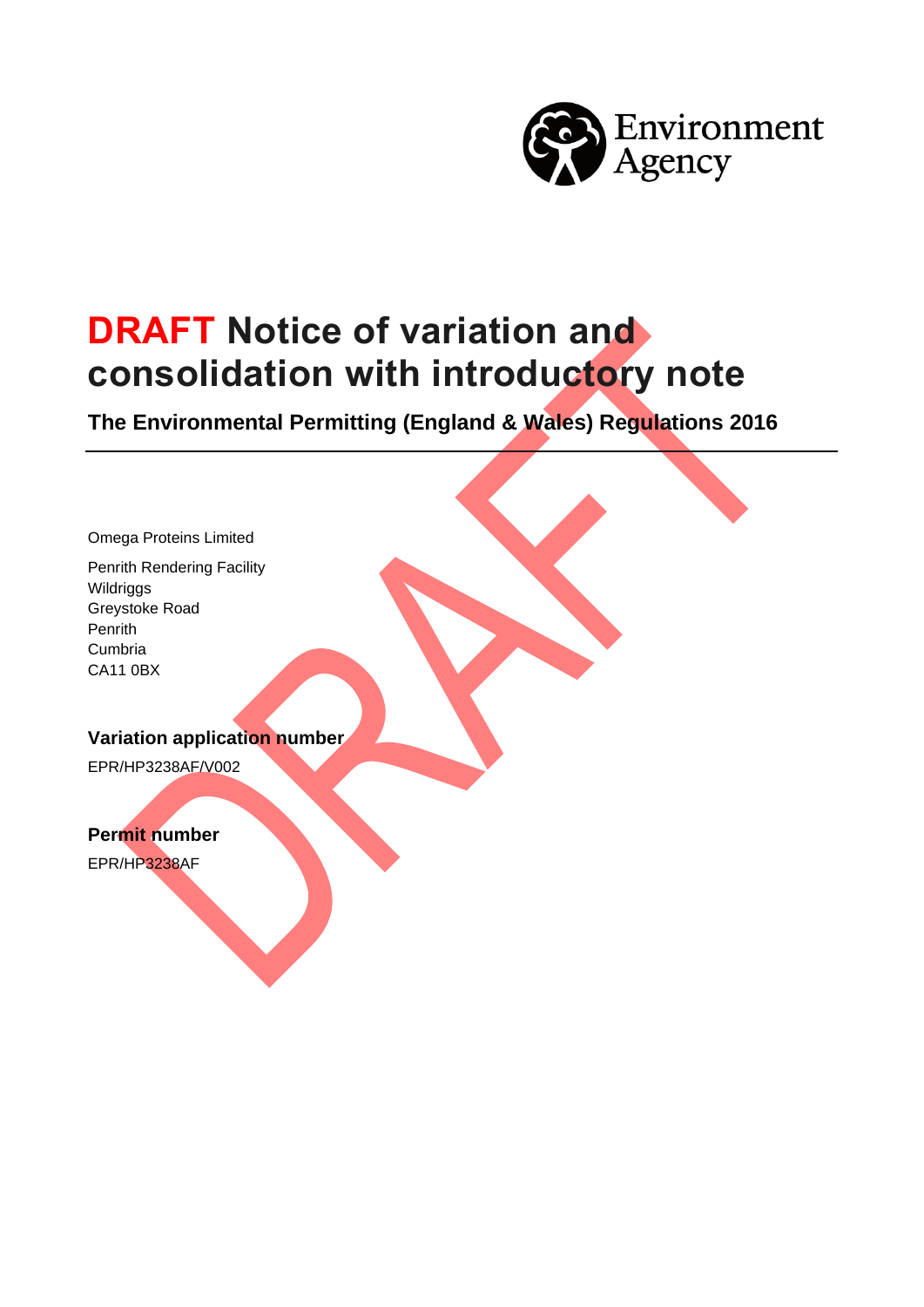## **Penrith Rendering Facility Permit number EPR/HP3238AF**

### **Introductory note**

### **This introductory note does not form a part of the notice**

Under the Environmental Permitting (England & Wales) Regulations 2016 (schedule 5, part 1, paragraph 19) a variation may comprise a consolidated permit reflecting the variations and a notice specifying the variations included in that consolidated permit.

Schedule 1 of the notice specifies the conditions that have been varied and schedule 2 comprises a consolidated permit which reflects the variations being made. Only the variations specified in schedule 1 are subject to a right of appeal.

The schedules specify the changes made to the permit.

#### **The changes introduced by this variation (V002):**

#### Changes to the poultry and mixed species blood processing lines

Introduction of a dedicated drying stage for mixed species blood processing, together with improvements to the equipment used to process poultry blood. The proposal also includes the installation of two selfcontained wet scrubbers to provide dedicated odour abatement to the blood lines; venting to two new emission points: A8 (mixed species) and A9 (poultry).

#### Changes to poultry offal rendering line

Introduction of a new low temperature fat melting process falling under Section 6.8 Part A(2)(a), together with an additional offal cooker.

#### Operation of new thermal oxidisers

Installation of two new thermal oxidisers, as follows:

A new multi-fuel oxidiser with net rated thermal input of 29.8 MWth, fired primarily on solid biomass, but also capable of being fired by natural gas and/or tallow as auxiliary fuels. The plant is required to provide heat and energy to the Installation, as well as being a primary means of odour abatement.

As the plant has the option to be fuelled by non-hazardous waste comprising solid biomass and has a capacity of up to 5 tonnes per hour, the operation of this plant requires a new listed activity to be added to the permit:

Section 5.1 Part A(1)(b) – *incineration of non-hazardous waste in a waste incineration plant or waste coincineration plant with a capacity of 3 tonnes or more per hour.*

For the purposes of the Industrial Emissions Directive (in particular Chapter IV) and the Environmental Permitting Regulations; the thermal oxidiser is a waste co-incineration plant because, notwithstanding the fact that waste will be thermally treated by the process; the process is deemed 'co-incineration' because it is considered that main purpose of this plant is the generation of energy. A key use of the plant will also be odour abatement.

The key features of the multi-fuel thermal oxidiser can be summarised in the table below:

| Up to 5 tonnes hour (via a single line) |
|-----------------------------------------|
| Category 1 Meat and Bone Meal           |
| Grade A Waste Wood                      |
| Wastewater treatment plant sludge       |
|                                         |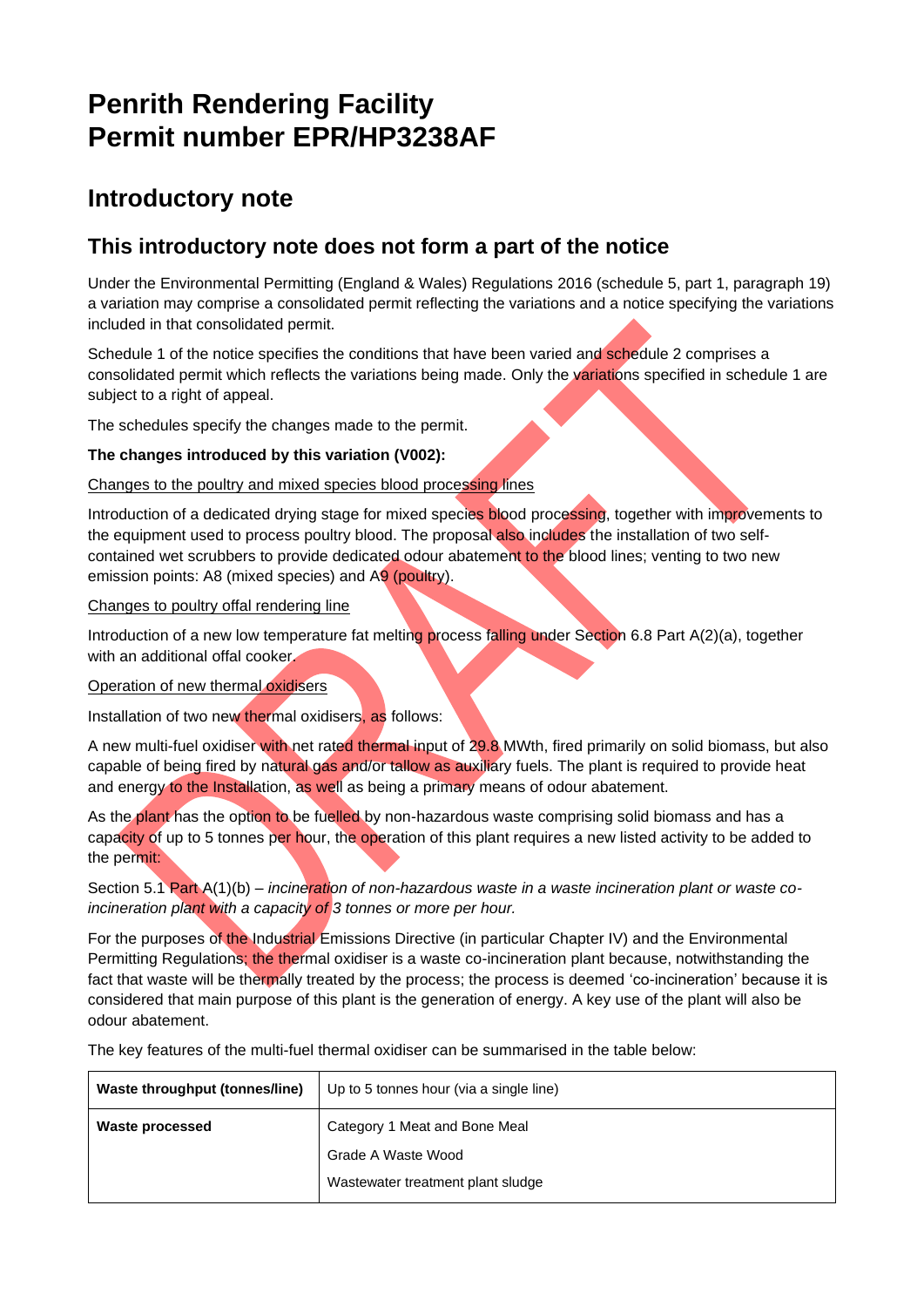| <b>Number of lines</b> |                                        |
|------------------------|----------------------------------------|
| <b>Technology</b>      | Rotary kiln                            |
| <b>Auxiliary Fuels</b> | Natural Gas or end of waste Tallow     |
| <b>Gas abatement</b>   | Activated charcoal, sodium bicarbonate |

In addition, the Operator will also install a new gas fired thermal oxidiser, with a net rated thermal input of 23 MWth; fired primarily on natural gas, but also capable of being fired by tallow (that has met end of waste test) as an auxiliary fuel. This plant is required to provide support equipment for the provision of heat to the Installation, as well as being a means of odour abatement, should the primary multi-fuel oxidiser fail, require routine maintenance, or demand require it.

The old existing thermal oxidisers OX1 (9.3 MWth) and OX2 (11 MWth) will remain in-situ on site, but with be "moth-balled", only being brought back into use in an emergency scenario, subject to controls as specified by the Operating Techniques and permit conditions.

#### **Main features of the Installation:**

The installation is a Category 3 animal by-products processing plant which processes poultry and mixed species by-products (including offal, skin, carcass and off-cuts), poultry and mixed species blood, and poultry feathers to produce animal feed (meal) and oils (tallow) via the following process lines:

- Poultry offal rendering and low temperature fat melting lines comprising associated cookers, press and milling system.
- Mixed species offal rendering line comprising associated cooker, press and milling system.
- Feather processing line comprising associated hydrolyser, condenser, dryer and milling system.
- Poultry blood processing lines comprising associated equipment for the application of heat, coagulator, dryer, and milling system.
- Mixed species blood processing lines comprising associated equipment for the application of heat, dryer and coagulator.
- Process lines introduced by V002

The main activities are delivery, receipt and storage of raw materials and fuels; product processing (heating, cooking, drying and milling) and final product storage. Ancillary processes include the operation of thermal oxidisers, a boiler, chemical and oil storage, and washing and cleaning; including the operation of an effluent treatment plant, trailer shed and trailer wash.

The main emissions to air arise from three biofilters, two thermal oxidisers (one duty and one back-up; used for steam raising, electricity generation and odour abatement), steam raising boiler (also providing odour abatement when necessary) and two chemical scrubbers serving the blood processing lines as dedicated odour abatement.

Condensate, wash water, water from bunds and biofilter and yard water run-off are treated by an on-site effluent treatment plant prior to discharge to sewer for further treatment at Penrith Wastewater Treatment Works. Clean and uncontaminated roof water is collected separately for reuse or discharge into Myers Beck.

The River Eamont, a tributary of the River Eden, is approx. 1.4km to the south of the site and forms part of the designated Special Area of Conservation (SAC) and a Site of Special Scientific Interest (SSSI).

The status log of a permit sets out the permitting history, including any changes to the permit reference number.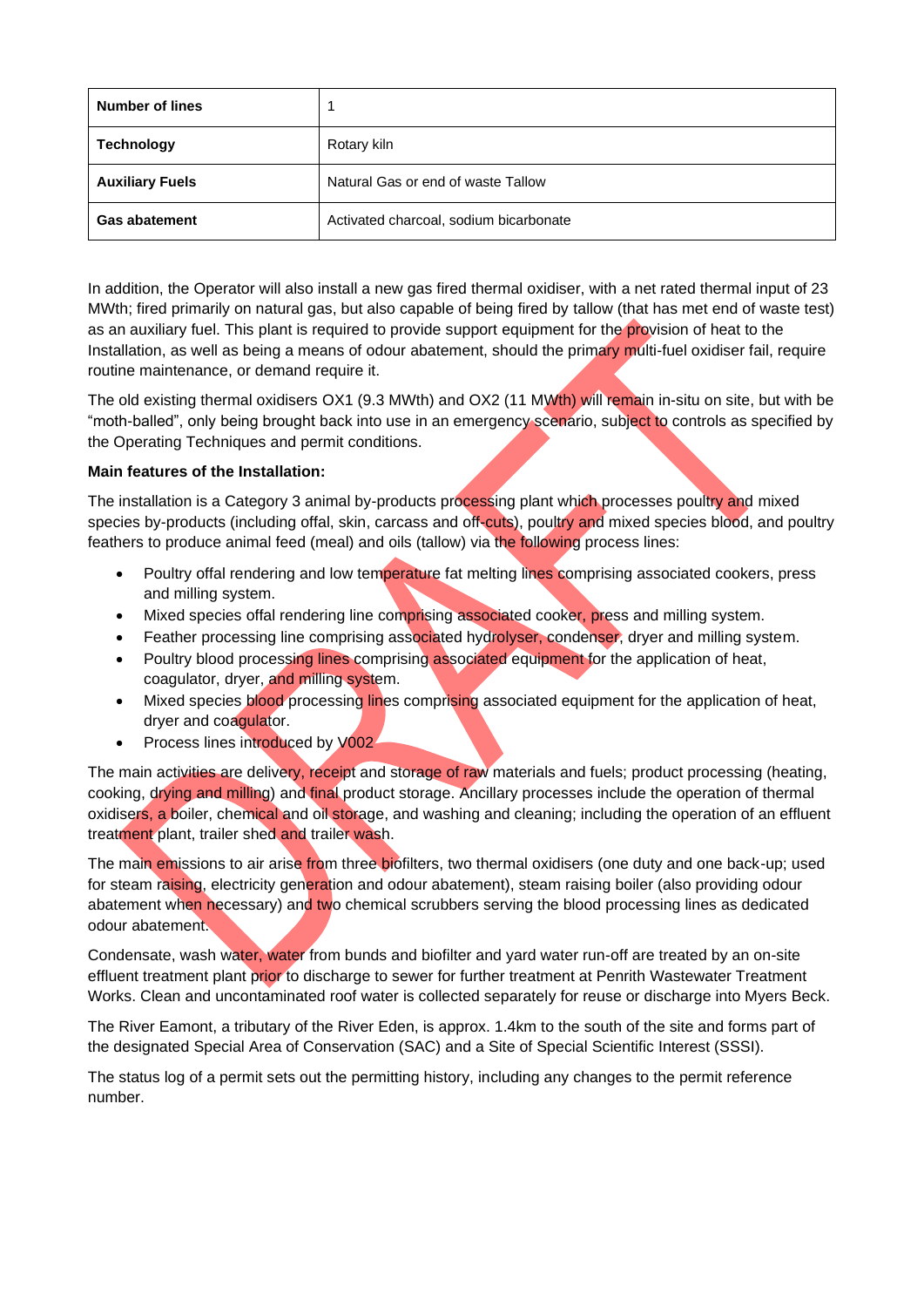| <b>Status log of the permit</b>                          |                       |                                                                                                                                              |  |  |  |
|----------------------------------------------------------|-----------------------|----------------------------------------------------------------------------------------------------------------------------------------------|--|--|--|
| <b>Description</b>                                       | Date                  | <b>Comments</b>                                                                                                                              |  |  |  |
| Application<br>EPR/HP3238AF/A001                         | Duly made<br>27/10/16 | Application for an environmental permit.                                                                                                     |  |  |  |
| Additional information received                          | 26/06/17              | Partial response to Schedule 5 notice dated 02/02/17                                                                                         |  |  |  |
| Additional information received                          | 02/08/17              | Schedule 5 notice dated 02/02/17 satisfied -<br>Air dispersion modelling report and files received.                                          |  |  |  |
| Additional information received                          | 26/10/17              | Revised air dispersion modelling report received.                                                                                            |  |  |  |
| Additional information received                          | 13/12/17              | Revised site drainage plan and trailer wash location<br>plan and elevations.                                                                 |  |  |  |
| Consultation on draft permit                             | 19/12/17              | Public consultation ended 02/02/2018.                                                                                                        |  |  |  |
| Bespoke permit issued                                    | 07/03/18              | Permit issued to Omega Proteins Limited.                                                                                                     |  |  |  |
| Application<br>EPR/HP3238AF/V002                         | Duly made<br>27/01/21 | Application for a variation to make changes to the<br>rendering and blood processing activities, including<br>replacement thermal oxidisers. |  |  |  |
| Further information received                             | 28/07/21              | Response to Schedule 5 notice dated 05/05/21                                                                                                 |  |  |  |
| Further information received                             | 09/09/21              | Response to Schedule 5 notice dated 05/05/21                                                                                                 |  |  |  |
| Further information received                             | 18/11/21              | Response to Schedule 5 notice dated 05/05/21                                                                                                 |  |  |  |
| Further information received                             | 21/12/21              | Response to Schedule 5 notice dated 05/05/21                                                                                                 |  |  |  |
| Further information received                             | 11/01/22              | Response to Schedule 5 notice dated 05/05/21                                                                                                 |  |  |  |
| Further information received                             | 25/01/22              | Response to Schedule 5 notice dated 05/05/21                                                                                                 |  |  |  |
| Further information received                             | 13/04/22              | Further response to revised NIA questions                                                                                                    |  |  |  |
| Consultation on draft permit                             | 20/05/22              |                                                                                                                                              |  |  |  |
| Variation issued EPR/HP3238AF<br>(Billing ref: UP3637QJ) | <b>DD/MM/YY</b>       |                                                                                                                                              |  |  |  |

End of introductory note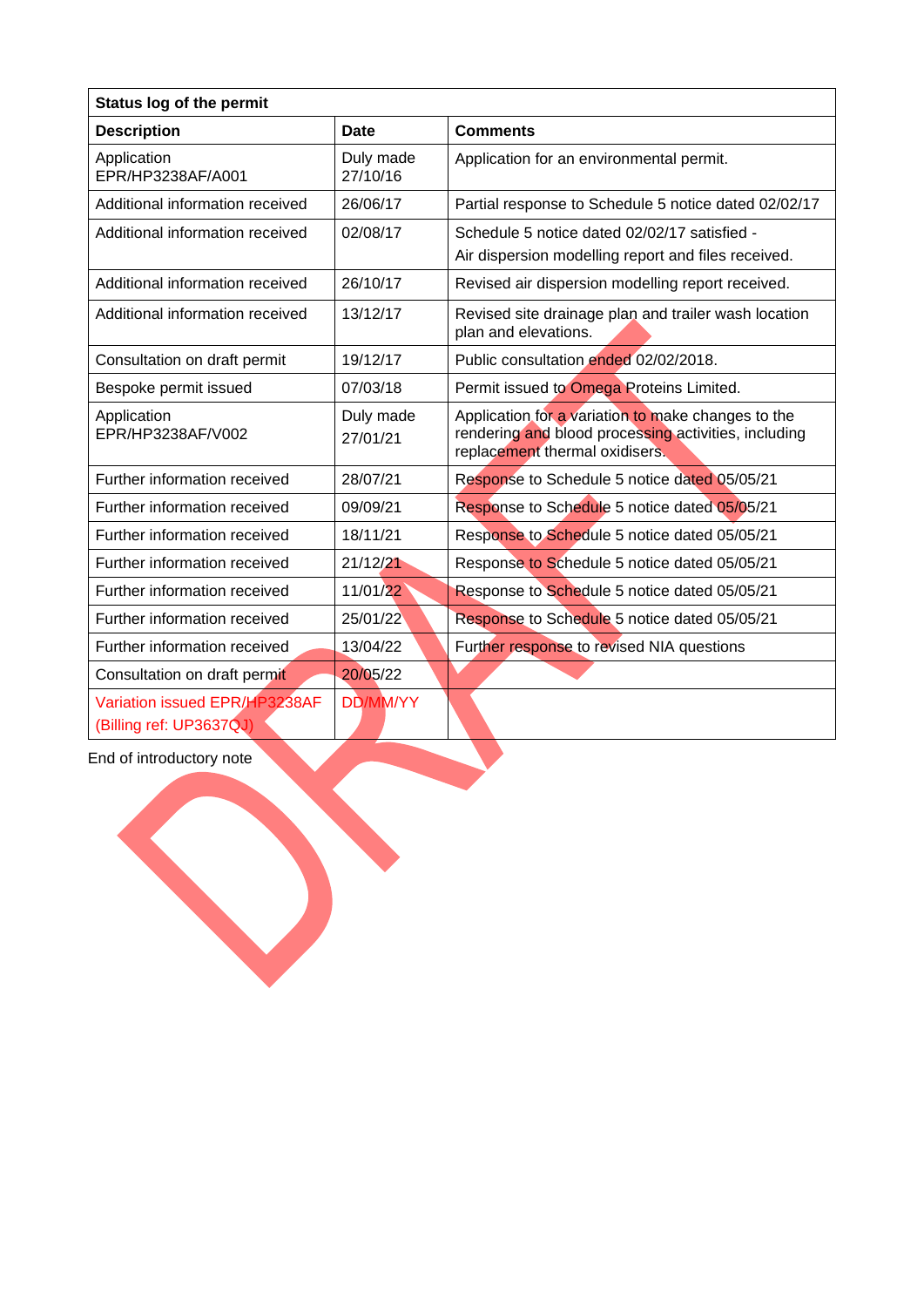### **Notice of variation and consolidation**

### **The Environmental Permitting (England and Wales) Regulations 2016**

The Environment Agency in exercise of its powers under regulation 20 of the Environmental Permitting (England and Wales) Regulations 2016 varies

| <b>Permit number</b>                                                                                                                                                             |
|----------------------------------------------------------------------------------------------------------------------------------------------------------------------------------|
| EPR/HP3238AF                                                                                                                                                                     |
| <b>Issued to</b>                                                                                                                                                                 |
| <b>Omega Proteins Limited</b> ("the operator")                                                                                                                                   |
| whose registered office is                                                                                                                                                       |
| <b>Swales Moor Farm</b><br><b>Swales Farm Road</b><br><b>Halifax</b><br><b>West Yorkshire</b><br><b>HF3 6UF</b>                                                                  |
| company registration number 03868711                                                                                                                                             |
| to operate a regulated facility at                                                                                                                                               |
| <b>Penrith Rendering Facility</b><br><b>Wildriggs</b><br><b>Greystoke Road</b><br><b>Penrith</b><br><b>Cumbria</b><br><b>CA11 0BX</b><br>to the extent set out in the schedules. |
|                                                                                                                                                                                  |
| The notice shall take effect from [DD/MM/YYYY]                                                                                                                                   |

| <b>Name</b> |                             |  |  | Date         |
|-------------|-----------------------------|--|--|--------------|
|             | [name of authorised person] |  |  | [DD/MM/YYYY] |

Authorised on behalf of the Environment Agency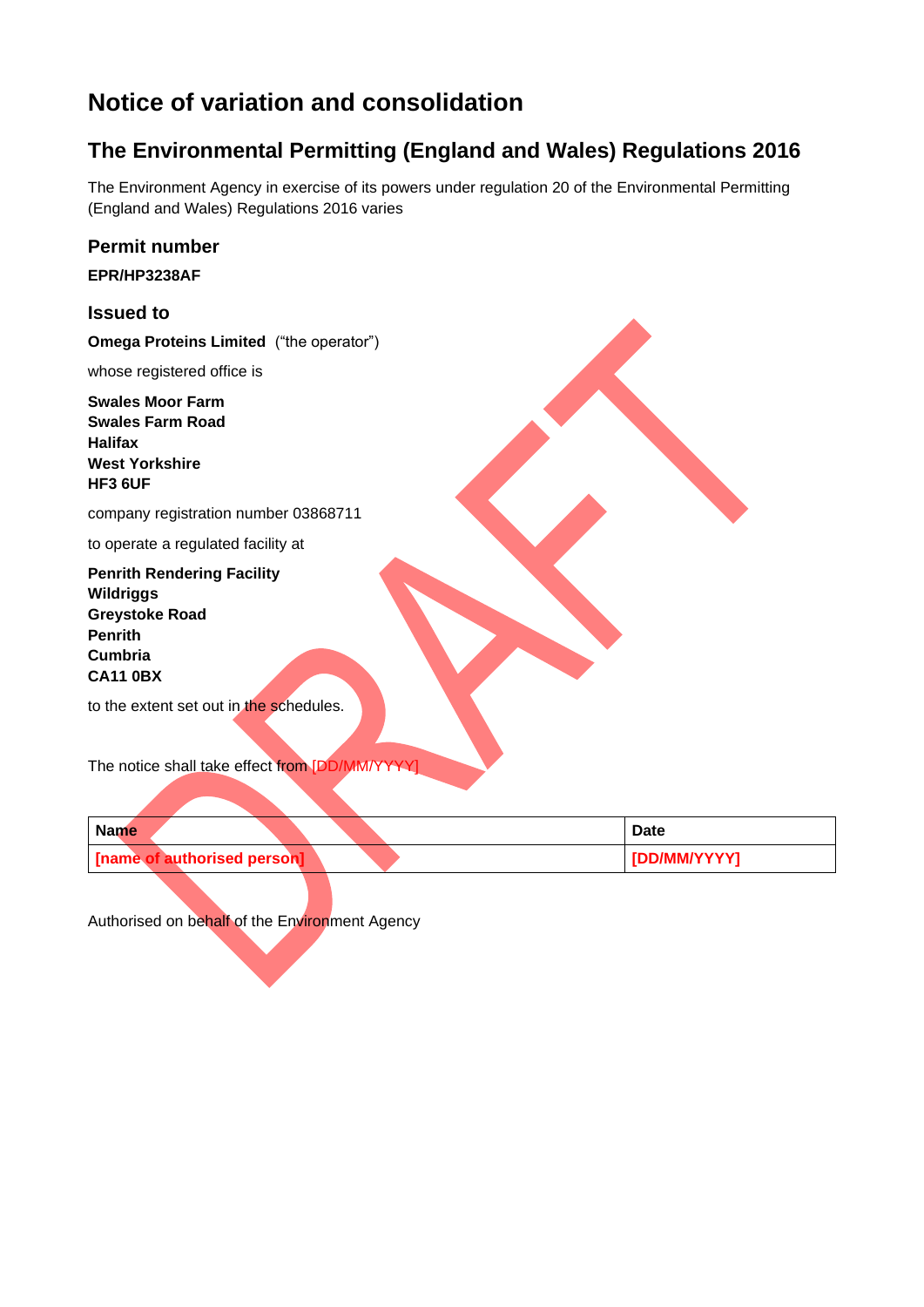**Schedule 1** Only the following conditions have been varied by the consolidated permit EPR/HP3238AF/V002 The following conditions were varied as a result of the application made by the operator: Condition 1.2.1 has been amended. Condition 2.1.2 has been added. Condition 2.3.4 has been added. Conditions 2.3.7 to 2.3.13 have been added. Conditions 3.1.3 and 3.1.4 have been added. Conditions 3.2.1 and 3.2.2 have been added. Condition 3.6.1 has been amended. Conditions 3.6.3 and 3.6.4 have been amended. Condition 3.8.1 has been added. Condition 4.2.2 has been amended. Condition 4.2.5 has been added. Table S1.1 has been amended. Table S1.2 has been amended. Table S1.3 has been amended. Table S1.4A has been amended.

Table S2.2 has been added.

Table S3.1 has been amended.

Table S3.1(a) has been added.

Table S3.4 has been amended.

Table S3.5 has been added.

Tables S4.1, S4.2, S4.3 and S4.4 have been amended.

Schedule 6 and Schedule 7 have been updated.

The following conditions were varied as a result of an Environment Agency initiated variation: Table S1.3 has been updated to reflect the satisfaction of previous improvement conditions, as stated. Table S3.1 has been amended to reflect the requirement for the monitoring of odour related parameters for existing plant used for odour abatement, as stated.

#### **Schedule 2 – consolidated permit**

Consolidated permit issued as a separate document.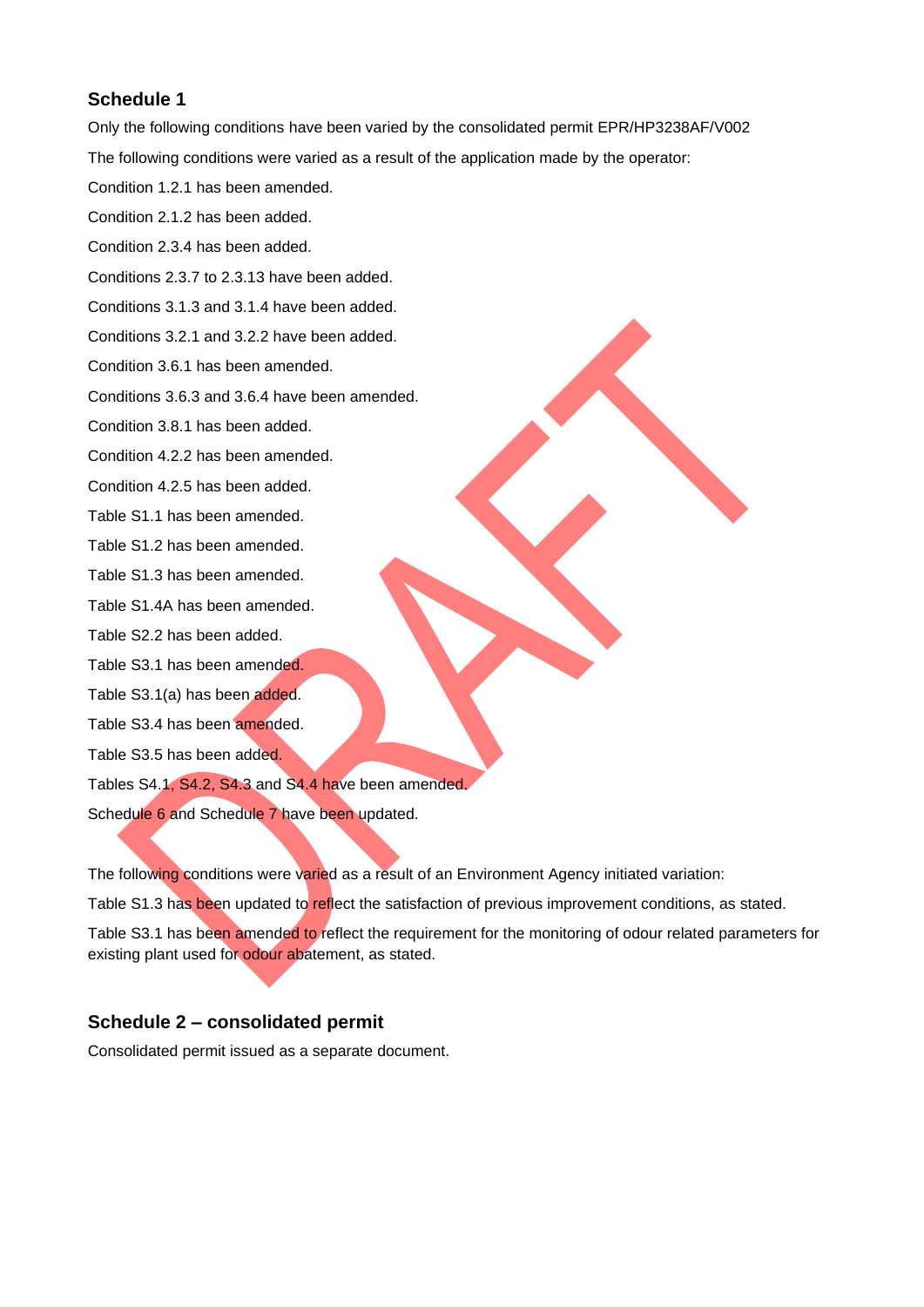### **DRAFT Permit**

### **The Environmental Permitting (England and Wales) Regulations 2016**

#### **Permit number**

#### **EPR/HP3238AF**

This is the consolidated permit referred to in the variation and consolidation notice for application EPR/HP3238AF/V002 authorising,

**Omega Proteins Limited** ("the operator"),

whose registered office is

**Swales Moor Farm Swales Farm Road Halifax West Yorkshire HF3 6UF**

company registration number 03868711

to operate an installation at

**Penrith Rendering Facility Wildriggs Greystoke Road Penrith Cumbria CA11 0BX**

to the extent authorised by and subject to the conditions of this permit.

| <b>Name</b>                 |  | <b>Date</b>  |
|-----------------------------|--|--------------|
| [name of authorised person] |  | [DD/MM/YYYY] |

Authorised on behalf of the Environment Agency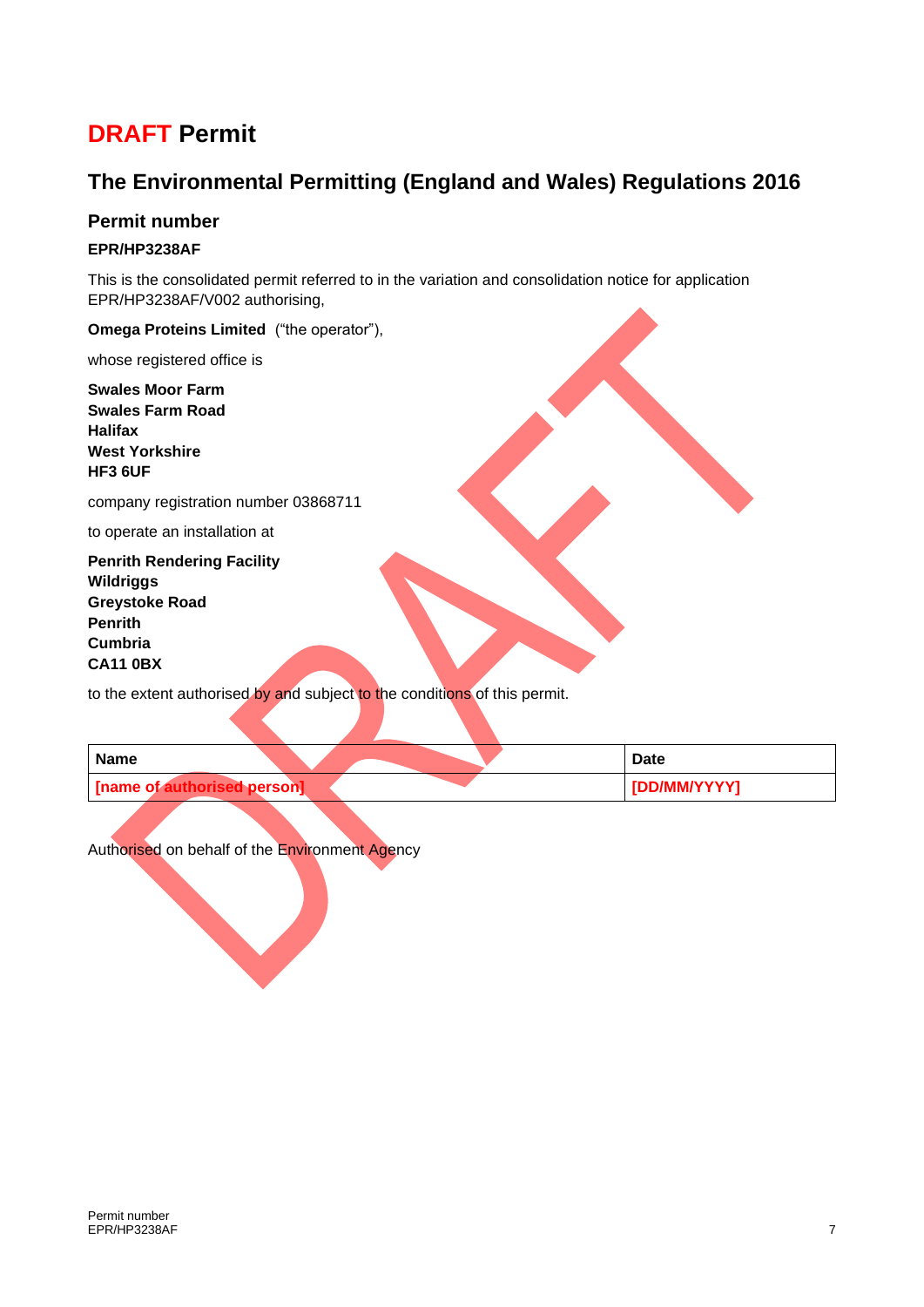# **Conditions**

### **1 Management**

### **1.1 General management**

- 1.1.1 The operator shall manage and operate the activities:
	- (a) in accordance with a written management system that identifies and minimises risks of pollution, including those arising from operations, maintenance, accidents, incidents, non-conformances, closure and those drawn to the attention of the operator as a result of complaints; and
	- (b) using sufficient competent persons and resources.
- 1.1.2 Records demonstrating compliance with condition 1.1.1 shall be maintained.
- 1.1.3 Any person having duties that are or may be affected by the matters set out in this permit shall have convenient access to a copy of it kept at or near the place where those duties are carried out.

### **1.2 Energy efficiency**

- 1.2.1 The operator shall:
	- (a) take appropriate measures to ensure that energy is recovered with a high level of energy efficiency and energy is used efficiently in the activities.
	- (b) review and record at least every four years whether there are suitable opportunities to improve the energy efficiency of the activities; and
	- (c) take any further appropriate measures identified by a review.

### **1.3 Efficient use of raw materials**

- 1.3.1 The operator shall:
	- (a) take appropriate measures to ensure that raw materials and water are used efficiently in the activities;
	- (b) maintain records of raw materials and water used in the activities;
	- (c) review and record at least every four years whether there are suitable alternative materials that could reduce environmental impact or opportunities to improve the efficiency of raw material and water use; and
	- (d) take any further appropriate measures identified by a review.

#### **1.4 Avoidance, recovery and disposal of wastes produced by the activities**

- 1.4.1 The operator shall take appropriate measures to ensure that:
	- (a) the waste hierarchy referred to in Article 4 of the Waste Framework Directive is applied to the generation of waste by the activities; and
	- (b) any waste generated by the activities is treated in accordance with the waste hierarchy referred to in Article 4 of the Waste Framework Directive; and
	- (c) where disposal is necessary, this is undertaken in a manner which minimises its impact on the environment.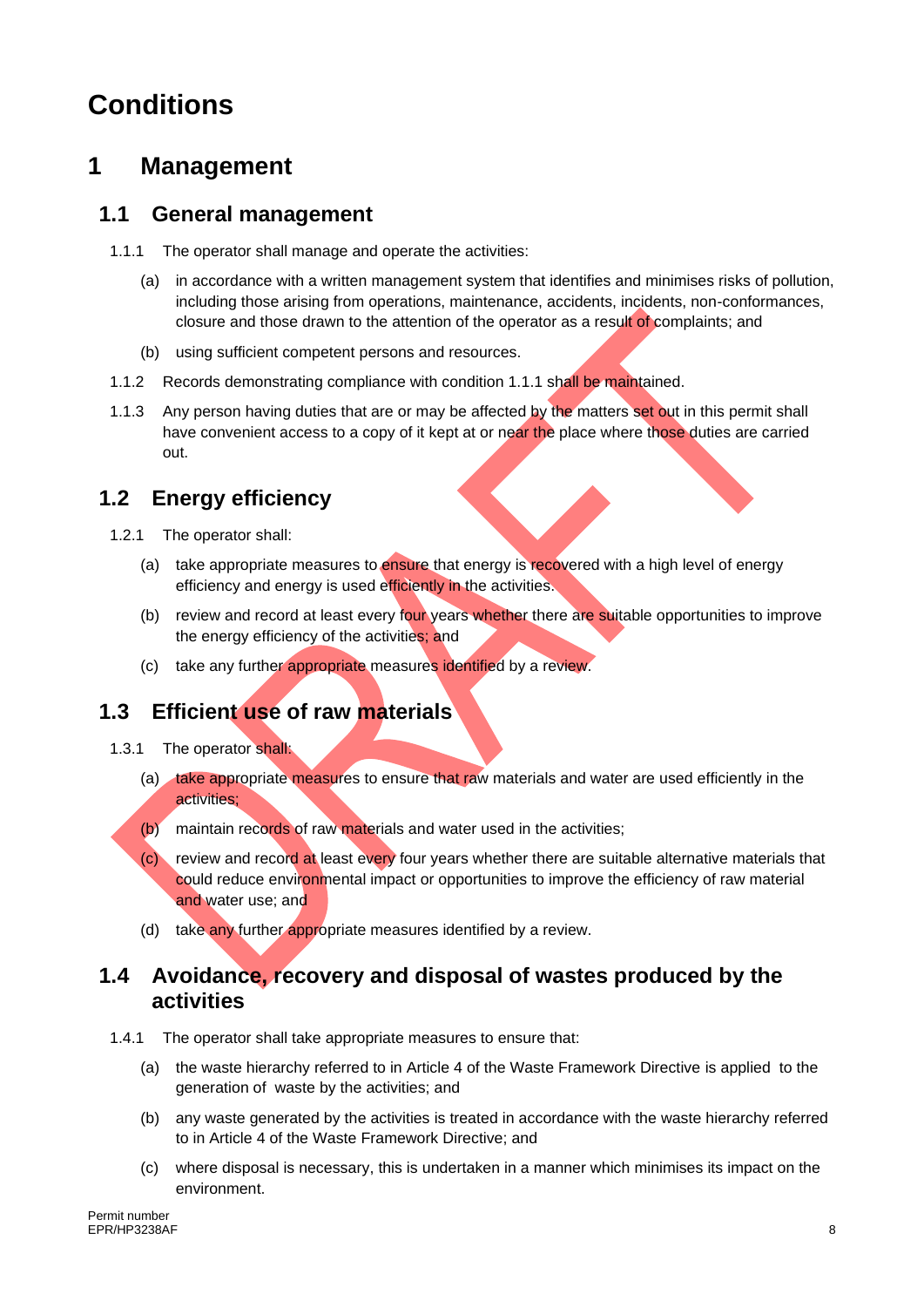1.4.2 The operator shall review and record at least every four years whether changes to those measures should be made and take any further appropriate measures identified by a review.

### **2 Operations**

### **2.1 Permitted activities**

- 2.1.1 The operator is only authorised to carry out the activities specified in schedule 1 table S1.1 (the "activities").
- 2.1.2 For the following activities referenced in schedule 1, table S1.1, AR8; Waste authorised by this permit shall be clearly distinguished from any other waste on the site.

### **2.2 The site**

2.2.1 The activities shall not extend beyond the site, being the land shown edged in green on the site plan at schedule 7 to this permit.

### **2.3 Operating techniques**

- 2.3.1 The activities shall, subject to the conditions of this permit, be operated using the techniques and in the manner described in the documentation specified in schedule 1, table S1.2, unless otherwise agreed in writing by the Environment Agency.
- 2.3.2 If notified by the Environment Agency that the activities are giving rise to pollution, the operator shall submit to the Environment Agency for approval within the period specified, a revision of any plan specified in schedule 1, table S1.2 or otherwise required under this permit which identifies and minimises the risks of pollution relevant to that plan, and shall implement the approved revised plan in place of the original from the date of approval, unless otherwise agreed in writing by the Environment Agency.
- 2.3.3 Any raw materials or fuels listed in schedule 2 table S2.1 shall conform to the specifications set out in that table.
- 2.3.4 Waste shall only be accepted if:
	- (a) it is of a type and quantity listed in schedule 2 table S2.2; and
	- (b) it conforms to the description in the documentation supplied by the producer and holder.
- 2.3.5 The operator shall ensure that where waste produced by the activities is sent to a relevant waste operation, that operation is provided with the following information, prior to the receipt of the waste:
	- (a) the nature of the process producing the waste;
	- (b) the composition of the waste;
	- (c) the handling requirements of the waste;
	- (d) the hazardous property associated with the waste, if applicable; and
	- (e) the waste code of the waste.
- 2.3.6 The operator shall ensure that where waste produced by the activities is sent to a landfill site, it meets the waste acceptance criteria for that landfill.
- 2.3.7 Waste shall not be charged, or shall cease to be charged, if:
	- (a) the combustion chamber temperature is below, or falls below, 850°C; or
	- (b) any continuous emission limit value in schedule 3 table S3.1(a) is exceeded; or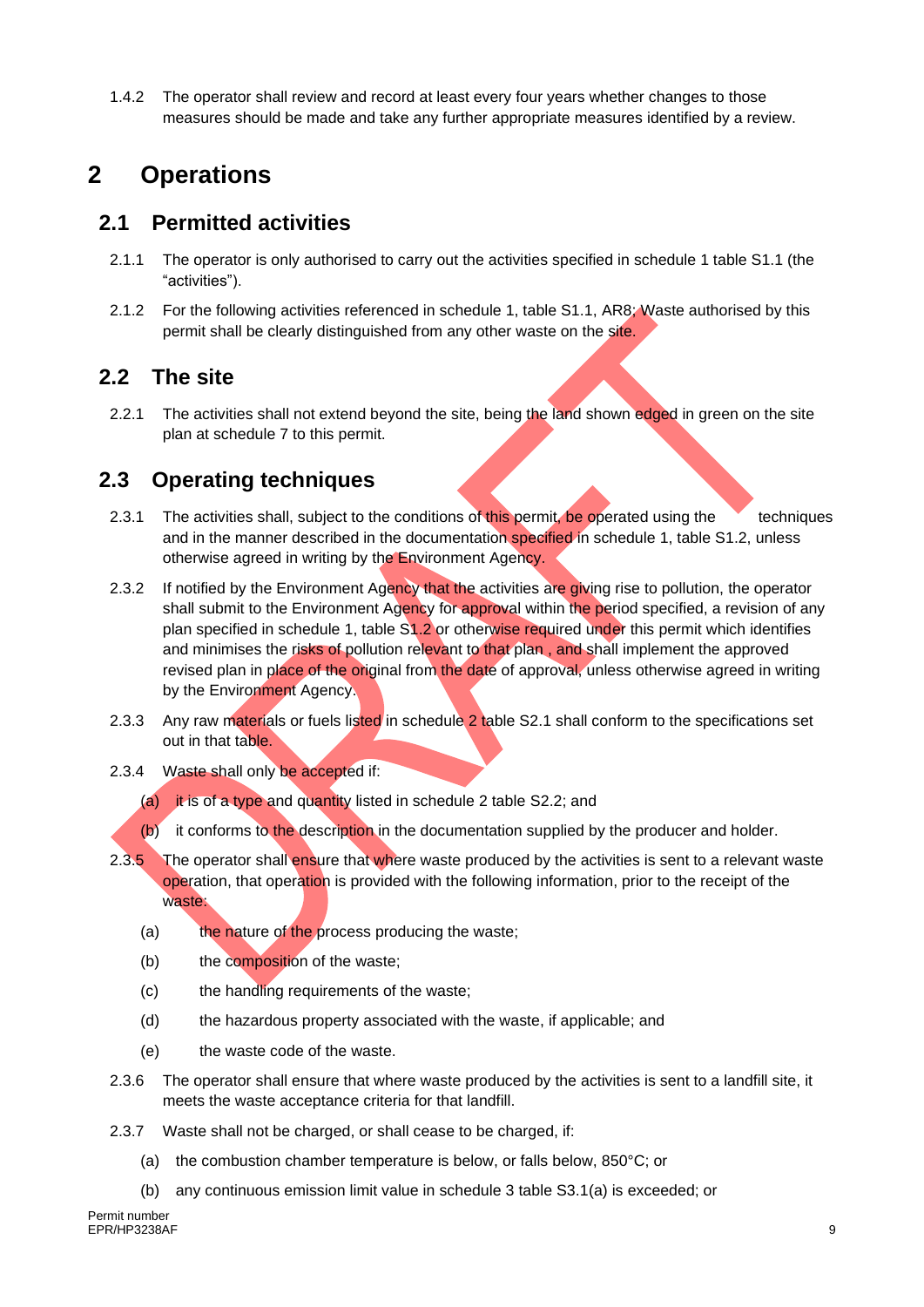- (c) any continuous emission limit value in schedule 3 table S3.1 is exceeded other than during abnormal operation; or
- (d) monitoring results required to demonstrate compliance with any continuous emission limit value in schedule 3 table S3.1 are unavailable other than under 'abnormal operating' conditions; or
- (e) there is a stoppage, disturbance or failure of the abatement plant, other than under abnormal operating conditions.
- 2.3.8 The operator shall record the beginning and end of each period of "abnormal operation".
- 2.3.9 During a period of "abnormal operation", the operator shall restore normal operation of the failed equipment or replace the failed equipment as rapidly as possible.
- 2.3.10 The operator shall interpret the start of the period of "abnormal operation" as the earliest of the following:
	- (a) a technically unavoidable stoppage, disturbance, or failure of continuous emission monitors.
	- (b) a technically unavoidable stoppage, disturbance, or failure of the activated carbon abatement system
	- (c) Any other technically unavoidable stoppage, disturbance, or failure of the plant which could lead to an exceedance of an emission limit value in table S3.1.
- 2.3.11 The operator shall interpret the end of the period of "abnormal operation" as the earliest of the following:
	- (a) when the failed equipment is repaired and brought back into normal operation;
	- (b) when the operator initiates a shut down of the waste combustion activity, as described in the application or as agreed in writing with the Environment Agency;
	- (c) The failed equipment has not been repaired and brought back into normal operation and a single period of abnormal operation reaches a duration of 4 hours after the start of abnormal operation on an incineration line
	- (d) Abnormal operation occurs on an incineration line and the cumulative duration of abnormal operation periods over 1 calendar year has reached 60 hours on that incineration line;
- 2.3.12 The operator shall have at least one auxiliary burner in each line which shall be operated at start up, shut down and as required during operation to ensure that the operating temperature specified in condition 2.3.7 is maintained as long as incompletely burned waste is present in the combustion chamber. Unless the temperature specified in condition 2.3.7 is maintained in the combustion chamber, such burner(s) shall be fed only with fuels which result in emissions no higher than those arising from the use of gas oil, liquefied gas or natural gas.
- 2.3.13 Bottom ash and APC residues shall not be mixed.

### **2.4 Improvement programme**

- 2.4.1 The operator shall complete the improvements specified in schedule 1 table S1.3 by the date specified in that table unless otherwise agreed in writing by the Environment Agency.
- 2.4.2 Except in the case of an improvement which consists only of a submission to the Environment Agency, the operator shall notify the Environment Agency within 14 days of completion of each improvement.

### **2.5 Pre-operational conditions**

2.5.1 The activities specified in schedule 1 table S1.4A shall not be brought into operation until the measures specified in schedule that table have been completed.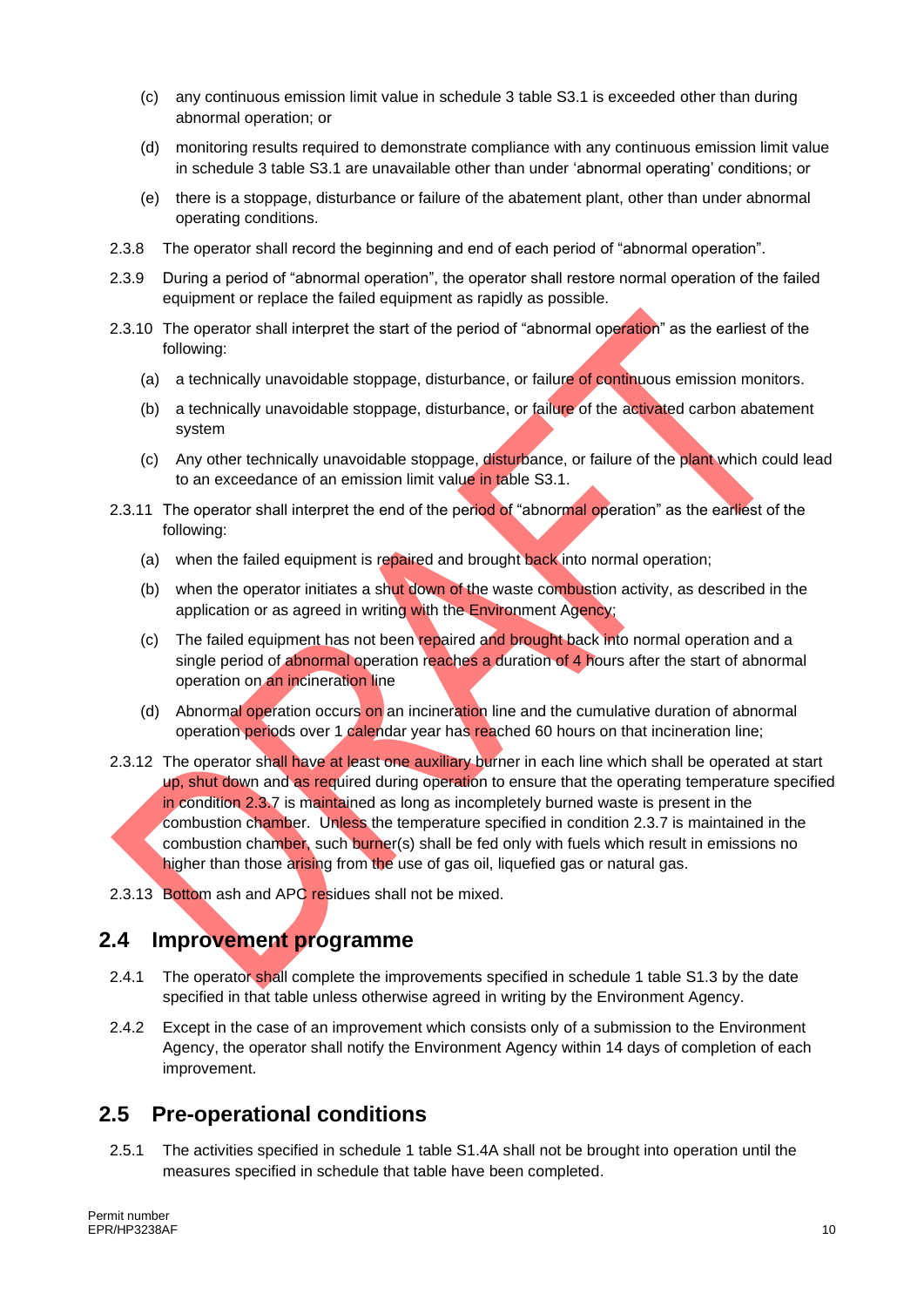2.5.2 The operations specified in schedule 1 table S1.4B shall not commence until the measures specified in that table have been completed.

### **3 Emissions and monitoring**

#### **3.1 Emissions to water, air or land**

- 3.1.1 There shall be no point source emissions to water, air or land except from the sources and emission points listed in schedule 3 tables S3.1, S3.1(a), S3.1(b), S3.2 and S3.3.
- 3.1.2 The limits given in schedule 3, subject to condition 3.2.1, shall not be exceeded.
- 3.1.3 Wastes produced at the site shall, as a minimum, be sampled and analysed in accordance with schedule 3 table S3.5.
- 3.1.4 Additional samples shall be taken and tested and appropriate action taken, whenever:
	- (a) disposal or recovery routes change; or
	- (b) it is suspected that the nature or composition of the waste has changed such that the route currently selected may no longer be appropriate.

#### **3.2 Emissions limits and monitoring for emission to air for Coincineration plant**

- 3.2.1 The limits for emissions to air apply as follows:
	- (a) The limits in table S3.1(a) shall not be exceeded
	- (b) The limits in table S3.1 shall not be exceeded except during periods abnormal operation.
- 3.2.2 Where Continuous Emission Monitors are installed to comply with the monitoring requirements in schedule 3 table  $S3.1$  and  $S3.1$ (a); the Continuous Emission Monitors shall be used such that;
	- (a) the values of the 95% confidence intervals of a single measured result at the daily emission limit value shall not exceed the following percentages of the emission limit values:

| Carbon monoxide                                        | 10%        |
|--------------------------------------------------------|------------|
| Sulphur dioxide                                        | <b>20%</b> |
| Oxides of nitrogen ( $NO$ & $NO2$ expressed as $NO2$ ) | <b>20%</b> |
| Particulate matter                                     | 30%        |
| Total organic carbon (TOC)<br>$\bullet$                | 30%        |
| Hydrogen chloride                                      | 40%        |

- (b) valid half-hourly average values shall be determined within the effective operating time (excluding the start-up and shut-down periods) from the measured values after having subtracted the value of the confidence intervals in condition 3.2.2 (a).
- (c) where it is necessary to calibrate or maintain the monitor and this means that data are not available for a complete half-hour period, the half-hourly average shall in any case be considered valid if measurements are available for a minimum of 20 minutes during the halfhour. The number of half-hourly averages so validated shall not exceed 5 per day;
- (d) daily average values shall be calculated as follows:
	- (i) for the daily average values in table S3.1, the average of valid half hourly averages over a calendar day excluding half hourly averages during periods of abnormal operation. The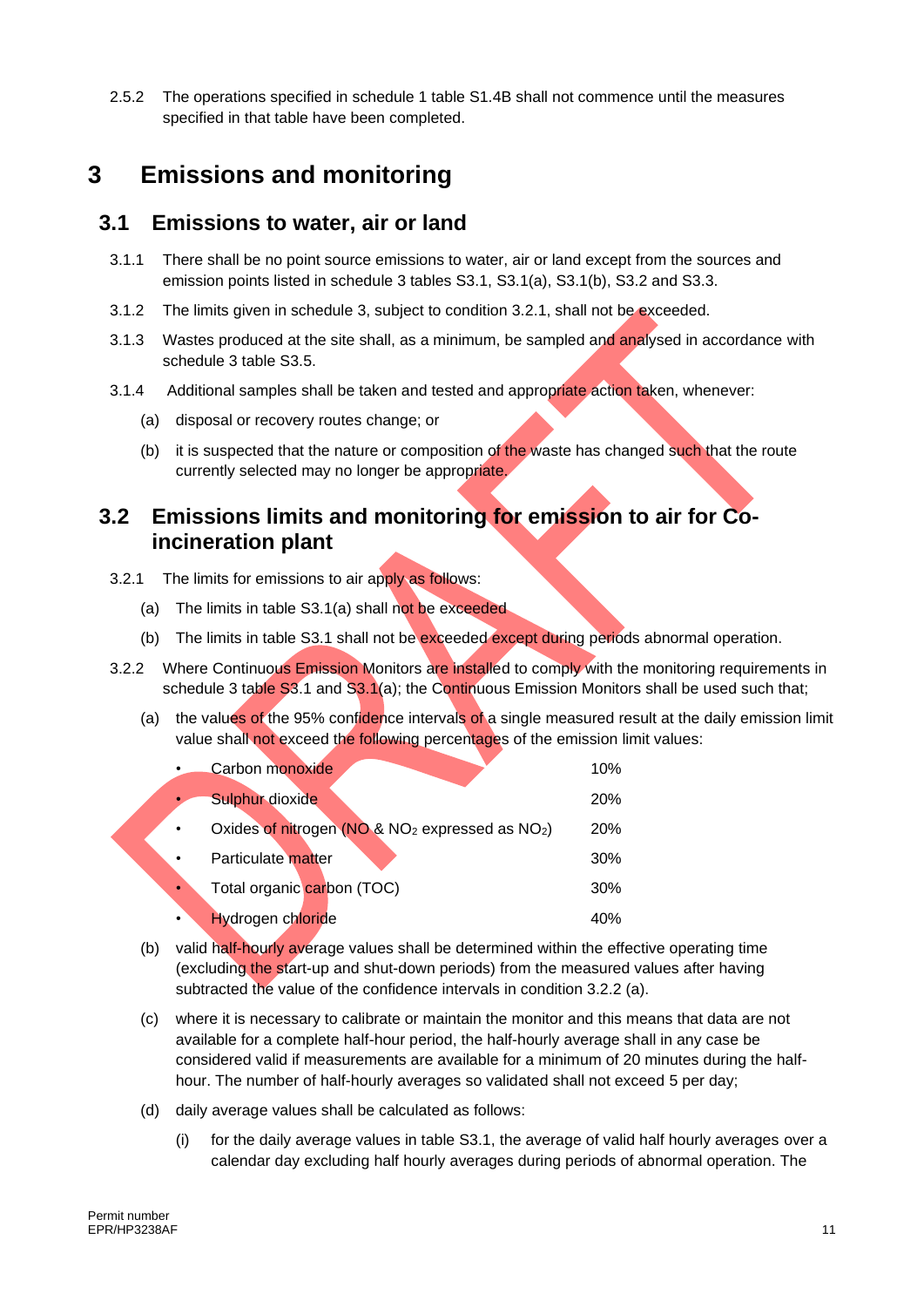daily average value shall be considered valid if no more than five half-hourly average values in any day have been determined not to be valid.

(e) no more than ten daily average values per year shall be determined not to be valid.

#### **3.3 Emissions of substances not controlled by emission limits**

- 3.3.1 Emissions of substances not controlled by emission limits (excluding odour) shall not cause pollution. The operator shall not be taken to have breached this condition if appropriate measures, including, but not limited to, those specified in any approved emissions management plan, have been taken to prevent or where that is not practicable, to minimise, those emissions.
- 3.3.2 The operator shall:
	- (a) if notified by the Environment Agency that the activities are giving rise to pollution, submit to the Environment Agency for approval within the period specified, an emissions management plan which identifies and minimises the risks of pollution from emissions of substances not controlled by emission limits;
	- (b) implement the approved emissions management plan, from the date of approval, unless otherwise agreed in writing by the Environment Agency.
- 3.3.3 All liquids in containers, whose emission to water or land could cause pollution, shall be provided with secondary containment, unless the operator has used other appropriate measures to prevent or where that is not practicable, to minimise, leakage and spillage from the primary container.
- 3.3.4 Periodic monitoring shall be carried out at least once every 5 years for groundwater and 10 years for soil, unless such monitoring is based on a systematic appraisal of the risk of contamination.

### **3.4 Odour**

- 3.4.1 Emissions from the activities shall be free from odour at levels likely to cause pollution outside the site, as perceived by an authorised officer of the Environment Agency, unless the operator has used appropriate measures, including, but not limited to, those specified in any approved odour management plan, to prevent or where that is not practicable to minimise the odour.
- 3.4.2 The operator shall:
	- (a) if notified by the Environment Agency that the activities are giving rise to pollution outside the site due to odour, submit to the Environment Agency for approval within the period specified, an odour management plan which identifies and minimises the risks of pollution from odour;
	- (b) implement the approved odour management plan, from the date of approval, unless otherwise agreed in writing by the Environment Agency.

### **3.5 Noise and vibration**

- 3.5.1 Emissions from the activities shall be free from noise and vibration at levels likely to cause pollution outside the site, as perceived by an authorised officer of the Environment Agency, unless the operator has used appropriate measures, including, but not limited to, those specified in any approved noise and vibration management plan to prevent or where that is not practicable to minimise the noise and vibration.
- 3.5.2 The operator shall:
	- (a) if notified by the Environment Agency that the activities are giving rise to pollution outside the site due to noise and vibration, submit to the Environment Agency for approval within the period specified, a noise and vibration management plan which identifies and minimises the risks of pollution from noise and vibration;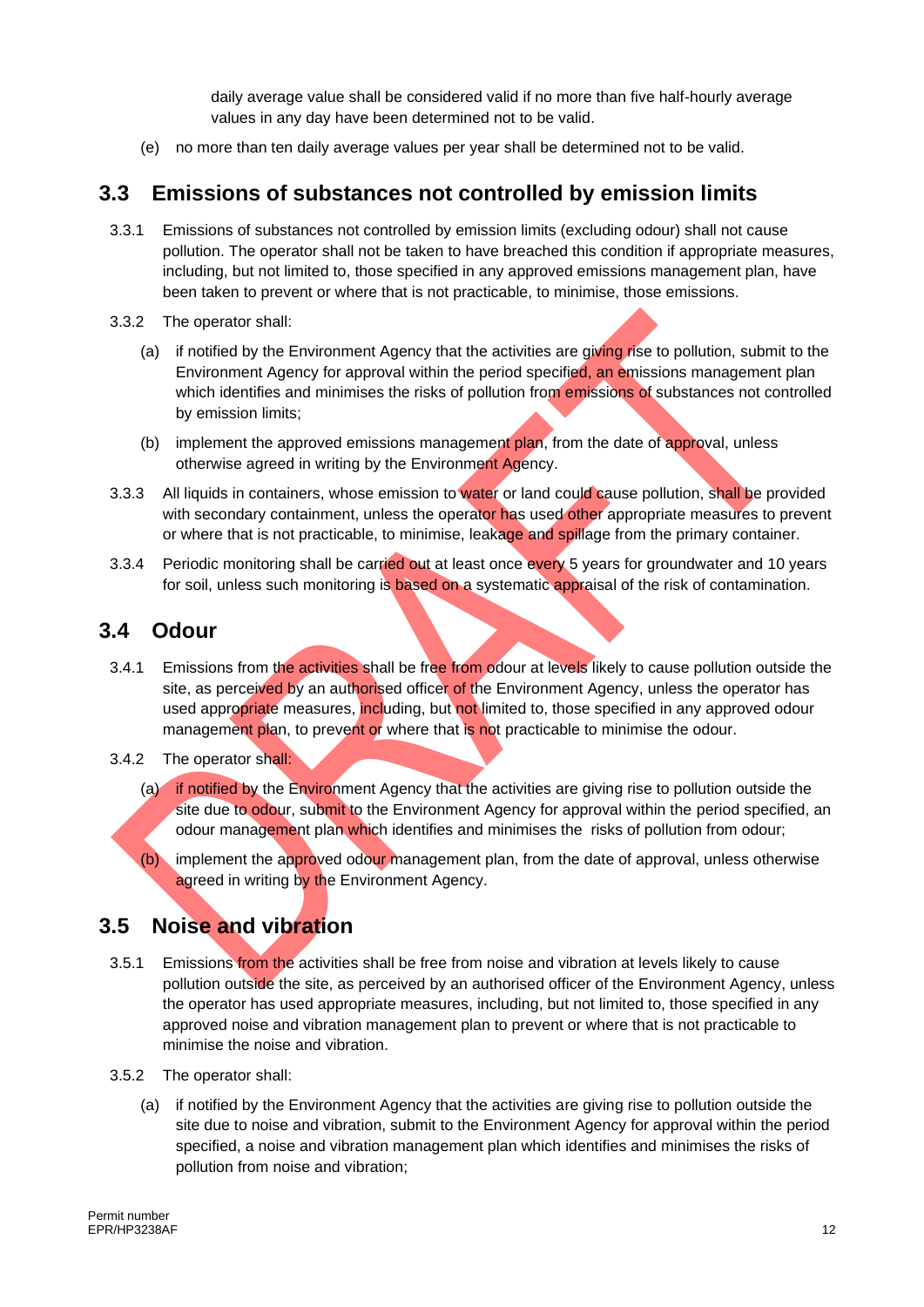(b) implement the approved noise and vibration management plan, from the date of approval, unless otherwise agreed in writing by the Environment Agency.

### **3.6 Monitoring**

- 3.6.1 The operator shall, unless otherwise agreed in writing by the Environment Agency, undertake the monitoring specified in the following tables in schedule 3 to this permit:
	- (a) point source emissions specified in tables S3.1, S3.1(a), S3.2 and S3.3;
	- (b) process monitoring specified in table S3.4;
	- (c) residue quality in table S3.5
- 3.6.2 The operator shall maintain records of all monitoring required by this permit including records of the taking and analysis of samples, instrument measurements (periodic and continual), calibrations, examinations, tests and surveys and any assessment or evaluation made on the basis of such data.
- 3.6.3 Monitoring equipment, techniques, personnel and organisations employed for the emissions monitoring programme and the environmental or other monitoring specified in condition 3.6.1 shall have either MCERTS certification or MCERTS accreditation (as appropriate) unless otherwise agreed in writing by the Environment Agency. Newly installed CEMs, or CEMs replacing existing CEMs, shall have MCERTS certification and have an MCERTS certified range which is not greater than 1.5 times the daily emission limit value (ELV) specified in schedule 3 table S3.1. The CEM shall also be able to measure instantaneous values over the ranges which are to be expected during all operating conditions. If it is necessary to use more than one range setting of the CEM to achieve this requirement, the CEM shall be verified for monitoring supplementary, higher ranges.
- 3.6.4 Permanent means of access shall be provided to enable sampling/monitoring to be carried out in relation to the emission points specified in schedule 3 tables S3.1, S3.1(a), S3.2 and S3.3 unless otherwise agreed in writing by the Environment Agency.

#### **3.7 Pests**

- 3.7.1 The activities shall not give rise to the presence of pests which are likely to cause pollution, hazard or annoyance outside the boundary of the site. The operator shall not be taken to have breached this condition if appropriate measures, including, but not limited to, those specified in any approved pests management plan, have been taken to prevent or where that is not practicable, to minimise the presence of pests on the site.
- 3.7.2 The operator shall:
	- (a) if notified by the Environment Agency, submit to the Environment Agency for approval within the period specified, a pests management plan which identifies and minimises risks of pollution from pests;
	- (b) implement the pests management plan, from the date of approval, unless otherwise agreed in writing by the Environment Agency.

### **3.8 Fire prevention**

3.8.1 The operator shall take all appropriate measures to prevent fires on site and minimise the risk of pollution from them including, but not limited to, those specified in any approved fire prevention plan.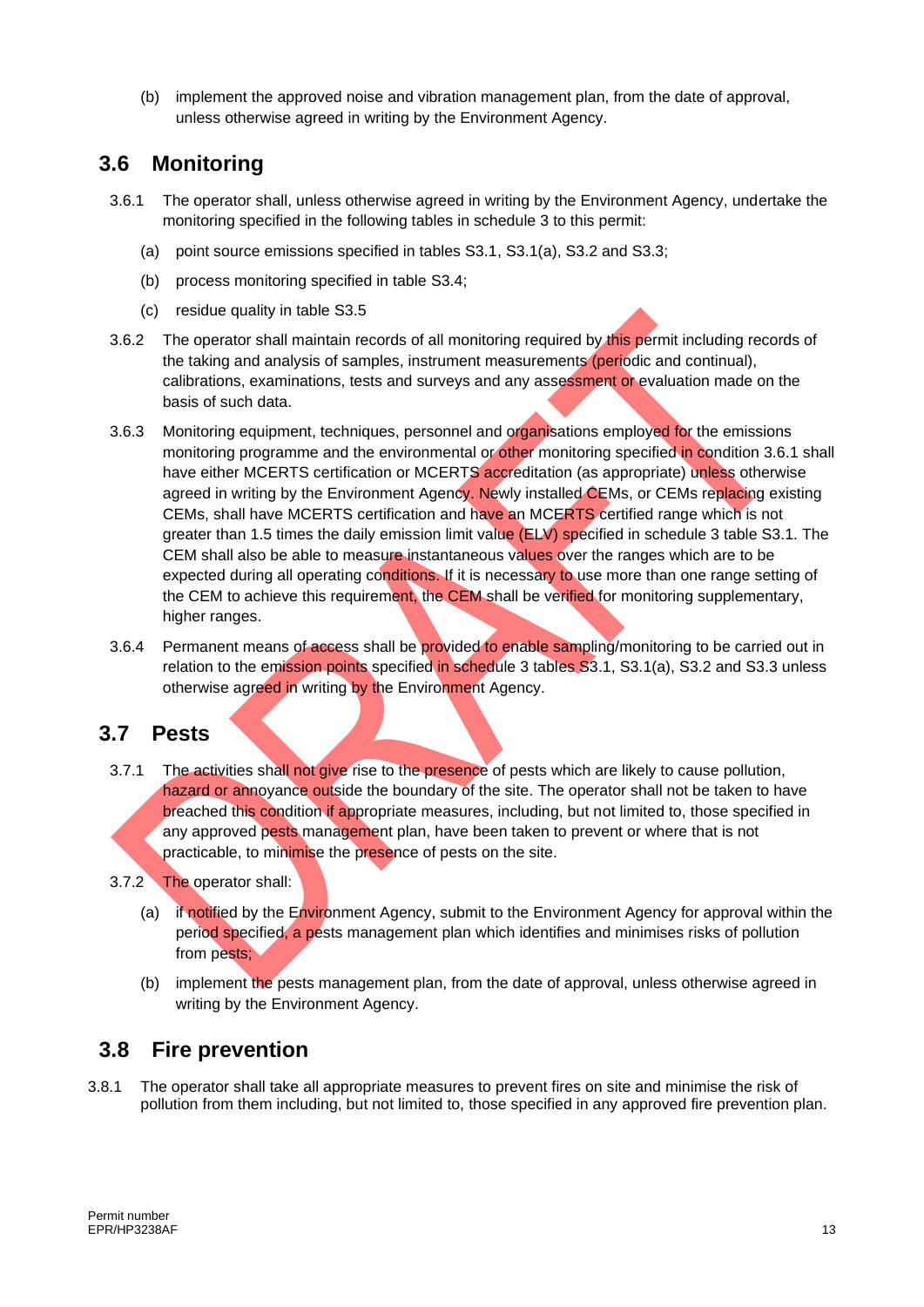### **4 Information**

### **4.1 Records**

- 4.1.1 All records required to be made by this permit shall:
	- (a) be legible;
	- (b) be made as soon as reasonably practicable;
	- (c) if amended, be amended in such a way that the original and any subsequent amendments remain legible, or are capable of retrieval; and
	- (d) be retained, unless otherwise agreed in writing by the Environment Agency, for at least 6 years from the date when the records were made, or in the case of the following records until permit surrender:
		- (i) off-site environmental effects; and
		- (ii) matters which affect the condition of the land and groundwater.
- 4.1.2 The operator shall keep on site all records, plans and the management system required to be maintained by this permit, unless otherwise agreed in writing by the Environment Agency.

### **4.2 Reporting**

- 4.2.1 The operator shall send all reports and notifications required by the permit to the Environment Agency using the contact details supplied in writing by the Environment Agency.
- 4.2.2 A report or reports on the performance of the activities over the previous year shall be submitted to the Environment Agency by 31 January (or other date agreed in writing by the Environment Agency) each year using the annual report forms specified in schedule 4, table S4.4 or otherwise in a format agreed with the Environment Agency. The report(s) shall include as a minimum:
	- (a) a review of the results of the monitoring and assessment carried out in accordance with the permit including an interpretive review of that data;
	- (b) the annual production /treatment data set out in schedule 4 table S4.2; and
	- (c) the performance parameters set out in schedule 4 table S4.3.
	- (d) the functioning and monitoring of the incineration plant in a format agreed with the Environment Agency. The report shall, as a minimum requirement (as required by Chapter IV of the Industrial Emissions Directive) give an account of the running of the process and the emissions into air and water compared with the emission standards in the IED.
- 4.2.3 Within 28 days of the end of the reporting period the operator shall, unless otherwise agreed in writing by the Environment Agency, submit reports of the monitoring and assessment carried out in accordance with the conditions of this permit, as follows:
	- (a) in respect of the parameters and emission points specified in schedule 4 table S4.1;
	- (b) for the reporting periods specified in schedule 4 table S4.1 and using the forms specified in schedule 4 table S4.4 ; and
	- (c) giving the information from such results and assessments as may be required by the forms specified in those tables.
- 4.2.4 The operator shall, unless notice under this condition has been served within the preceding four years, submit to the Environment Agency, within six months of receipt of a written notice, a report assessing whether there are other appropriate measures that could be taken to prevent, or where that is not practicable, to minimise pollution.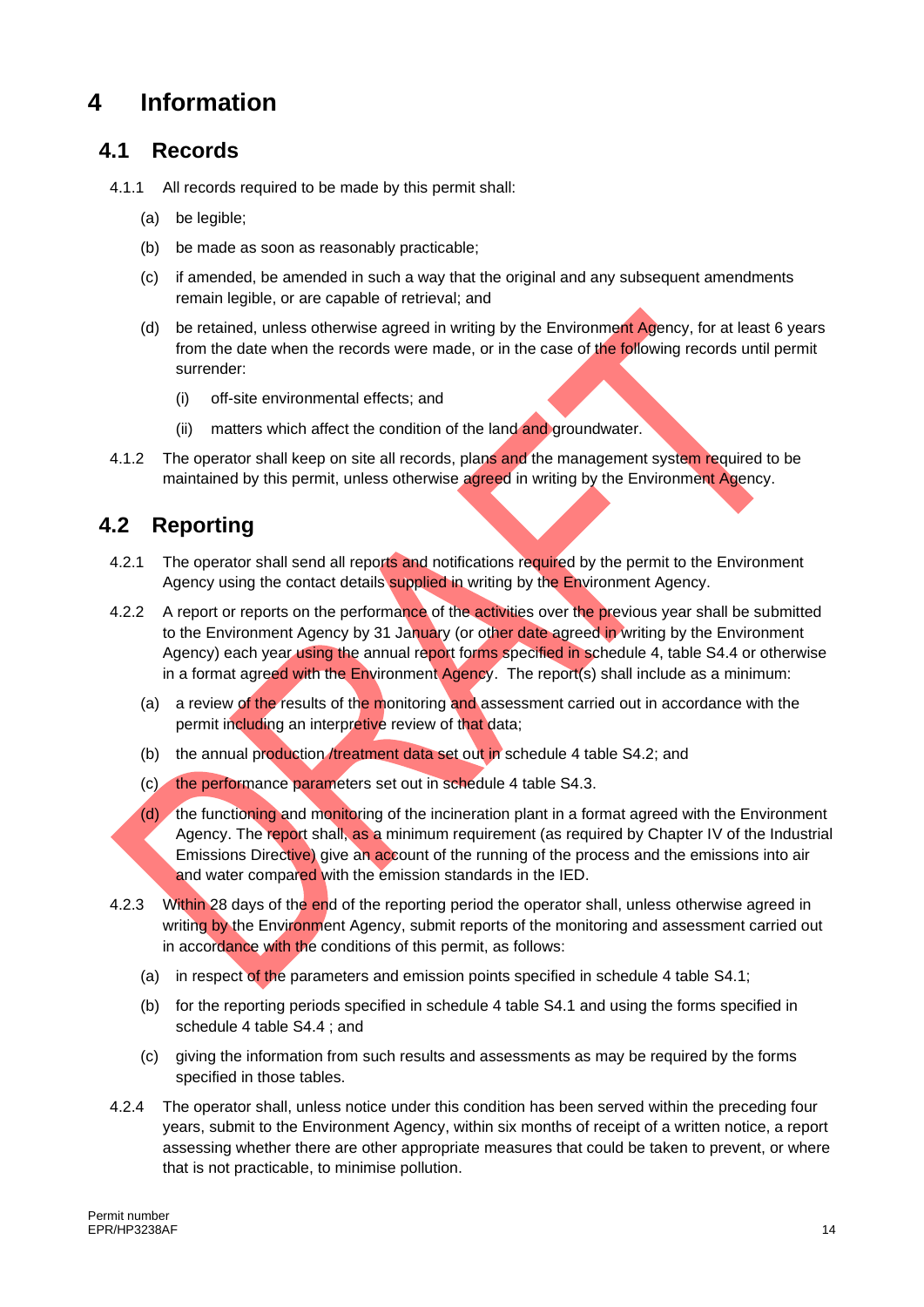- 4.2.5 Within 1 month of the end of each quarter, the operator shall submit to the Environment Agency using the form made available for the purpose, the information specified on the form relating to the site and the waste accepted and removed from it during the previous quarter.
- 4.2.6 The operator shall submit to the Environment Agency an annual report of the efficiency of the biofilters. This shall include but not be limited to, the assessment of the efficiency to reduce odours, the summary of maintenance and any re-commissioning planned or conducted, assessment of back pressure, venting and cracking. Thereafter the operator shall submit the report within one month of the end of each year, unless otherwise agreed in writing by the Environment Agency.

### **4.3 Notifications**

#### 4.3.1 In the event:

- (a) that the operation of the activities gives rise to an incident or accident which significantly affects or may significantly affect the environment, the operator must immediately-
	- (i) inform the Environment Agency,
	- (ii) take the measures necessary to limit the environmental consequences of such an incident or accident, and
	- (iii) take the measures necessary to prevent further possible incidents or accidents;
- (b) of a breach of any permit condition the operator must immediately—
	- (i) inform the Environment Agency, and
	- (ii) take the measures necessary to ensure that compliance is restored within the shortest possible time;
- (c) of a breach of permit condition which poses an immediate danger to human health or threatens to cause an immediate significant adverse effect on the environment, the operator must immediately suspend the operation of the activities or the relevant part of it until compliance with the permit conditions has been restored.
- 4.3.2 Any information provided under condition 4.3.1 shall be confirmed by sending the information listed in schedule 5 to this permit within the time period specified in that schedule.
- 4.3.3 The Environment Agency shall be notified within 14 days of the occurrence of the following matters, except where such disclosure is prohibited by Stock Exchange rules:

Where the operator is a registered company:

- (a) any change in the operator's trading name, registered name or registered office address; and
- (b) any steps taken with a view to the operator going into administration, entering into a company voluntary arrangement or being wound up.

Where the operator is a corporate body other than a registered company:

- (a) any change in the operator's name or address; and
- (b) any steps taken with a view to the dissolution of the operator.
- 4.3.4 Where the operator proposes to make a change in the nature or functioning, or an extension of the activities, which may have consequences for the environment and the change is not otherwise the subject of an application for approval under the Regulations or this permit:
	- (a) the Environment Agency shall be notified at least 14 days before making the change; and
	- (b) the notification shall contain a description of the proposed change in operation.
- 4.3.5 The Environment Agency shall be given at least 14 days notice before implementation of any part of the site closure plan.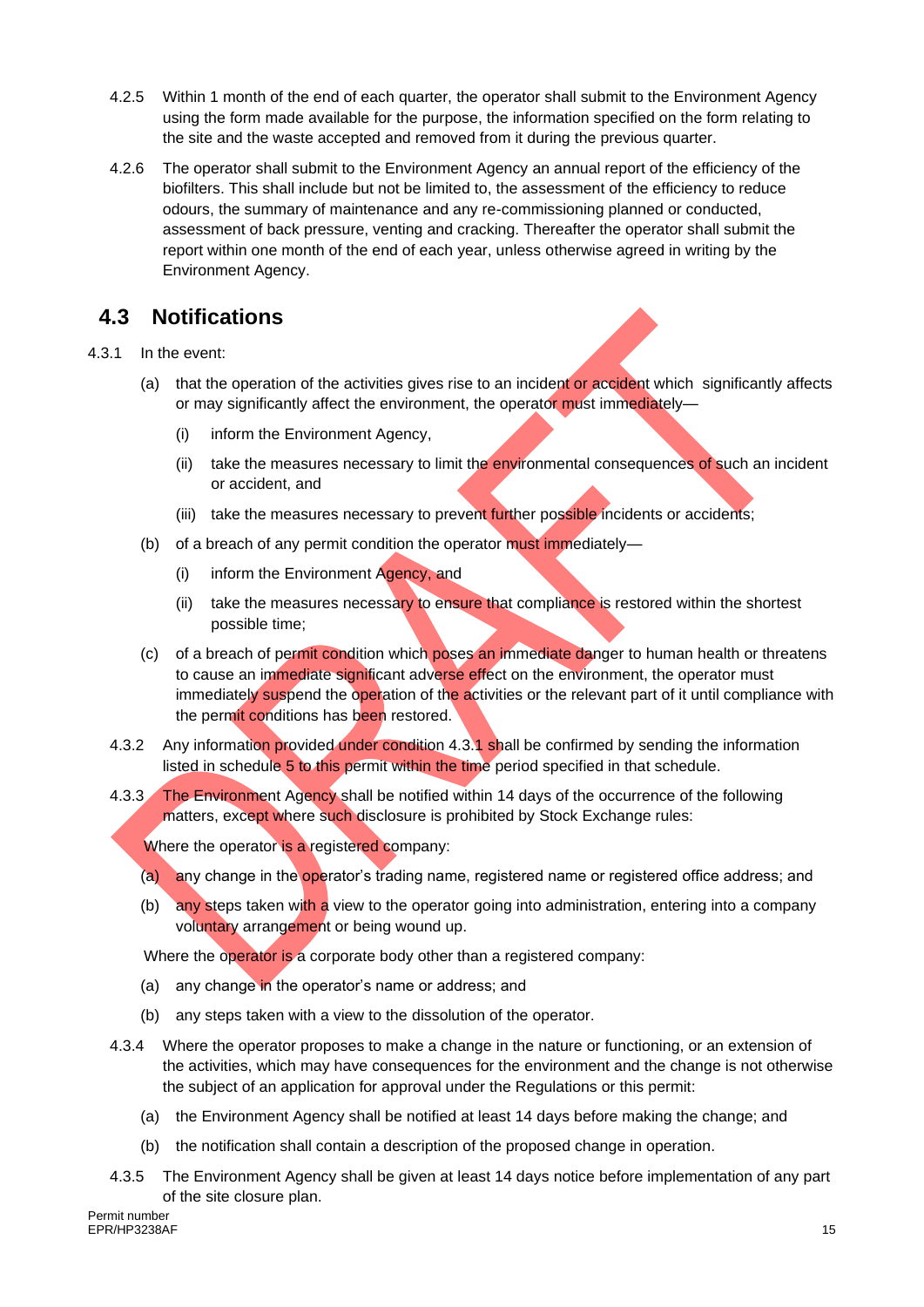- 4.3.6 Where the operator has entered into a climate change agreement with the Government, the Environment Agency shall be notified within one month of:
	- (a) a decision by the Secretary of State not to re-certify the agreement;
	- (b) a decision by either the operator or the Secretary of State to terminate the agreement; and
	- (c) any subsequent decision by the Secretary of State to re-certify such an agreement.

#### **4.4 Interpretation**

- 4.4.1 In this permit the expressions listed in schedule 6 shall have the meaning given in that schedule.
- 4.4.2 In this permit references to reports and notifications mean written reports and notifications, except where reference is made to notification being made "immediately", in which case it may be provided by telephone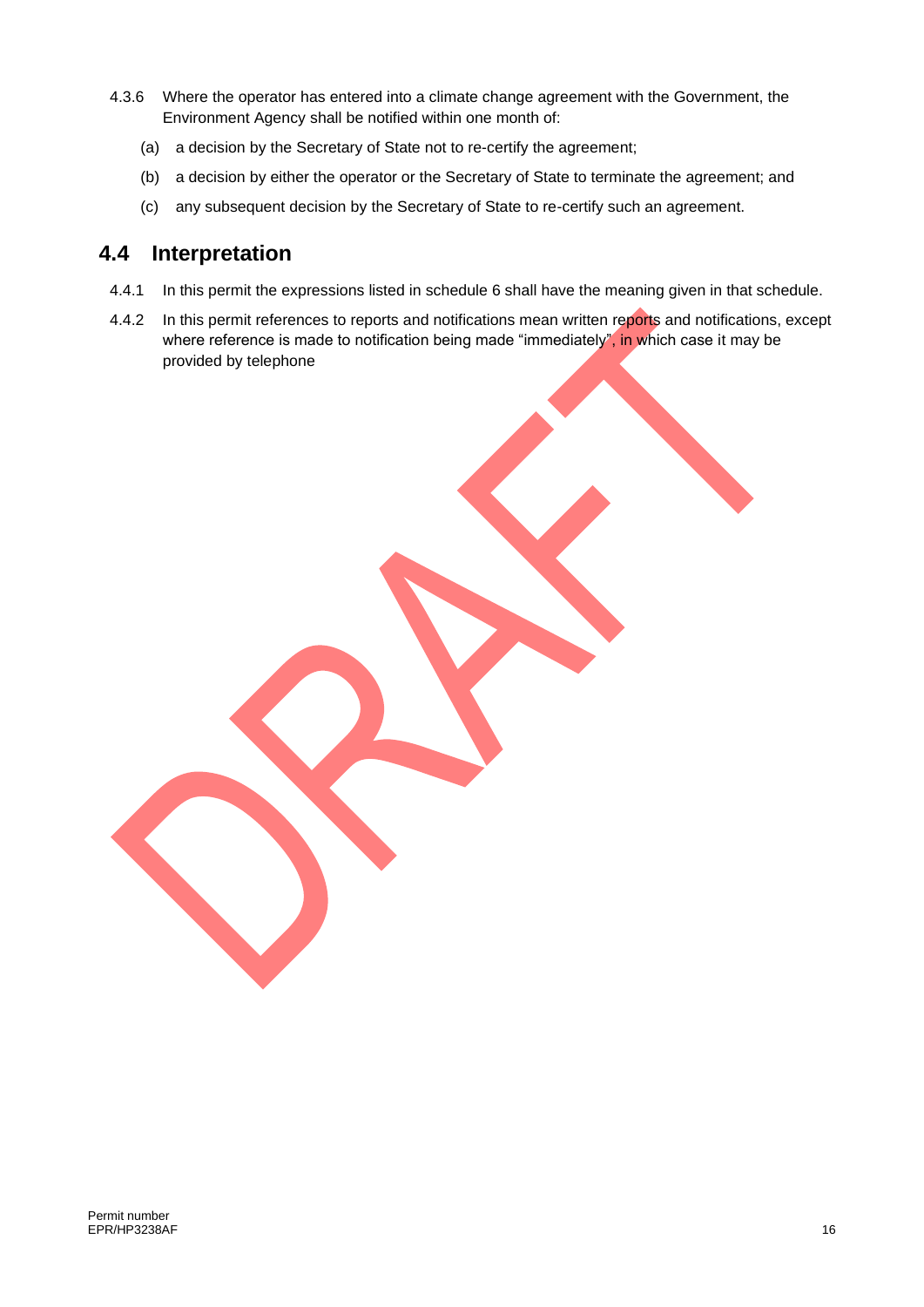# **Schedule 1 – Operations**

| <b>Table S1.1 activities</b> |                                                                                                                                                                                                                              |                                                                                                                                                                                                                                                   |                                                                                                                                                                                                                                                                                          |  |  |  |
|------------------------------|------------------------------------------------------------------------------------------------------------------------------------------------------------------------------------------------------------------------------|---------------------------------------------------------------------------------------------------------------------------------------------------------------------------------------------------------------------------------------------------|------------------------------------------------------------------------------------------------------------------------------------------------------------------------------------------------------------------------------------------------------------------------------------------|--|--|--|
| <b>Activity</b><br>reference | <b>Activity listed in Schedule 1</b><br>of the EP Regulations                                                                                                                                                                | <b>Description of specified</b><br>activity                                                                                                                                                                                                       | <b>Limits of specified</b><br>activity                                                                                                                                                                                                                                                   |  |  |  |
| AR1                          | Section 6.8 Part A(1)(c)<br>Disposing of or recycling<br>animal carcasses or animal<br>waste, other than by rendering<br>or by incineration falling within<br>Section 5.1, at a plant with a<br>treatment capacity exceeding | Heat treatment and drying of<br>mixed species blood.                                                                                                                                                                                              | From receipt of raw material<br>to storage and dispatch of<br>finished product.                                                                                                                                                                                                          |  |  |  |
| AR <sub>2</sub>              |                                                                                                                                                                                                                              | Heat treatment and drying of<br>poultry blood.                                                                                                                                                                                                    | <b>Production of blood meal</b><br>operates using gas fired low<br>NO <sub>x</sub> burners with an                                                                                                                                                                                       |  |  |  |
| AR3                          | 10 tonnes per day of animal<br>carcasses or animal waste or<br>both in aggregate.                                                                                                                                            | Hydrolysis of poultry feathers.                                                                                                                                                                                                                   | aggregated net rated<br>thermal input of 4 MWth                                                                                                                                                                                                                                          |  |  |  |
| AR4                          |                                                                                                                                                                                                                              | Dedicated drying stage for<br>mixed species blood.                                                                                                                                                                                                |                                                                                                                                                                                                                                                                                          |  |  |  |
| AR <sub>5</sub>              | Section 6.8 Part $A(2)(a)$<br>Disposing of or recycling<br>animal carcasses or animal<br>waste by rendering at plant                                                                                                         | Recycling of animal by-<br>products comprising poultry<br>offal by rendering.                                                                                                                                                                     | From receipt of raw material<br>to storage and dispatch of<br>finished product.                                                                                                                                                                                                          |  |  |  |
| AR <sub>6</sub>              | with a treatment capacity<br>exceeding 10 tonnes per day of<br>animal carcasses or animal<br>waste or both in aggregate.                                                                                                     | Recycling of animal by-<br>products comprising mixed<br>species offal by rendering.                                                                                                                                                               |                                                                                                                                                                                                                                                                                          |  |  |  |
| AR7                          |                                                                                                                                                                                                                              | Recycling of animal by-<br>products comprising poultry<br>offal by low temperature fat<br>melting.                                                                                                                                                |                                                                                                                                                                                                                                                                                          |  |  |  |
| AR <sub>8</sub>              | Section 5.1 Part $A(1)(b)$<br>The incineration of non-<br>hazardous waste in a waste<br>co- incineration plant with a<br>capacity of 3 tonnes per hour<br>or more.                                                           | The operation a multi-fuel<br>thermal oxidiser, primarily<br>fuelled on solid biomass, with<br>a net rated thermal input of<br>29.8 MWth; used as duty<br>plant for raising steam,<br>generation of electricity and<br>providing odour abatement. | From receipt of fuels to<br>emission of exhaust gas<br>and disposal of waste<br>arising.<br>Solid biomass comprising of<br>the waste types and<br>quantities as specified in<br>Table S2.2 of this permit.<br>The maximum incineration<br>capacity of the plant is 5<br>tonnes per hour. |  |  |  |
| AR9                          | Section 5.4 Part A(1)(b)(i)<br>Recovery or a mix of recovery<br>and disposal of non-hazardous<br>waste with a capacity<br>exceeding 75 tonnes per day<br>involving biological treatment.                                     | Treatment of waste water<br>arising from the processes on<br>site by dissolved air<br>floatation, activated sludge<br>process and reverse osmosis.                                                                                                | From production of effluent<br>to re-use on site or<br>discharge to sewer.                                                                                                                                                                                                               |  |  |  |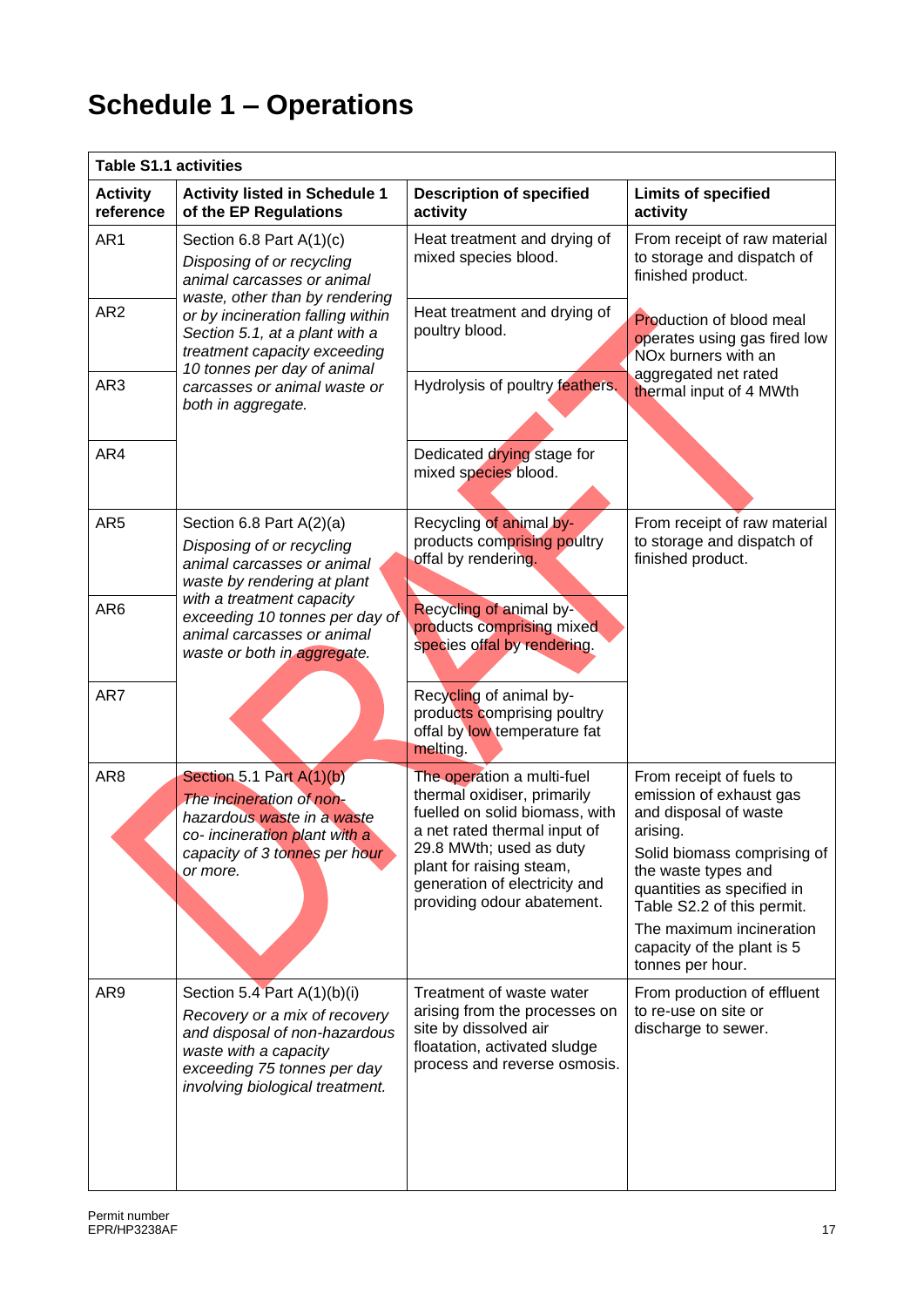| <b>Table S1.1 activities</b> |                                                               |                                                                                                                                                                                          |                                                                                                                                                                             |  |  |  |
|------------------------------|---------------------------------------------------------------|------------------------------------------------------------------------------------------------------------------------------------------------------------------------------------------|-----------------------------------------------------------------------------------------------------------------------------------------------------------------------------|--|--|--|
| <b>Activity</b><br>reference | <b>Activity listed in Schedule 1</b><br>of the EP Regulations | <b>Description of specified</b><br>activity                                                                                                                                              | <b>Limits of specified</b><br>activity                                                                                                                                      |  |  |  |
|                              | <b>Directly Associated Activity</b>                           |                                                                                                                                                                                          |                                                                                                                                                                             |  |  |  |
| AR10                         | Operation of combustion plant                                 | The use of the following dual<br>fuel (natural gas or tallow)<br>fired plant used as duty or<br>back-up plant, as specified,<br>for raising steam used and<br>providing odour abatement: | Operation of combustion<br>plant for steam raising and<br>odour abatement from<br>receipt of fuel to emission of<br>waste gases to air.                                     |  |  |  |
|                              |                                                               | 8 MWth Boiler (Duty/Back-<br>up).<br>23 MWth Thermal oxidiser<br>(Support/Back-up only)                                                                                                  | Support/back-up plant shall<br>only be operated when<br>operational conditions<br>require it.                                                                               |  |  |  |
|                              |                                                               | Thermal oxidisers OX1 (9.3)<br>MWth) and OX2 (11 MWth) to<br>be used in an emergency<br>only                                                                                             | <b>Emergency plant shall only</b><br>be operated when duty and<br>back-up systems are non-<br>operational.                                                                  |  |  |  |
| <b>AR11</b>                  | Operation of biological filters<br>for odour treatment        | The use of three biofilters<br>BF1, BF2 and BF3 and<br>associated equipment for the<br>treatment of odorous air.                                                                         | Operation of biofilters and<br>associated equipment for<br>odour abatement from<br>receipt of odorous fume to<br>release of treated waste<br>gases to air.                  |  |  |  |
| <b>AR12</b>                  | Operation of wet scrubbers for<br>odour treatment             | The use of 2 x wet scrubbers<br>and associated equipment for<br>the treatment of odorous air<br>arising from blood<br>processing.                                                        | Operation of wet scrubbers<br>and associated equipment<br>for odour abatement from<br>receipt of odorous fume to<br>release of treated waste<br>gases to air.               |  |  |  |
| AR13                         | Operation of trailer reception<br>facilities                  | The use of a trailer shed for<br>the temporary storage of raw<br>material trailers.                                                                                                      | The temporary storage of<br>raw material trailers onsite<br>in a building for a period of<br>up to 24 hours from ingress<br>of raw material trailers to<br>egress off site. |  |  |  |
| <b>AR14</b>                  | Operation of trailer wash<br>facilities                       | The use of a vehicle wash<br>building to clean out raw<br>material trailers following<br>tipping.                                                                                        | The washing of trailers in a<br>building from ingress of raw<br>material trailers to egress<br>off site.                                                                    |  |  |  |
| <b>AR15</b>                  | Handling and storage of<br>chemicals and oils                 | The handling and storage of<br>chemicals and oils.                                                                                                                                       | The handling and storage of<br>chemicals and oils in<br>designated areas from<br>receipt of chemicals and<br>oils to use within the<br>installation.                        |  |  |  |
| AR16                         | Handling and storage of<br>generated wastes.                  | The handling and storage of<br>waste products produced on<br>site.                                                                                                                       | The handling and storage of<br>waste in designated areas<br>from generation of waste to<br>removal off-site.                                                                |  |  |  |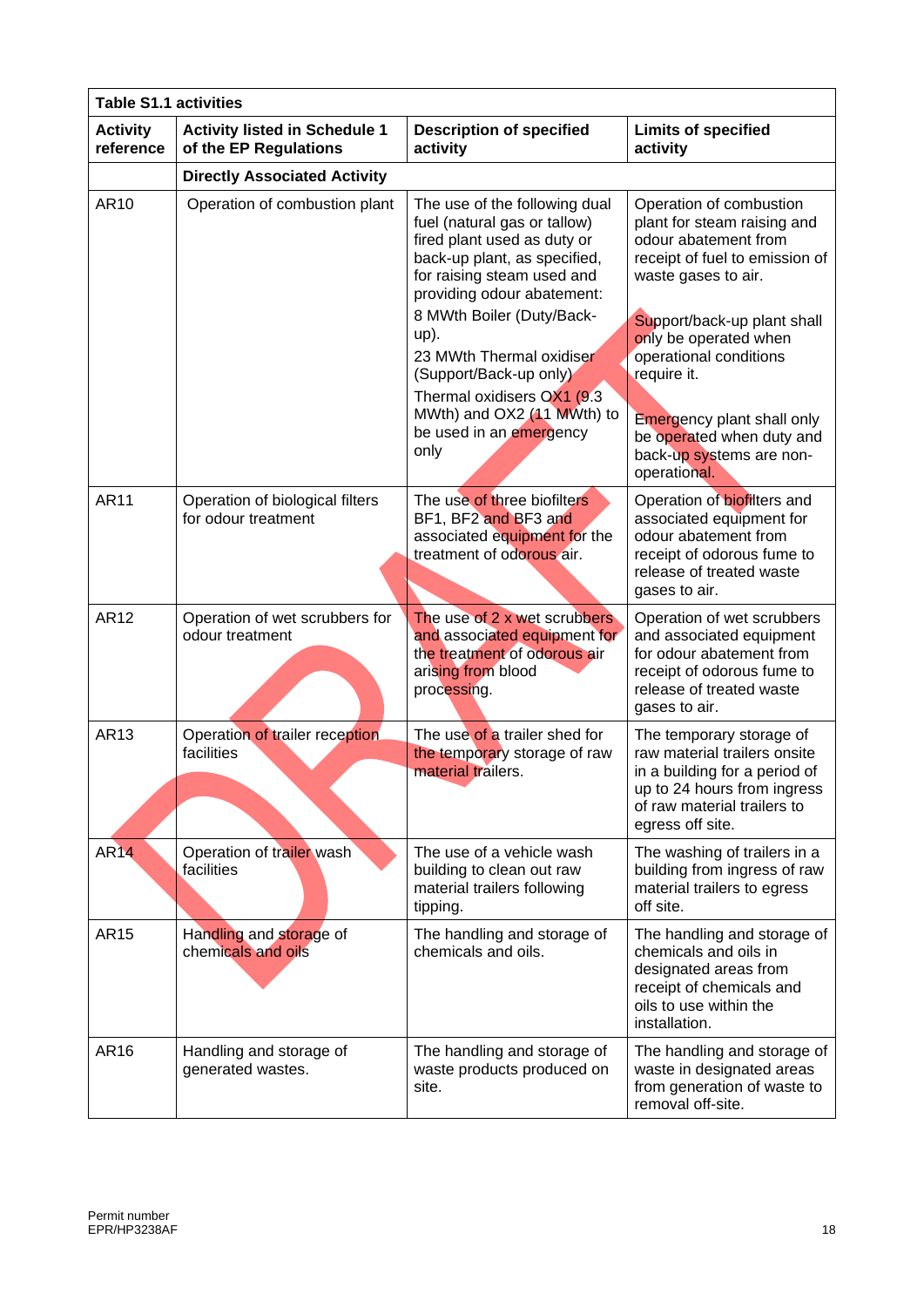| <b>Table S1.2 Operating techniques</b>          |                                                                                                                              |                         |  |  |  |  |
|-------------------------------------------------|------------------------------------------------------------------------------------------------------------------------------|-------------------------|--|--|--|--|
| <b>Description</b>                              | <b>Parts</b>                                                                                                                 | <b>Date Received</b>    |  |  |  |  |
| Application reference<br>EPR/HP3238AF/A001      | Answers to Section 3 on EP application form Part B3 including<br>references to:                                              | Duly Made<br>27/10/16   |  |  |  |  |
|                                                 | Technical Guidance Note EPR 6.10                                                                                             |                         |  |  |  |  |
|                                                 | Sector Guidance Note IPPC SG8                                                                                                |                         |  |  |  |  |
|                                                 | Slaughterhouses and Animal By-products BREF.                                                                                 |                         |  |  |  |  |
|                                                 | Additional guidance on Odour Management H4.                                                                                  |                         |  |  |  |  |
|                                                 | The following sections of the application supporting<br>information:                                                         |                         |  |  |  |  |
|                                                 | Installation Information, Report Reference P137-R01A-F3,<br>dated October 2016.                                              |                         |  |  |  |  |
|                                                 | Trailer Shed Information, Report Reference P137-R01C-F3,<br>dated 17 October 2016.                                           |                         |  |  |  |  |
|                                                 | Effluent Treatment Information, Report Reference P137-<br>R01B-F3, dated 17 October 2016.                                    |                         |  |  |  |  |
|                                                 | H1 Assessment, Report Reference P137-R02-F3, dated 17<br>October 2016.                                                       |                         |  |  |  |  |
|                                                 | Updated Duly Making Responses, Report Reference P137-<br>R09-F3, dated 19 October 2016.                                      |                         |  |  |  |  |
| Response to Schedule 5<br>Notice dated 02/02/17 | Report Reference P137-R10-F2, dated June 2017.                                                                               | 26/06/17                |  |  |  |  |
| Application reference<br>EPR/HP3238AF/V002      | Answers to Section 3 on EP application form Part C3 including<br>references to:                                              | Duly made<br>27/01/2121 |  |  |  |  |
|                                                 | Sector Guidance Note IPPC SG8.                                                                                               |                         |  |  |  |  |
|                                                 | Slaughterhouses and Animal By-products BREF.                                                                                 |                         |  |  |  |  |
|                                                 | Waste Incineration BREF BAT Conclusions.                                                                                     |                         |  |  |  |  |
|                                                 | The following sections of the application supporting<br>information:                                                         |                         |  |  |  |  |
|                                                 | Technical Description Thermal Oxidiser, Report reference OP-<br>PV-RO1C v2.0, dated October 2019.                            |                         |  |  |  |  |
|                                                 | Technical Description Poultry Line, Report reference OP-PV-<br>RO1B & Addendum, dated October 2019.                          |                         |  |  |  |  |
|                                                 | Technical Description Blood Line, Report reference OP-PV-<br>R01A V3.0 (updated Nov 2021) & Addendum, dated October<br>2019. |                         |  |  |  |  |
|                                                 | BAT Assessment, Report reference OP-PV-R04-BAT &<br>Addendums, dated October 2019.                                           |                         |  |  |  |  |
|                                                 | Approved Odour Management Plan                                                                                               |                         |  |  |  |  |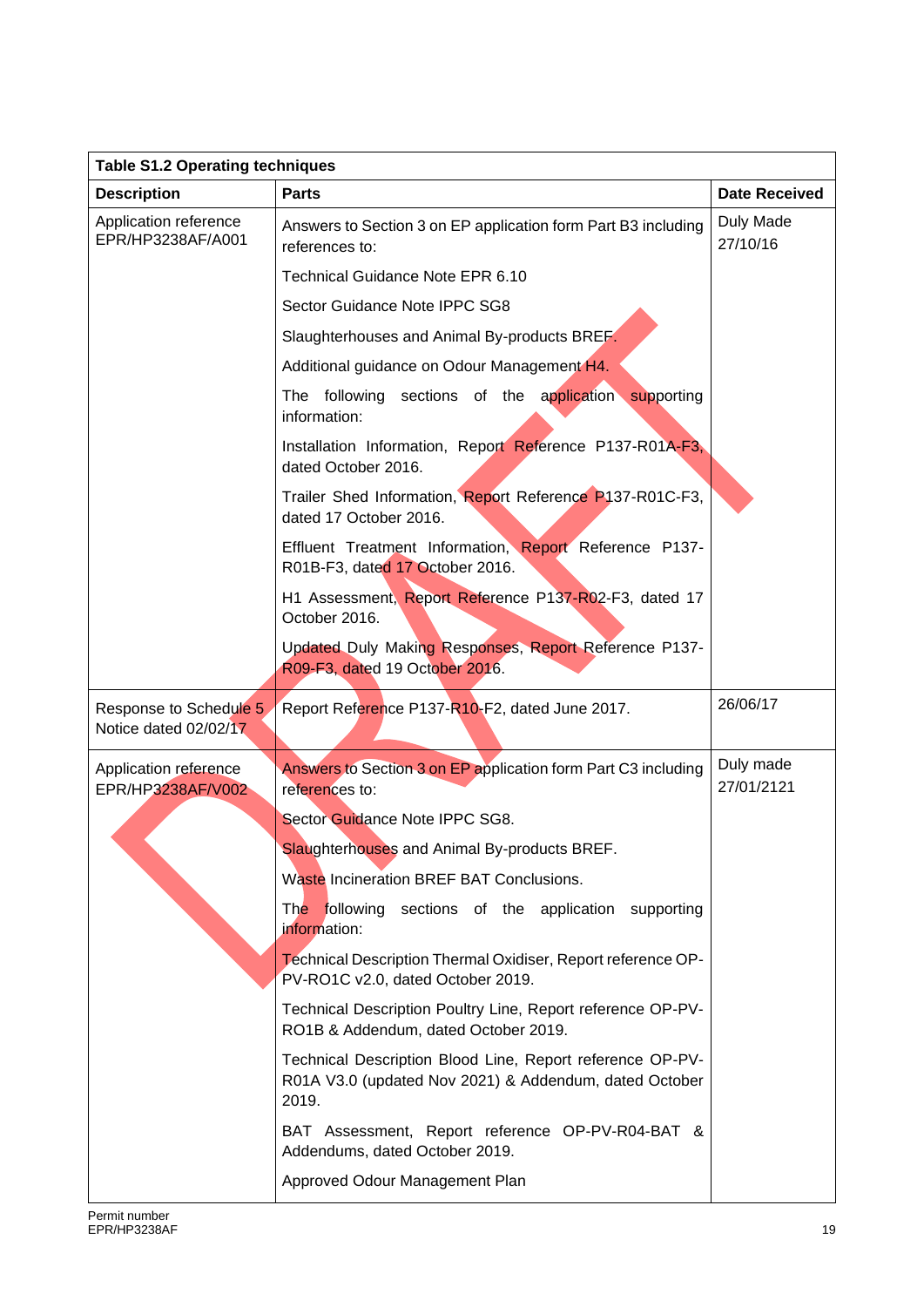| <b>Table S1.2 Operating techniques</b> |                                                           |                      |  |  |  |
|----------------------------------------|-----------------------------------------------------------|----------------------|--|--|--|
| <b>Description</b>                     | <b>Parts</b>                                              | <b>Date Received</b> |  |  |  |
| <b>Responses to Schedule</b>           | All responses to Schedule 5 Notice including revised Fire | 28/07/21             |  |  |  |
| 5 notice dated 05/05/21                | Prevention Plan (V002).                                   | 09/09/21             |  |  |  |
|                                        |                                                           | 21/12/21             |  |  |  |
|                                        |                                                           | 11/01/22             |  |  |  |
|                                        |                                                           | 25/01/22             |  |  |  |
|                                        |                                                           | 13/04/22             |  |  |  |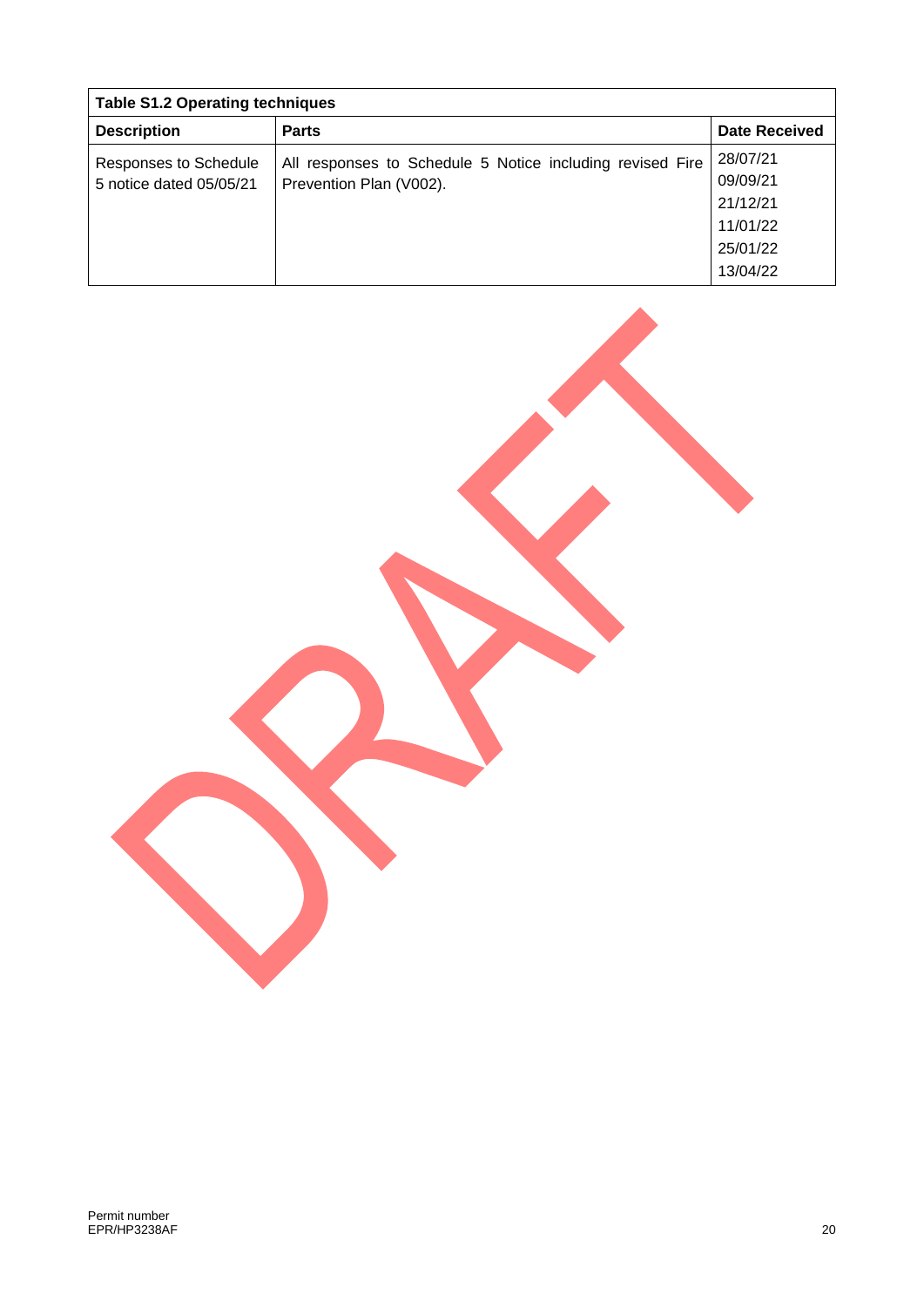| Table S1.3 Improvement programme requirements |                                                                                                                                                                                                                                                                                                                                                                                                                                                             |             |  |  |  |  |  |
|-----------------------------------------------|-------------------------------------------------------------------------------------------------------------------------------------------------------------------------------------------------------------------------------------------------------------------------------------------------------------------------------------------------------------------------------------------------------------------------------------------------------------|-------------|--|--|--|--|--|
| <b>Reference</b>                              | <b>Requirement</b>                                                                                                                                                                                                                                                                                                                                                                                                                                          | <b>Date</b> |  |  |  |  |  |
|                                               | Management and control of fugitive odour requirements                                                                                                                                                                                                                                                                                                                                                                                                       |             |  |  |  |  |  |
| IC <sub>1</sub>                               | The operator shall submit a report detailing a comprehensive review of<br>the integrity of process buildings, sheds and associated infrastructure,<br>plant and equipment undertaken by a suitably qualified engineer.                                                                                                                                                                                                                                      | Complete    |  |  |  |  |  |
|                                               | The report shall specifically detail all risk areas and points of weakness<br>(such as but not limited to the abatement systems, air extraction system,<br>sample points, ducting, pipework, pipe penetrations, doorways and<br>building joints) and identify that suitable engineering standards are<br>achieved, demonstrated by an appropriate validation method such as<br>smoke testing.                                                               |             |  |  |  |  |  |
|                                               | Where the operator has been unable to demonstrate integrity, the<br>operator shall identify where improvements can be made to minimise the<br>potential for fugitive emissions and provide a schedule of works for<br>proposed improvements with timescales for completion.                                                                                                                                                                                 |             |  |  |  |  |  |
|                                               | Management and control of odour sources and abatement equipment                                                                                                                                                                                                                                                                                                                                                                                             |             |  |  |  |  |  |
| IC <sub>2</sub>                               | The operator shall submit a report detailing a comprehensive review to<br>identify and characterise all sources of odour and the options available<br>to effectively treat odour at the installation.                                                                                                                                                                                                                                                       | Complete    |  |  |  |  |  |
|                                               | The operator shall have regard for areas where there is the potential for<br>improvements to the identified and characterised odour sources and the<br>chosen abatement technique.                                                                                                                                                                                                                                                                          |             |  |  |  |  |  |
| IC <sub>3</sub>                               | The operator shall submit a report detailing a comprehensive review of<br>ventilation and air extraction systems on site, undertaken by a suitably<br>qualified engineer.<br>The report shall include details of how balancing and airflow<br>management are achieved, monitored and verified<br>(including<br>replacement air) and determine if the measures are fit for purpose.<br>The report shall evaluate potential improvements which can be made to | Complete    |  |  |  |  |  |
|                                               | the source extraction and positioning of ducting, local exhaust ventilation<br>and replacement air vents.                                                                                                                                                                                                                                                                                                                                                   |             |  |  |  |  |  |
| IC4                                           | Having regard for the outcome of the reviews undertaken for IC2 & IC3,<br>the operator shall provide justification for the abatement systems used<br>to treat each odour source and demonstrate how they are fit for purpose<br>and represent BAT.<br>Where this is not the case, the operator shall provide a schedule of<br>works for proposed improvements with timescales for completion.                                                               | 07/09/2018  |  |  |  |  |  |
| IC <sub>5</sub>                               | The operator shall submit a report detailing a comprehensive review of                                                                                                                                                                                                                                                                                                                                                                                      | Complete    |  |  |  |  |  |
|                                               | the monitoring of extracted air, including in-house analysis and process<br>control, to review trends and identify and explain any variation in load,<br>with regard to ensuing the operation of abatement systems is fully<br>optimised.                                                                                                                                                                                                                   |             |  |  |  |  |  |
|                                               | Where potential improvements are identified, the report shall include a<br>schedule of works for proposed improvements with timescales for<br>completion.                                                                                                                                                                                                                                                                                                   |             |  |  |  |  |  |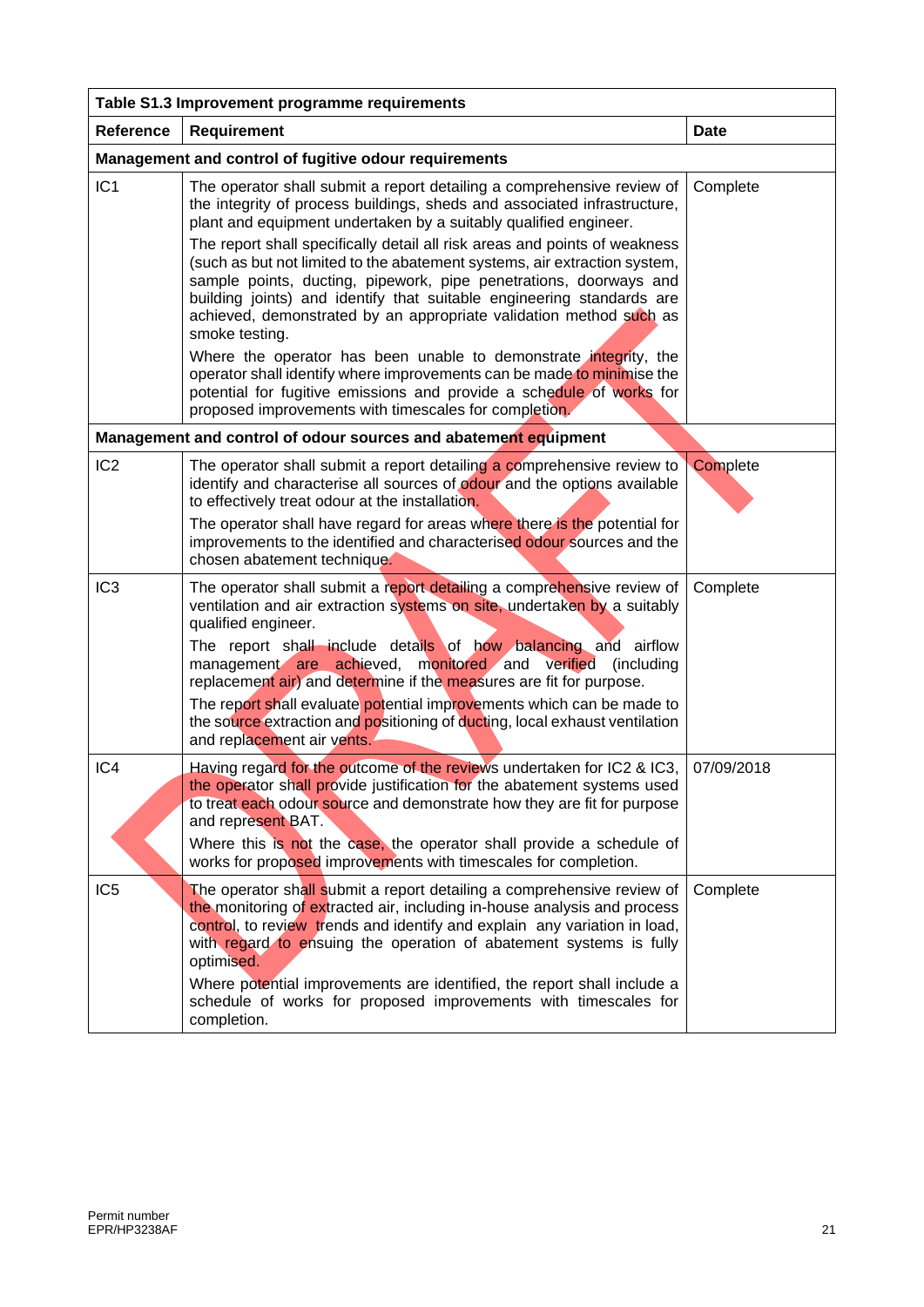| Table S1.3 Improvement programme requirements    |                                                                                                                                                                                                                                                                                                                                                                                                                                                                                                        |          |  |
|--------------------------------------------------|--------------------------------------------------------------------------------------------------------------------------------------------------------------------------------------------------------------------------------------------------------------------------------------------------------------------------------------------------------------------------------------------------------------------------------------------------------------------------------------------------------|----------|--|
| Reference                                        | <b>Requirement</b>                                                                                                                                                                                                                                                                                                                                                                                                                                                                                     | Date     |  |
| IC <sub>6</sub>                                  | The operator shall put in place permanent appropriate infrastructure and<br>instrumentation to enable continuous monitoring and process control of<br>the biofilters and associated equipment to ensure their operation is fully<br>optimised.                                                                                                                                                                                                                                                         | Complete |  |
|                                                  | In satisfying this requirement, the operator shall have regard for the<br>Process Monitoring requirements in Table S3.4 of the permit and shall<br>also include installed inspection windows on the humidifiers (maintained<br>to enable a clear visible view into chamber at all times), regular<br>monitoring arrangements for humidifiers and biofilters, and details of<br>how monitoring results are linked to process control, including the<br>recharge/purging procedures for the humidifiers. |          |  |
| IC7                                              | Having regard for the improved monitoring and process control<br>arrangements achieved by completion of IC6, the operator shall put in<br>place a procedure, incorporated into the Environment Management<br>System, to ensure meaningful process control of the biofilters is<br>undertaken at the installation, including but not limited to trigger levels,<br>corrective actions and contingency arrangements.                                                                                     | Complete |  |
| IC <sub>8</sub>                                  | The operator shall undertake a review of the efficiency of each biofilter,<br>having regard for the variability in load upon each biofilter bed and the<br>impact of this upon performance, in particular the Empty Bed Residence<br>Time (EBRT).                                                                                                                                                                                                                                                      | Complete |  |
|                                                  | The operator shall use the results of the review to evaluate options for<br>the pre-treatment of the waste gas streams as a reasonably practicable<br>solution to reduce the overall load on the biofilters and subsequently<br>improve performance.                                                                                                                                                                                                                                                   |          |  |
| IC <sub>9</sub>                                  | The operator shall install additional odour abatement measures (carbon<br>filters) on tanks which are identified as having a high odour potential<br>(especially sludge tanks and feather water tanks) to further mitigate<br>against the risk of odorous emissions from the installation.                                                                                                                                                                                                             | Complete |  |
|                                                  | The operator shall confirm completion of the works in writing to the<br>Environment Agency and update the site OMP and EMS accordingly.                                                                                                                                                                                                                                                                                                                                                                |          |  |
| <b>IC10</b>                                      | The operator shall install a Cleaning in Place (CiP) system on tanks<br>identified as having a high odour potential (especially blood, sludge and<br>feather water tanks) to further mitigate against the risk of odorous<br>emissions from the installation.                                                                                                                                                                                                                                          | Complete |  |
|                                                  | The operator shall confirm completion of the works in writing to the<br>Environment Agency and update the site tank inventory accordingly.                                                                                                                                                                                                                                                                                                                                                             |          |  |
| Management and control of housekeeping standards |                                                                                                                                                                                                                                                                                                                                                                                                                                                                                                        |          |  |
| <b>IC11</b>                                      | The operator shall undertake a documented (including before and after<br>photographs) deep clean of tipping sheds, production areas, yard areas<br>and tank bunds.                                                                                                                                                                                                                                                                                                                                     | Complete |  |
|                                                  | The deep clean shall establish a baseline condition for future<br>housekeeping standards as part of the overall management and control<br>of fugitive emissions from the installation.                                                                                                                                                                                                                                                                                                                 |          |  |
|                                                  | <b>Review and update Odour Management Plan</b>                                                                                                                                                                                                                                                                                                                                                                                                                                                         |          |  |
| <b>IC12</b>                                      | The operator shall further develop the existing odour management plan<br>(OMP) for approval in writing by the Environment Agency. The revised<br>plan shall have regard for the requirements/outcomes of IC1 to IC11 and<br>also ensure the following are robustly addressed:                                                                                                                                                                                                                          | Complete |  |
|                                                  | Location and distance to sensitive receptors.                                                                                                                                                                                                                                                                                                                                                                                                                                                          |          |  |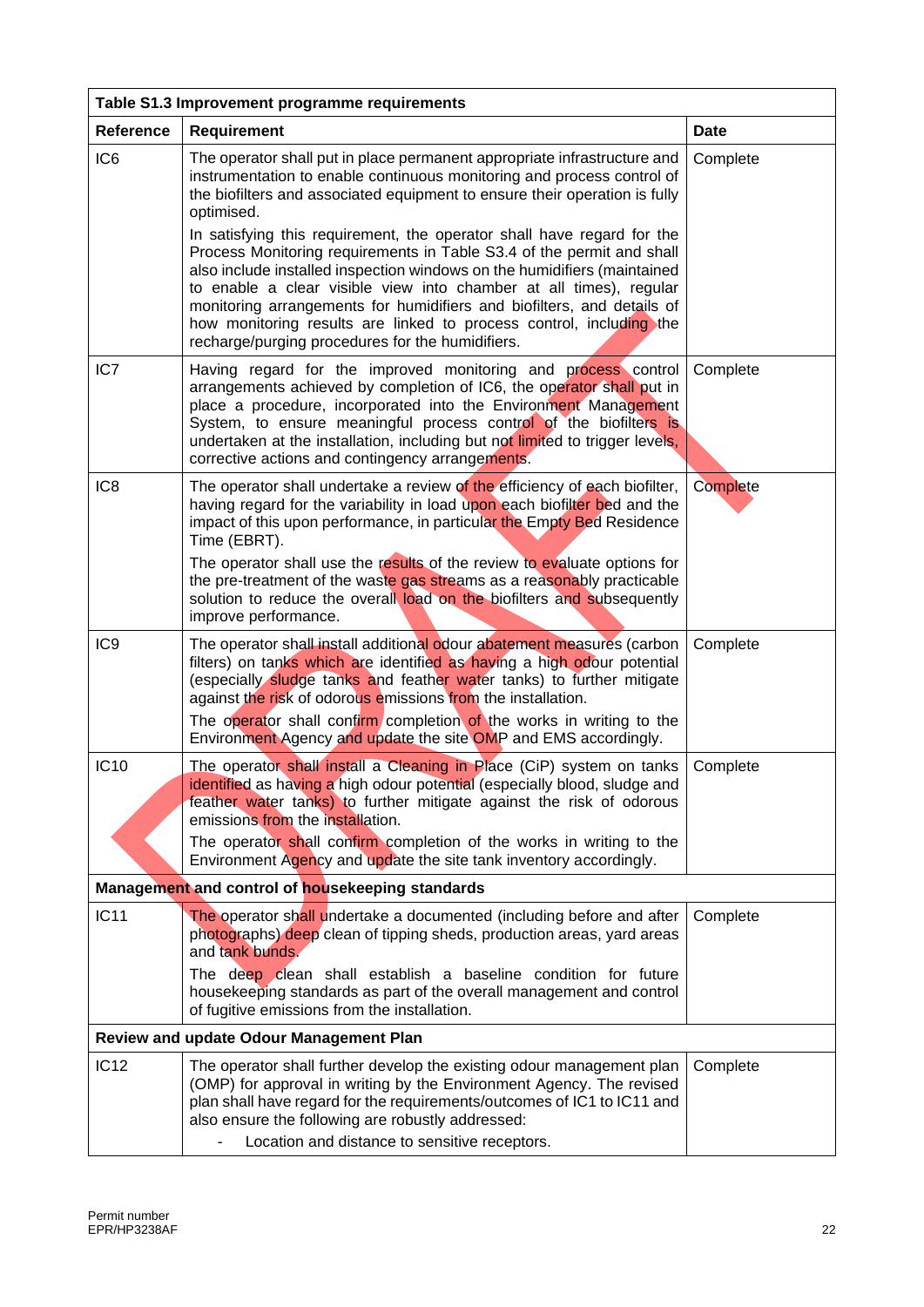| Table S1.3 Improvement programme requirements         |                                                                                                                                                                                                                                                                                                                                                                                                              |            |
|-------------------------------------------------------|--------------------------------------------------------------------------------------------------------------------------------------------------------------------------------------------------------------------------------------------------------------------------------------------------------------------------------------------------------------------------------------------------------------|------------|
| Reference                                             | Requirement                                                                                                                                                                                                                                                                                                                                                                                                  | Date       |
|                                                       | Details of any changes made to procedures, infrastructure, plant<br>and equipment on site and an assessment of the impact of these<br>changes on odour.<br>Impact of metrological conditions on sensitive receptors.<br>-                                                                                                                                                                                    |            |
|                                                       | History of odour pollution locally, review of complaints and<br>lessons learnt.                                                                                                                                                                                                                                                                                                                              |            |
|                                                       | Materials management.<br>۰                                                                                                                                                                                                                                                                                                                                                                                   |            |
|                                                       | Monitoring of odour and associated action levels.<br>$\blacksquare$                                                                                                                                                                                                                                                                                                                                          |            |
|                                                       | BAT measures for containment and abatement of odorous<br>emissions.                                                                                                                                                                                                                                                                                                                                          |            |
|                                                       | Impact of emergencies and incidents on odorous emissions.<br>The operator shall implement the approved OMP from the date of<br>approval by the Environment Agency. As part of the approved OMP, the<br>operator shall undertake a regular review of the plan (in particular<br>following any complaints, identified operational issues and/or any<br>changes on site) and formally update the plan annually. |            |
|                                                       | Management and control of primary containment measures                                                                                                                                                                                                                                                                                                                                                       |            |
| <b>IC13</b>                                           | The operator shall provide a report detailing a comprehensive review of<br>all storage tanks on site, undertaken by a suitably qualified engineer to<br>an established engineering standard.                                                                                                                                                                                                                 | 07/09/2018 |
|                                                       | The report shall include but not be limited to confirmation of age,<br>condition, anticipated future operational life, filling and empting<br>arrangements, venting, overfill protection (such as level control and<br>alarms), together with details of containment measures.                                                                                                                               |            |
|                                                       | The report shall determine if the tanks and containment measures are fit<br>for purpose, having regard for the relevant guidance or, where this is not<br>the case, provide a schedule of works for proposed improvements or<br>tank decommission with timescales for completion.                                                                                                                            |            |
| <b>IC14</b>                                           | The operator shall remove the redundant tallow storage tank (Tank<br>Reference 7), and any other redundant tanks (such as Feather<br>Condensate Tank Reference 4) which are a source of potential odour<br>emissions.                                                                                                                                                                                        | Complete   |
|                                                       | The operator shall confirm in writing to the Environment Agency when<br>the works are completed and update the site tank inventory accordingly.                                                                                                                                                                                                                                                              |            |
|                                                       | Management and control of secondary containment measures                                                                                                                                                                                                                                                                                                                                                     |            |
| <b>IC15</b>                                           | The operator shall provide a report detailing a comprehensive review of<br>the structural integrity of all bunds on site, undertaken by a suitably<br>qualified engineer to an established engineering standard.                                                                                                                                                                                             | Complete   |
|                                                       | The report shall determine if bunds are fit for purpose and appropriately<br>sized; having regard for the relevant guidance (CIRIA Report C376).<br>Where improvements to bunding and containment are identified in order<br>to meet the required standard, the operator shall provide a schedule of<br>works with timescales for completion.                                                                |            |
| Management and control of drains and drainage systems |                                                                                                                                                                                                                                                                                                                                                                                                              |            |
| <b>IC16</b>                                           | The operator shall undertake a CCTV survey of sub-surface drainage<br>systems within the installation boundary (including the culverted<br>watercourse) and provide a structural report to establish the integrity of<br>the systems and demonstrate that the risk of fugitive emissions from the<br>installation are minimised.                                                                             | 07/06/2018 |
|                                                       | Where the requirement for improvements is identified, the report shall<br>include a schedule of works for the proposed improvements with<br>timescales for completion                                                                                                                                                                                                                                        |            |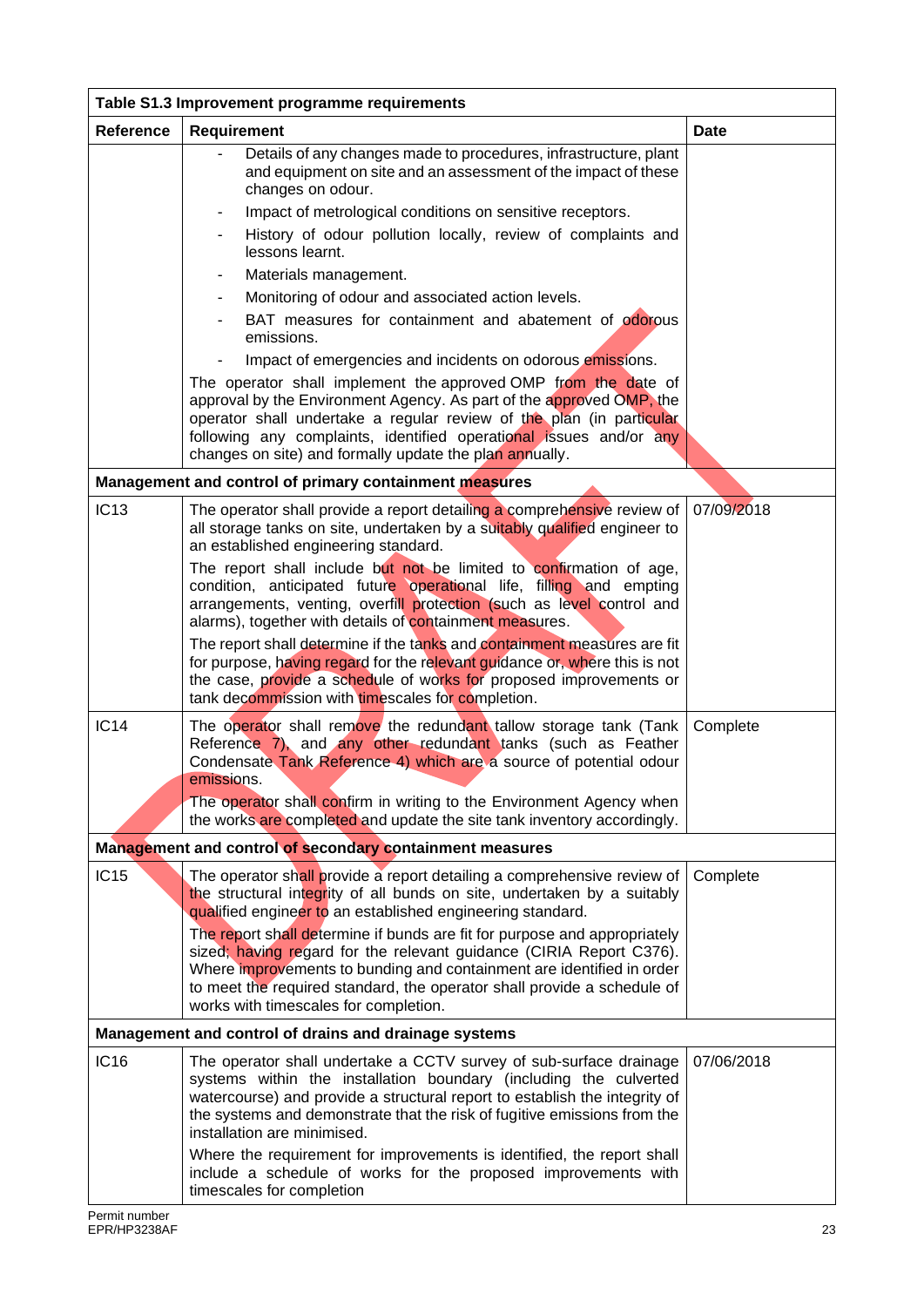| Table S1.3 Improvement programme requirements |                                                                                                                                                                                                                                                                                                                                                                                                                                                                                                                       |             |
|-----------------------------------------------|-----------------------------------------------------------------------------------------------------------------------------------------------------------------------------------------------------------------------------------------------------------------------------------------------------------------------------------------------------------------------------------------------------------------------------------------------------------------------------------------------------------------------|-------------|
| <b>Reference</b>                              | Requirement                                                                                                                                                                                                                                                                                                                                                                                                                                                                                                           | <b>Date</b> |
| <b>IC17</b>                                   | The operator shall remove the "emergency" valves and isolate any<br>pipework to ensure the cessation of emergency discharges to Myers<br>Beck. The operator shall confirm completion of the works in writing to<br>the Environment Agency and update the site drainage plan accordingly.                                                                                                                                                                                                                              | Complete    |
| <b>IC18</b>                                   | The operator shall produce a site drainage plan which provides a clear<br>diagrammatic record of the routing of all inspection drains, subsurface<br>pipework/culverts/drains, sumps, screens and interceptors within the<br>boundary of the installation.<br>A copy of the plan shall be provided to the Environment Agency for our<br>records and a copy shall be included and referred to in the relevant<br>written procedures for the site including the Environment Management                                  | Complete    |
|                                               | System and Accident Management Plan.                                                                                                                                                                                                                                                                                                                                                                                                                                                                                  |             |
| <b>IC19</b>                                   | Having regard for the outcomes of IC16 to IC18, the operator shall<br>undertake a review of the risk to the environment from the site drainage<br>systems and devise an inspection and maintenance programme, as part<br>of the Environment Management System, to minimise the risk.                                                                                                                                                                                                                                  | Complete    |
|                                               | The review shall have regard for the nature and volume of waste waters,<br>local groundwater vulnerability and the proximity of drainage systems to<br>surface water and be confirmed in writing to the Environment Agency.                                                                                                                                                                                                                                                                                           |             |
| <b>IC20</b>                                   | Following completion of IC11, the operator shall ensure that all<br>operational areas are equipped with an impervious surface, spill<br>containment kerbs, sealed construction joins and are connected to<br>sealed drainage.                                                                                                                                                                                                                                                                                         | Complete    |
|                                               | Where significant defects are identified these shall be repaired and a<br>programme detailing the ongoing maintenance and repair of minor<br>defects shall be provided to the Environment Agency.                                                                                                                                                                                                                                                                                                                     |             |
|                                               | Relevant site plans and written procedures shall be updated accordingly<br>upon completion and confirmed in writing to the Environment Agency.                                                                                                                                                                                                                                                                                                                                                                        |             |
|                                               | Management and control of the effluent treatment system                                                                                                                                                                                                                                                                                                                                                                                                                                                               |             |
| <b>IC21</b>                                   | The operator shall submit a report detailing the outcome of the<br>commissioning of the effluent treatment system, including a review of<br>the monitoring data and performance parameters against the design<br>parameters set out in the permit application, to demonstrate that the<br>environmental performance of the plant is consistently achieving the<br>desired treatment and demonstrates BAT, having regard for the<br>composition, age and health of the biomass within the effluent treatment<br>plant. | Complete    |
| <b>IC22</b>                                   | Where not addressed by completion of IC15, the operator shall confirm<br>in writing to the Environment Agency the secondary containment<br>measures in place for the effluent treatment system and demonstrate<br>how they are fit for purpose in preventing the accidental loss of<br>containment from the system.                                                                                                                                                                                                   | 07/09/2018  |
| IC <sub>23</sub>                              | The operator shall submit a summary report to demonstrate that the<br>EMS has been updated accordingly to reflect the operational procedures<br>(including contingency arrangements), monitoring arrangements and<br>implementation of staff training requirements for the operation of the new<br>effluent treatment plant.                                                                                                                                                                                          | Complete    |
| IC24                                          | The operator shall submit a report detailing a review of the management,<br>handling and contingency arrangements for the effluent treatment plant<br>sludge.<br>Where management of the sludge is dependent on subsequent land<br>spreading operations, the operator shall ensure that a system is                                                                                                                                                                                                                   | Complete    |
|                                               | introduced to ensure timely management of the necessary exemptions                                                                                                                                                                                                                                                                                                                                                                                                                                                    |             |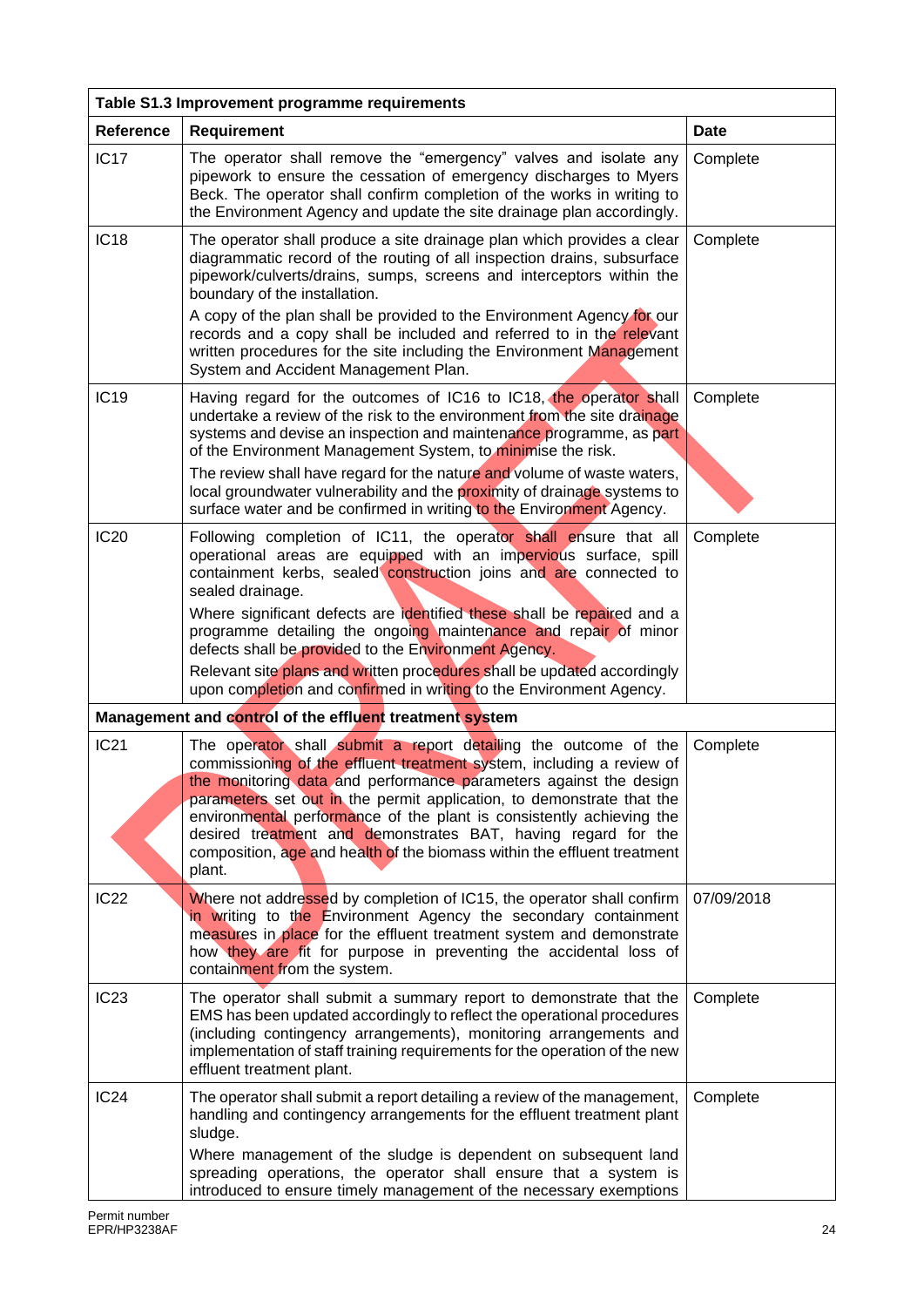| Table S1.3 Improvement programme requirements |                                                                                                                                                                                                                                                                                                                                                                                                                                                                                                                                                                                                                                                                                                                                                                                                                                                                                                                                                                                                                                                                                                                                                                                                                                                                                                                                                                                                                                                                                                                                                                                                                                                   |                                                                                                                                                      |
|-----------------------------------------------|---------------------------------------------------------------------------------------------------------------------------------------------------------------------------------------------------------------------------------------------------------------------------------------------------------------------------------------------------------------------------------------------------------------------------------------------------------------------------------------------------------------------------------------------------------------------------------------------------------------------------------------------------------------------------------------------------------------------------------------------------------------------------------------------------------------------------------------------------------------------------------------------------------------------------------------------------------------------------------------------------------------------------------------------------------------------------------------------------------------------------------------------------------------------------------------------------------------------------------------------------------------------------------------------------------------------------------------------------------------------------------------------------------------------------------------------------------------------------------------------------------------------------------------------------------------------------------------------------------------------------------------------------|------------------------------------------------------------------------------------------------------------------------------------------------------|
| <b>Reference</b>                              | <b>Requirement</b>                                                                                                                                                                                                                                                                                                                                                                                                                                                                                                                                                                                                                                                                                                                                                                                                                                                                                                                                                                                                                                                                                                                                                                                                                                                                                                                                                                                                                                                                                                                                                                                                                                | <b>Date</b>                                                                                                                                          |
|                                               | and land spreading deployments and where this is carried out by<br>contractors or 3rd parties a system of due diligence audits and checks<br>are conducted.                                                                                                                                                                                                                                                                                                                                                                                                                                                                                                                                                                                                                                                                                                                                                                                                                                                                                                                                                                                                                                                                                                                                                                                                                                                                                                                                                                                                                                                                                       |                                                                                                                                                      |
|                                               | Review and update site condition report                                                                                                                                                                                                                                                                                                                                                                                                                                                                                                                                                                                                                                                                                                                                                                                                                                                                                                                                                                                                                                                                                                                                                                                                                                                                                                                                                                                                                                                                                                                                                                                                           |                                                                                                                                                      |
| IC25                                          | The operator shall review and update the existing SCR/SPMP for the<br>installation to ensure all on site risks and associated control measures<br>are robustly identified and addressed, including but not limited to:<br>The requirements of the IED, as described in permit condition<br>3.1.3.<br>The construction of the abstraction borehole drilled on site in<br>$\overline{\phantom{a}}$<br>October 2015.<br>The construction of the trailer shed.<br>The construction of the trailer wash.<br>$\overline{\phantom{0}}$                                                                                                                                                                                                                                                                                                                                                                                                                                                                                                                                                                                                                                                                                                                                                                                                                                                                                                                                                                                                                                                                                                                   | 07/03/2019                                                                                                                                           |
|                                               | The construction of the effluent treatment plant.                                                                                                                                                                                                                                                                                                                                                                                                                                                                                                                                                                                                                                                                                                                                                                                                                                                                                                                                                                                                                                                                                                                                                                                                                                                                                                                                                                                                                                                                                                                                                                                                 |                                                                                                                                                      |
|                                               | Management and control of noise                                                                                                                                                                                                                                                                                                                                                                                                                                                                                                                                                                                                                                                                                                                                                                                                                                                                                                                                                                                                                                                                                                                                                                                                                                                                                                                                                                                                                                                                                                                                                                                                                   |                                                                                                                                                      |
| <b>IC26</b>                                   | (i) The operator shall submit a comprehensive noise assessment<br>undertaken by an experienced and suitably qualified person (i.e. a noise<br>consultant with an appropriate qualification accredited by the Institute of<br>Acoustics), in accordance with the procedures given in BS4142:2014<br>(Rating industrial noise affecting mixed residential and industrial areas)<br>and BS7445:2003 (Description and measurement of environmental<br>noise). Any noise sources identified as exhibiting tonal contributions<br>shall also be quantified by means of frequency analysis. The report shall<br>further quantify and confirm the cumulative effect of plant and equipment<br>working concurrently (including new plant/equipment such as the<br>Effluent Treatment Plant and Vehicle Shed). The overall conclusion<br>should demonstrate no significant noise pollution from the site as a<br>whole.<br>(ii) On completion of the assessment a copy of the survey shall be<br>submitted to the Environment Agency in the form of a report with an<br>interpretation of the results and conclusions drawn. Where specific<br>recommendations are made in the report to pursue improved noise<br>attenuation<br>associated<br>and<br>measures<br>management/inspection/monitoring/maintenance regimes; a suitable<br>timescale for implementation and periodic review should be included.<br>Such improved attenuation measures and regimes shall be<br>demonstrated to be compliant with the requirements of BAT for this type<br>of installation and will require the written agreement of the Environment<br>Agency, prior to adoption. | (i) deemed<br>complete by<br>submission of<br><b>BS4142</b><br>assessment for<br>V002<br>(ii) to be completed<br>within 6 months of<br>issue of V002 |
| Management and control of water usage         |                                                                                                                                                                                                                                                                                                                                                                                                                                                                                                                                                                                                                                                                                                                                                                                                                                                                                                                                                                                                                                                                                                                                                                                                                                                                                                                                                                                                                                                                                                                                                                                                                                                   |                                                                                                                                                      |
| IC <sub>27</sub>                              | The operator shall undertake a comprehensive water efficiency audit at<br>the installation and use the results to devise a programme of quantitative<br>improvements to demonstrate BAT.<br>The operator shall provide a summary of this audit together with a<br>schedule of works for proposed improvements, with timescales for<br>completion, in writing to the Environment Agency.                                                                                                                                                                                                                                                                                                                                                                                                                                                                                                                                                                                                                                                                                                                                                                                                                                                                                                                                                                                                                                                                                                                                                                                                                                                           | Complete                                                                                                                                             |
|                                               | Management and control of energy usage                                                                                                                                                                                                                                                                                                                                                                                                                                                                                                                                                                                                                                                                                                                                                                                                                                                                                                                                                                                                                                                                                                                                                                                                                                                                                                                                                                                                                                                                                                                                                                                                            |                                                                                                                                                      |
| <b>IC28</b>                                   | The operator shall confirm in writing to the Environment Agency what<br>measures have been implemented on site since the permit application<br>has been made to improve the energy efficiency at the installation.                                                                                                                                                                                                                                                                                                                                                                                                                                                                                                                                                                                                                                                                                                                                                                                                                                                                                                                                                                                                                                                                                                                                                                                                                                                                                                                                                                                                                                | Complete                                                                                                                                             |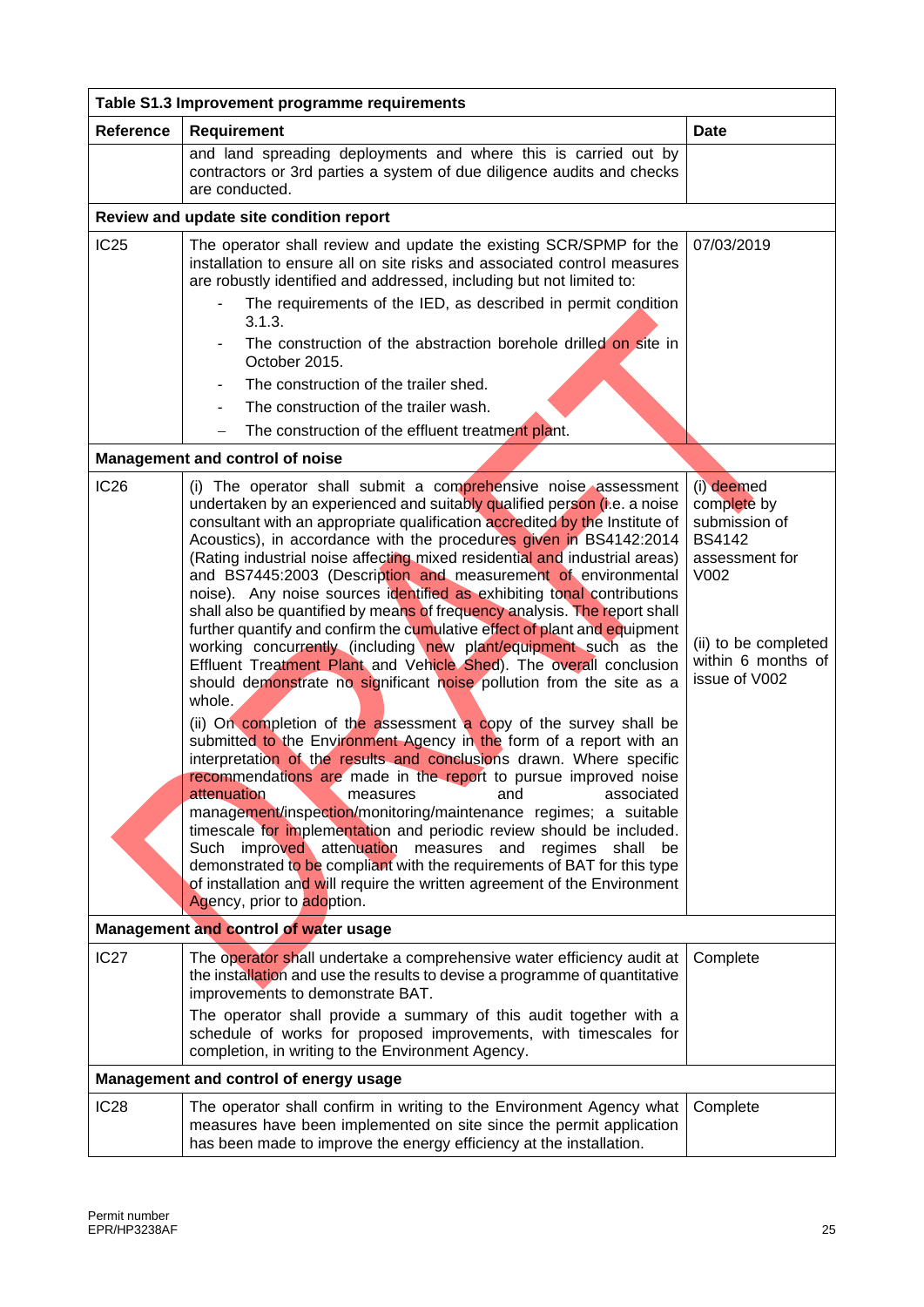| Table S1.3 Improvement programme requirements                     |                                                                                                                                                                                                                                                                                                                                                                                                                                                                                                                                                                                                                               |                                                                     |
|-------------------------------------------------------------------|-------------------------------------------------------------------------------------------------------------------------------------------------------------------------------------------------------------------------------------------------------------------------------------------------------------------------------------------------------------------------------------------------------------------------------------------------------------------------------------------------------------------------------------------------------------------------------------------------------------------------------|---------------------------------------------------------------------|
| <b>Reference</b>                                                  | <b>Requirement</b>                                                                                                                                                                                                                                                                                                                                                                                                                                                                                                                                                                                                            | <b>Date</b>                                                         |
| IC <sub>29</sub>                                                  | The operator shall carry out a comprehensive energy efficiency audit at<br>the installation and use the results to devise a programme of quantitative<br>improvements to demonstrate BAT.<br>The operator shall provide a summary of this audit together with a<br>schedule of works for proposed improvements, with timescales for                                                                                                                                                                                                                                                                                           | Complete                                                            |
|                                                                   | completion, in writing to the Environment Agency.                                                                                                                                                                                                                                                                                                                                                                                                                                                                                                                                                                             |                                                                     |
|                                                                   | Management and control of planned preventative maintenance                                                                                                                                                                                                                                                                                                                                                                                                                                                                                                                                                                    |                                                                     |
| <b>IC30</b>                                                       | The operator shall implement a robust planned preventative<br>maintenance programme for key plant, infrastructure and equipment as<br>part of the written EMS, ensuring there are adequate provisions for<br>reporting, tracking and completing outstanding actions.                                                                                                                                                                                                                                                                                                                                                          | 08/05/2018                                                          |
|                                                                   | A summary of the programme shall be submitted in writing to the<br>Environment Agency.                                                                                                                                                                                                                                                                                                                                                                                                                                                                                                                                        |                                                                     |
|                                                                   | <b>Emissions and monitoring</b>                                                                                                                                                                                                                                                                                                                                                                                                                                                                                                                                                                                               |                                                                     |
| <b>IC31</b>                                                       | The operator shall undertake a review of the emissions and monitoring<br>as listed in Table S3.1 of the permit to demonstrate that the sampling<br>and monitoring regime on site is in accordance with the Environment<br>Agency Technical Guidance Notes M1 (version 8 August 2017) and M2<br>(version 12 August 2017). The operator shall ensure that all sample<br>points on site are appropriately marked and recorded, both in situ and<br>upon a plan which forms part of the Environment Management System.<br>A summary report of the review and the plan shall be submitted in writing<br>to the Environment Agency. | Complete                                                            |
| <b>IC32</b>                                                       | The operator shall undertake a review of the emissions and monitoring<br>as listed in Tables S3.2 and S3.3 of the permit to demonstrate that the<br>sampling and monitoring regime on site is in accordance with the<br>Environment Agency Technical Guidance Note M18 (version 6<br>September 2017). The operator shall ensure that all emission and<br>sample points on site are appropriately marked and recorded, both in<br>situ and upon a plan which forms part of the Environment Management<br>System. A summary report of the review and the plan shall be submitted<br>in writing to the Environment Agency.       | 07/09/2018                                                          |
| Commissioning and validation of multi-fuel thermal oxidation unit |                                                                                                                                                                                                                                                                                                                                                                                                                                                                                                                                                                                                                               |                                                                     |
| <b>IC33</b>                                                       | The operator shall submit a written report to the Environment Agency on<br>the commissioning of the plant.<br>The report shall summarise the<br>environmental performance of the plant as installed against the design<br>parameters set out in the Application. The report shall also include a<br>review of the performance of the facility against the conditions of this<br>permit and details of procedures developed during commissioning for<br>achieving and demonstrating compliance with permit conditions and<br>confirm that the Environmental Management System (EMS) has been<br>updated accordingly.           | Within 4 months of<br>the completion of<br>commissioning.           |
| IC <sub>34</sub>                                                  | The operator shall notify the Environment Agency of the proposed<br>date(s) that validation testing is planned for.                                                                                                                                                                                                                                                                                                                                                                                                                                                                                                           | Notification at least<br>3 weeks prior to<br>validation testing     |
|                                                                   | During commissioning the operator shall carry out validation testing to<br>validate the residence time, minimum temperature and oxygen content<br>of the gases in the furnace whilst operating under normal load and most<br>unfavourable operating conditions. The validation shall be to the<br>methodology as approved through pre-operational condition PO6.                                                                                                                                                                                                                                                              | Validation tests<br>completed before<br>the end of<br>commissioning |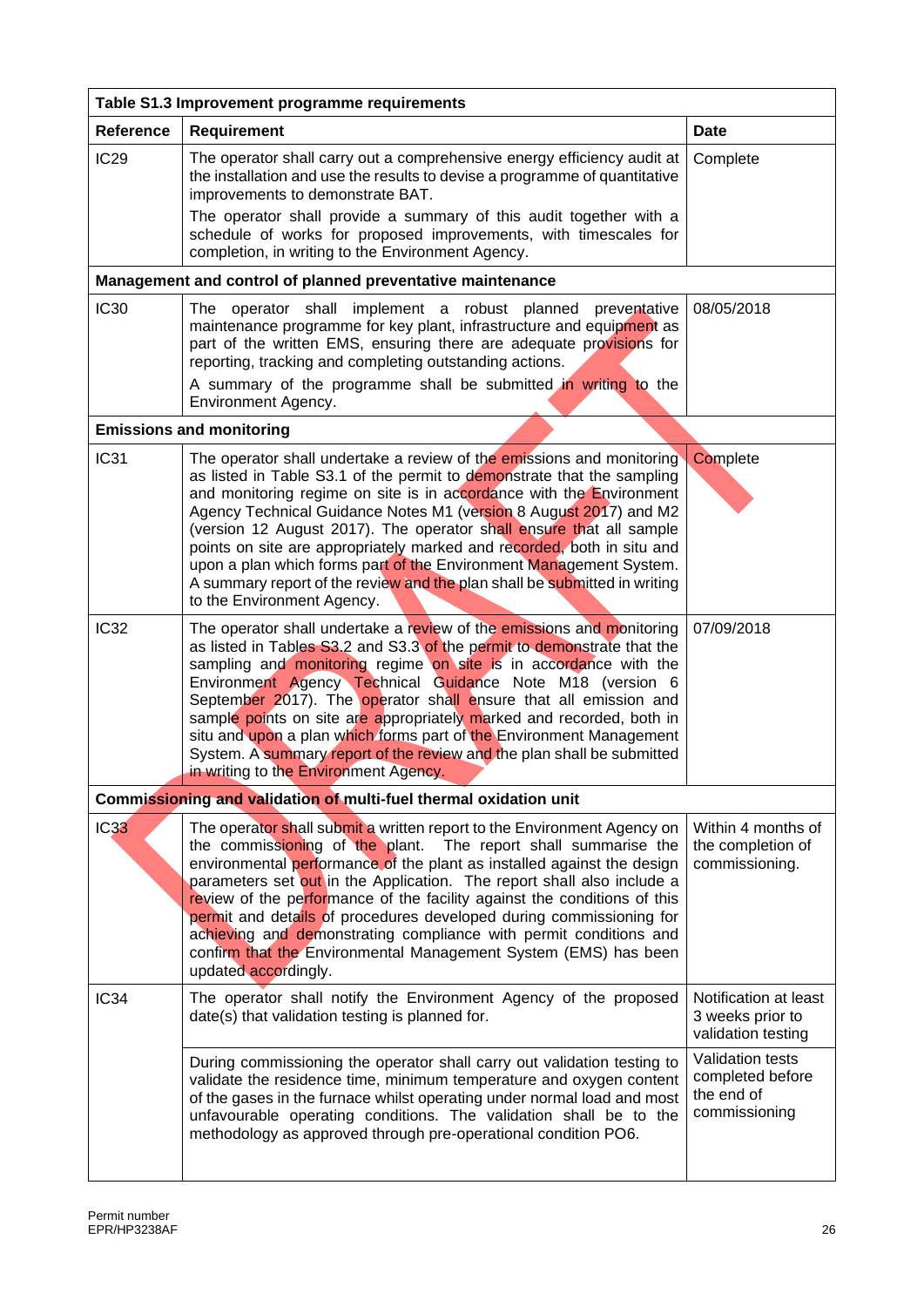| Table S1.3 Improvement programme requirements |                                                                                                                                                                                                                                                                                                                                                                                                                                                                                                                                                                                                                                                                                       |                                                                                                                                                                                                                                                          |
|-----------------------------------------------|---------------------------------------------------------------------------------------------------------------------------------------------------------------------------------------------------------------------------------------------------------------------------------------------------------------------------------------------------------------------------------------------------------------------------------------------------------------------------------------------------------------------------------------------------------------------------------------------------------------------------------------------------------------------------------------|----------------------------------------------------------------------------------------------------------------------------------------------------------------------------------------------------------------------------------------------------------|
| <b>Reference</b>                              | <b>Requirement</b>                                                                                                                                                                                                                                                                                                                                                                                                                                                                                                                                                                                                                                                                    | <b>Date</b>                                                                                                                                                                                                                                              |
| <b>IC35</b>                                   | The operator shall submit a written report to the Environment Agency on<br>the validation of residence time, oxygen and temperature whilst<br>operating under normal load, minimum turn down and overload<br>conditions.<br>The report shall identify the process controls used to ensure residence<br>time and temperature requirements are complied with during operation<br>of the co-incineration plant.                                                                                                                                                                                                                                                                          | Report submitted<br>within 2 months of<br>the completion of<br>commissioning.                                                                                                                                                                            |
| <b>IC36</b>                                   | The Operator shall submit a written proposal to the Environment Agency<br>to carry out tests to determine the size distribution of the particulate<br>matter in the exhaust gas emissions to air from emission point A5,<br>identifying the fractions within the PM10, and PM2.5 ranges. On receipt<br>of written approval from the Environment Agency to the proposal and the<br>timetable, the Operator shall carry out the tests and submit to the<br>Environment Agency a report on the results.                                                                                                                                                                                  | Within 6 months of<br>the completion of<br>commissioning.                                                                                                                                                                                                |
| IC <sub>37</sub>                              | The Operator shall carry out an assessment of the impact of emissions<br>to air of all component metals subject to emission limit values. A report<br>on the assessment shall be made to the Environment Agency.<br>Emissions monitoring data obtained during the first year of operation<br>shall be used to compare the actual emissions with those assumed in<br>the impact assessment submitted with the Application. An assessment<br>shall be made of the impact of each metal against the relevant EQS/EAL.<br>In the event that the assessment shows that an environmental standard<br>can be exceeded, the report shall include proposals for further<br>investigative work. | 15 months from the<br>completion of<br>commissioning                                                                                                                                                                                                     |
| <b>IC38</b>                                   | The Operator shall submit a written summary report to the Environment<br>Agency to confirm that the performance of Continuous Emission<br>Monitors for parameters as specified in Table S3.1 and Table S3.1(a)<br>complies with the requirements of BS EN 14181, specifically the<br>requirements of QAL1, QAL2 and QAL3. The report shall include the<br>results of calibration and verification testing,                                                                                                                                                                                                                                                                            | Initial calibration<br>report to be<br>submitted to the<br>Agency within 3<br>months of<br>completion of<br>commissioning.<br>Full summary<br>evidence<br>compliance report<br>to be submitted<br>within 18 months of<br>completion of<br>commissioning. |
| <b>IC39</b>                                   | The operator shall carry out a programme of dioxin and dioxin like PCB<br>monitoring over a period and frequency agreed with the Environment<br>Agency. The operator shall submit a report to the Environment Agency<br>with an analysis of whether dioxin emissions can be considered to be<br>stable.                                                                                                                                                                                                                                                                                                                                                                               | Within 6 months of<br>completion of<br>commissioning or<br>as agreed in writing<br>with the<br>Environment<br>Agency                                                                                                                                     |
| <b>IC40</b>                                   | The operator shall carry out a programme of mercury monitoring over a<br>period and frequency agreed with the Environment Agency. The<br>operator shall submit a report to the Environment Agency with an<br>analysis of whether the waste feed to the plant can be proven to have a<br>low and stable mercury content.                                                                                                                                                                                                                                                                                                                                                               | Within 6 months of<br>completion of<br>commissioning or<br>as agreed in writing<br>with the<br>Environment<br>Agency                                                                                                                                     |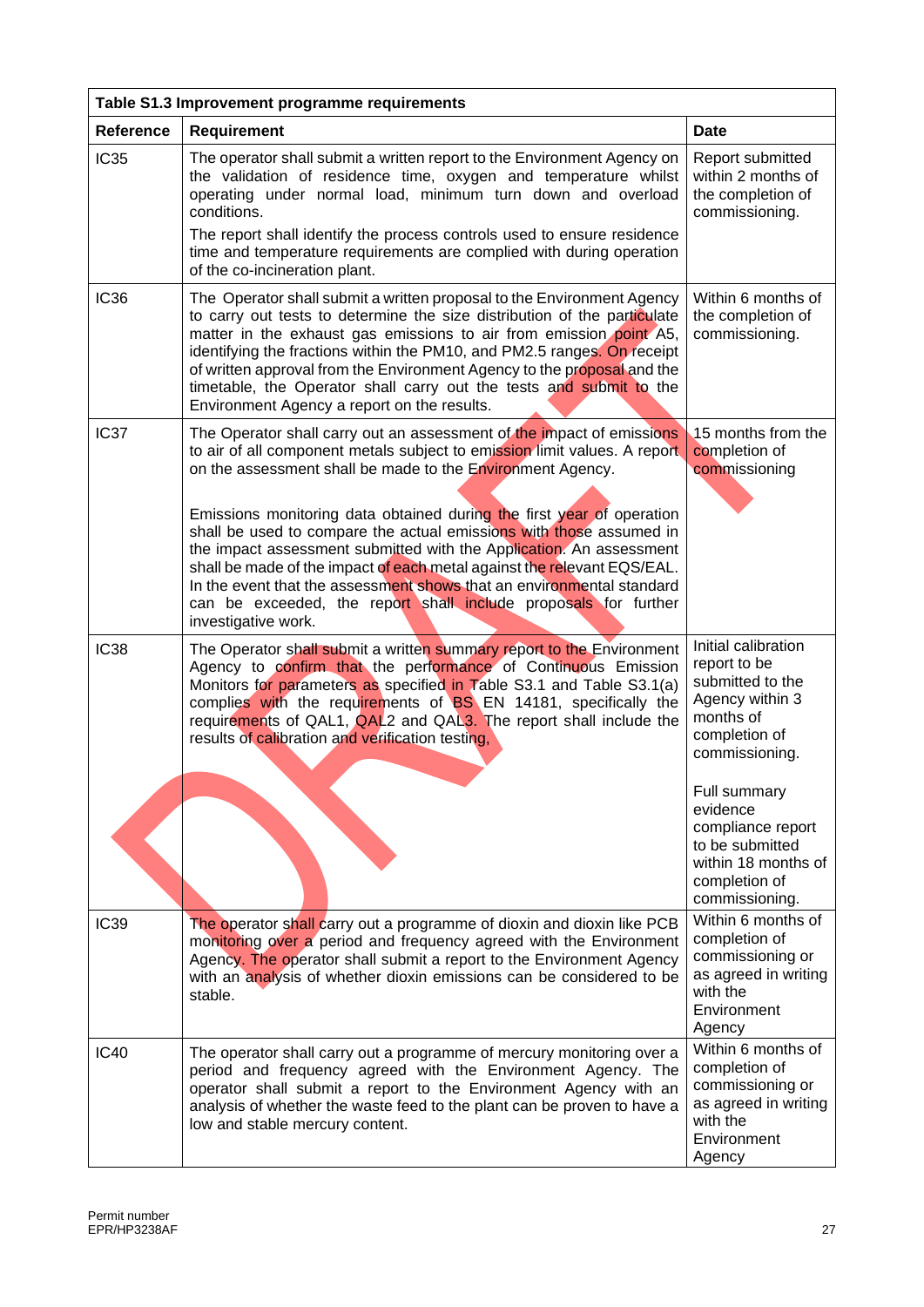| Table S1.3 Improvement programme requirements |                                                                                                                                                                                                                                                                                           |                                                                                                                       |
|-----------------------------------------------|-------------------------------------------------------------------------------------------------------------------------------------------------------------------------------------------------------------------------------------------------------------------------------------------|-----------------------------------------------------------------------------------------------------------------------|
| Reference                                     | Requirement                                                                                                                                                                                                                                                                               | Date                                                                                                                  |
| IC41                                          | The Operator shall submit a report to the Environment Agency for<br>approval on start-up and shut-down conditions over the first 12 months<br>of operation. The report shall identify any amendments to the start-up<br>and shut-down definitions that were described in the application. | Within 15 months<br>of completion of<br>commissioning or<br>as agreed in writing<br>with the<br>Environment<br>Agency |

 $\blacktriangle$ 

| <b>Table S1.4A Pre-operational measures</b> |                                                                                                                                                                                                                                                                                                                                                                                                                                                                                                                                                                                                                                                                                                                                    |
|---------------------------------------------|------------------------------------------------------------------------------------------------------------------------------------------------------------------------------------------------------------------------------------------------------------------------------------------------------------------------------------------------------------------------------------------------------------------------------------------------------------------------------------------------------------------------------------------------------------------------------------------------------------------------------------------------------------------------------------------------------------------------------------|
| <b>Reference</b>                            | Pre-operational measures for activities AR1 and AR2                                                                                                                                                                                                                                                                                                                                                                                                                                                                                                                                                                                                                                                                                |
| PO <sub>1</sub>                             | Prior to the operation of activities AR1 and AR2, the operator shall install additional<br>odour abatement measures (carbon filters) to blood tanks on site to further mitigate<br>against the risk of odorous emissions from the installation. The operator shall confirm<br>completion of the works in writing to the Environment Agency and update the relevant<br>written procedures accordingly.                                                                                                                                                                                                                                                                                                                              |
| <b>Reference</b>                            | Pre-operational measures for activity AR8                                                                                                                                                                                                                                                                                                                                                                                                                                                                                                                                                                                                                                                                                          |
| PO <sub>2</sub>                             | Prior to the commencement of commissioning, the Operator shall submit to the<br>Environment Agency, and obtain the Environment Agency's written approval to it, a<br>protocol for the sampling and testing of incinerator bottom ash for the purposes of<br>assessing its hazard status. Sampling and testing shall be carried out in accordance<br>with the protocol as approved.                                                                                                                                                                                                                                                                                                                                                 |
| PO <sub>3</sub>                             | Prior to the commencement of commissioning, the Operator shall submit to the<br>Environment Agency, and obtain the Environment Agency's written approval to it, a<br>written commissioning plan, including timelines for completion, for approval by the<br>Environment Agency. The commissioning plan shall include the expected emissions to<br>the environment during the different stages of commissioning, the expected durations of<br>commissioning activities and the actions to be taken to protect the environment and<br>report to the Environment Agency in the event that actual emissions exceed expected<br>emissions. Commissioning shall be carried out in accordance with the commissioning<br>plan as approved. |
| PO <sub>4</sub>                             | Prior to the commencement of commissioning, the Operator shall submit a written report<br>to the Agency, and obtain the Environment Agency's written approval to it, detailing the<br>waste acceptance procedure to be used at the site. The waste acceptance procedure<br>shall include the process and systems by which wastes unsuitable for incineration at the<br>site will be controlled.<br>The procedure shall be implemented in accordance with the written approval from the<br>Agency.                                                                                                                                                                                                                                  |
| PO <sub>5</sub>                             | At least three months before (or other date agreed in writing with the Environment<br>Agency) the commencement of commissioning, the Operator shall submit a written<br>report to the Environment Agency, and obtain the Environment Agency's written<br>approval to it, specifying arrangements for continuous and periodic monitoring of<br>emissions to air to comply with Environment Agency guidance notes M1, M2 and M20.<br>The report shall include the following:<br>Plant and equipment details, including accreditation to MCERTS<br>Methods and standards for sampling and analysis<br>Details of monitoring locations, access and working platforms                                                                   |
| PO <sub>6</sub>                             | At least 3 months before the commencement of commissioning (or other date agreed in<br>writing with the Environment Agency) the Operator shall submit, for approval by the<br>Environment Agency, a methodology (having regard to Technical Report P4-100/TR<br>Part 2 Validation of Combustion Conditions) to verify the residence time, minimum                                                                                                                                                                                                                                                                                                                                                                                  |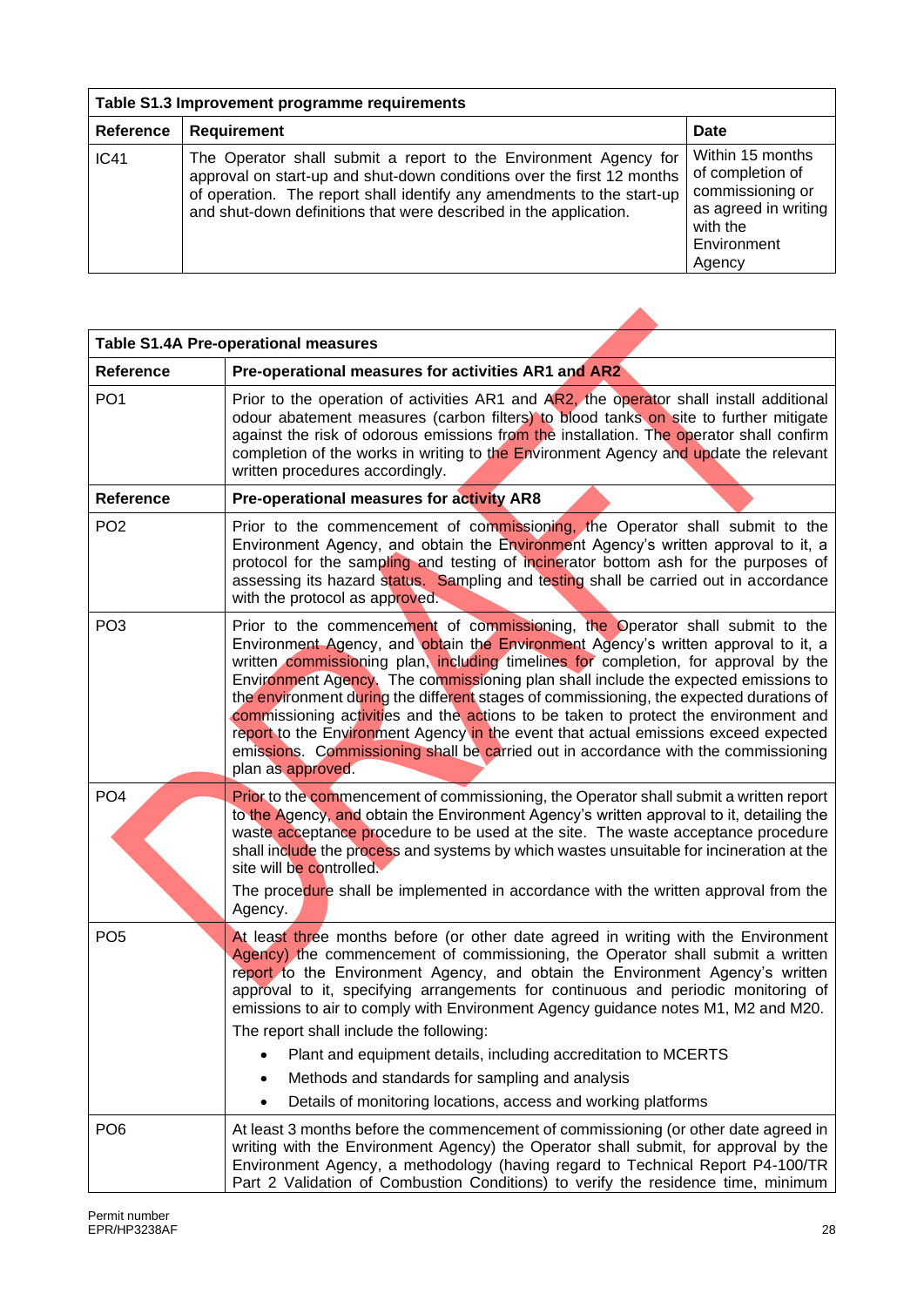|                 | <b>Table S1.4A Pre-operational measures</b>                                                                                                                                                                                                                                                                                                                |
|-----------------|------------------------------------------------------------------------------------------------------------------------------------------------------------------------------------------------------------------------------------------------------------------------------------------------------------------------------------------------------------|
|                 | temperature and oxygen content of the gases in the furnace whilst operating under<br>normal load, minimum turn down and overload conditions.                                                                                                                                                                                                               |
| Reference       | Pre-operational measures for activity AR12                                                                                                                                                                                                                                                                                                                 |
| PO <sub>7</sub> | The Operator shall submit report detailing completion of a comprehensive monitoring<br>programme of the operational performance and emissions characteristics of the wet<br>scrubbers serving the blood processing operations, including the predicted impacts of<br>emissions to air from modelling.                                                      |
|                 | The emissions from the scrubbers shall be directed to the biological filter beds until such<br>a time when the Environment Agency is satisfied that the operational parameters and<br>performance of the scrubbers, together with their predicted odour impacts are<br>demonstrated to be suitable to be permitted to emit via emissions points A8 and A9. |
|                 |                                                                                                                                                                                                                                                                                                                                                            |

| Table S1.4B Pre-operational measures for future development |                     |                                                                                                                                                                                                                                                                                                                                      |
|-------------------------------------------------------------|---------------------|--------------------------------------------------------------------------------------------------------------------------------------------------------------------------------------------------------------------------------------------------------------------------------------------------------------------------------------|
| <b>Reference</b>                                            | <b>Operation</b>    | <b>Pre-operational measures</b>                                                                                                                                                                                                                                                                                                      |
| FD <sub>1</sub>                                             | <b>Trailer shed</b> | The operator shall submit a written report to<br>establish the health of the biofiters and to<br>demonstrate that the additional load of the extracted<br>air from the proposed trailer shed can be<br>accommodated, having regard for the<br>requirements/outcomes of IC2 to IC8.                                                   |
| F <sub>D</sub> <sub>2</sub>                                 |                     | The operator shall submit written details of the door<br>operating procedures for the trailer shed including<br>but not limited to the operation of interlocks, system<br>controls and alarms to prevent the emission of<br>fugitive odour.                                                                                          |
| FD <sub>3</sub>                                             | <b>Trailer</b> wash | The operator shall submit details of the drainage<br>arrangements for the trailer wash for approval by<br>the Environment Agency, including but not limited to<br>details of effluent traps/gully pots/interceptors,<br>containment and contingency arrangements, having<br>regard for the requirements/outcomes of IC16 to<br>IC20. |
| FD4                                                         |                     | The operator shall submit a written report to<br>demonstrate that water efficiency has been<br>considered in the design of the trailer wash system<br>and demonstrate how ongoing monitoring of water<br>usage will be undertaken and audited, having<br>regard for the requirements/outcomes of IC27.                               |
| FD <sub>5</sub>                                             |                     | The operator shall provide written details of the door<br>operating procedures for the trailer wash, including<br>but not limited to the use of interlocks, system<br>controls and alarms to prevent the emission of<br>fugitive odour.                                                                                              |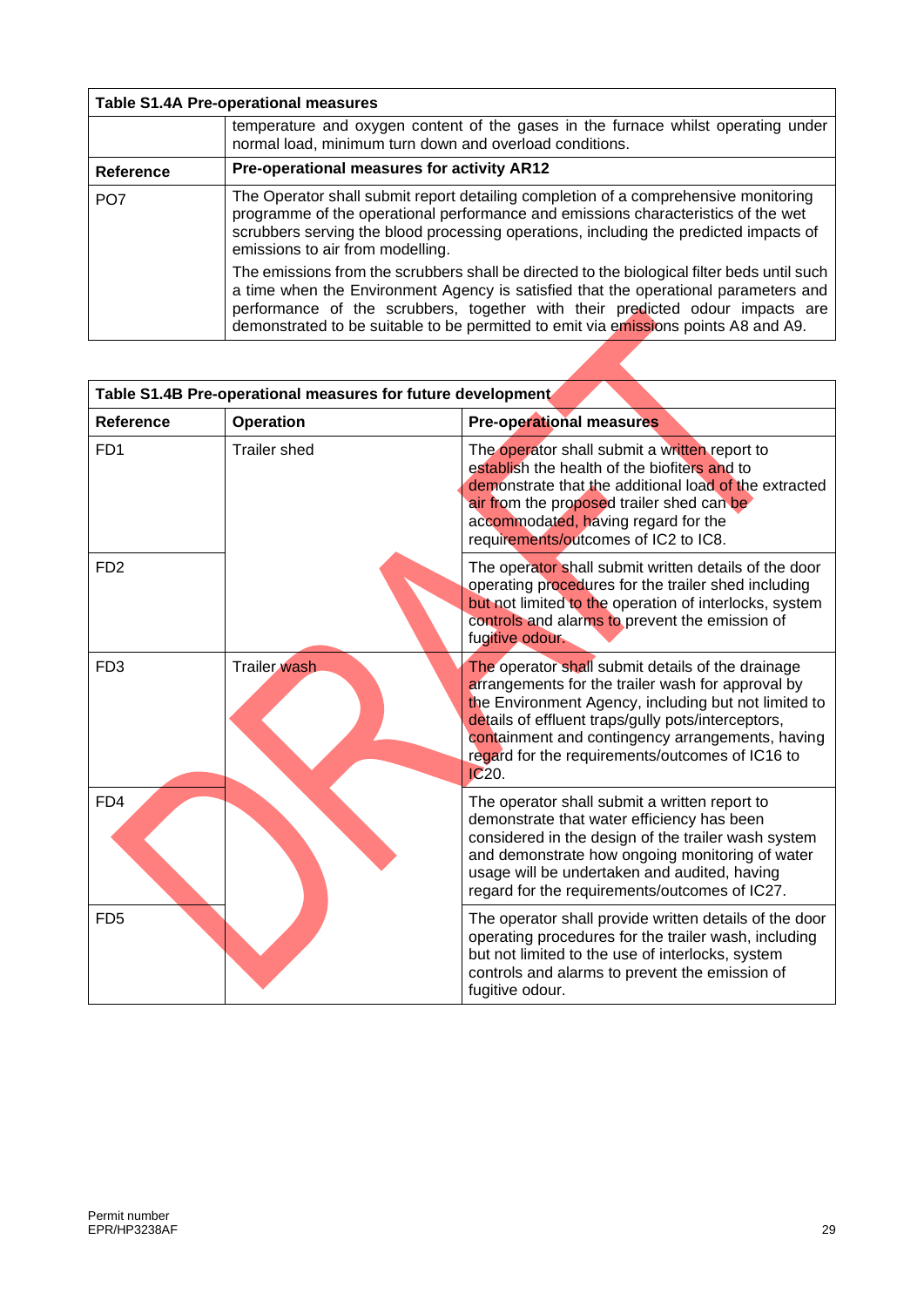# **Schedule 2 – Waste types, raw materials and fuels**

| Table S2.1 Raw materials and fuels |                                                                                     |  |
|------------------------------------|-------------------------------------------------------------------------------------|--|
| Raw materials and fuel description | <b>Specification</b>                                                                |  |
| Tallow oil fuel                    | Meeting the Environment Agency<br>End of Waste Test<br>$< 0.015$ % Chlorine content |  |
| Sodium Hydroxide                   | <0.03ppm Mercury content                                                            |  |

| Table S2.2 Permitted waste and fuel types and quantities for multi-fuel thermal oxidiser operated<br>under activity reference AR8 |                                                                                                                                                        |  |
|-----------------------------------------------------------------------------------------------------------------------------------|--------------------------------------------------------------------------------------------------------------------------------------------------------|--|
| <b>Maximum quantity</b>                                                                                                           | Maximum capacity of plant: 5 tonnes per hour<br>Maximum throughput: 43,800 tonnes per year                                                             |  |
| <b>Specification/Waste</b><br>code                                                                                                | <b>Description</b>                                                                                                                                     |  |
| <b>Solid biomass</b>                                                                                                              | Meat and Bone Meal meeting either of the descriptions as follows:                                                                                      |  |
| To meet EA EoW<br>Test                                                                                                            | Meat and Bone Meal as a biomass fuel, meeting the Environment Agency End of<br>Waste (EoW) Test                                                        |  |
| 02 01 02                                                                                                                          | Animal tissue - Meat and Bone Meal                                                                                                                     |  |
| 02 02 02                                                                                                                          | Animal tissue – Meat and Bone Meal                                                                                                                     |  |
| 02 02 03                                                                                                                          | Materials unsuitable for consumption or processing - Meat and Bone Meal                                                                                |  |
| <b>Solid Biomass</b>                                                                                                              | Grade A wood chips meeting the description as follows:                                                                                                 |  |
| Woodchip                                                                                                                          | Grade A waste wood chipped into suitable sized chips for combustion and<br>classified as a biomass fuel under BLS (reference number - BLS 0512743-004) |  |
| <b>Solid biomass</b>                                                                                                              | De-watered sludges from on-site effluent treatment meeting the description<br>as follows:                                                              |  |
| 02 02 04                                                                                                                          | De-watered sludges from on-site effluent treatment                                                                                                     |  |

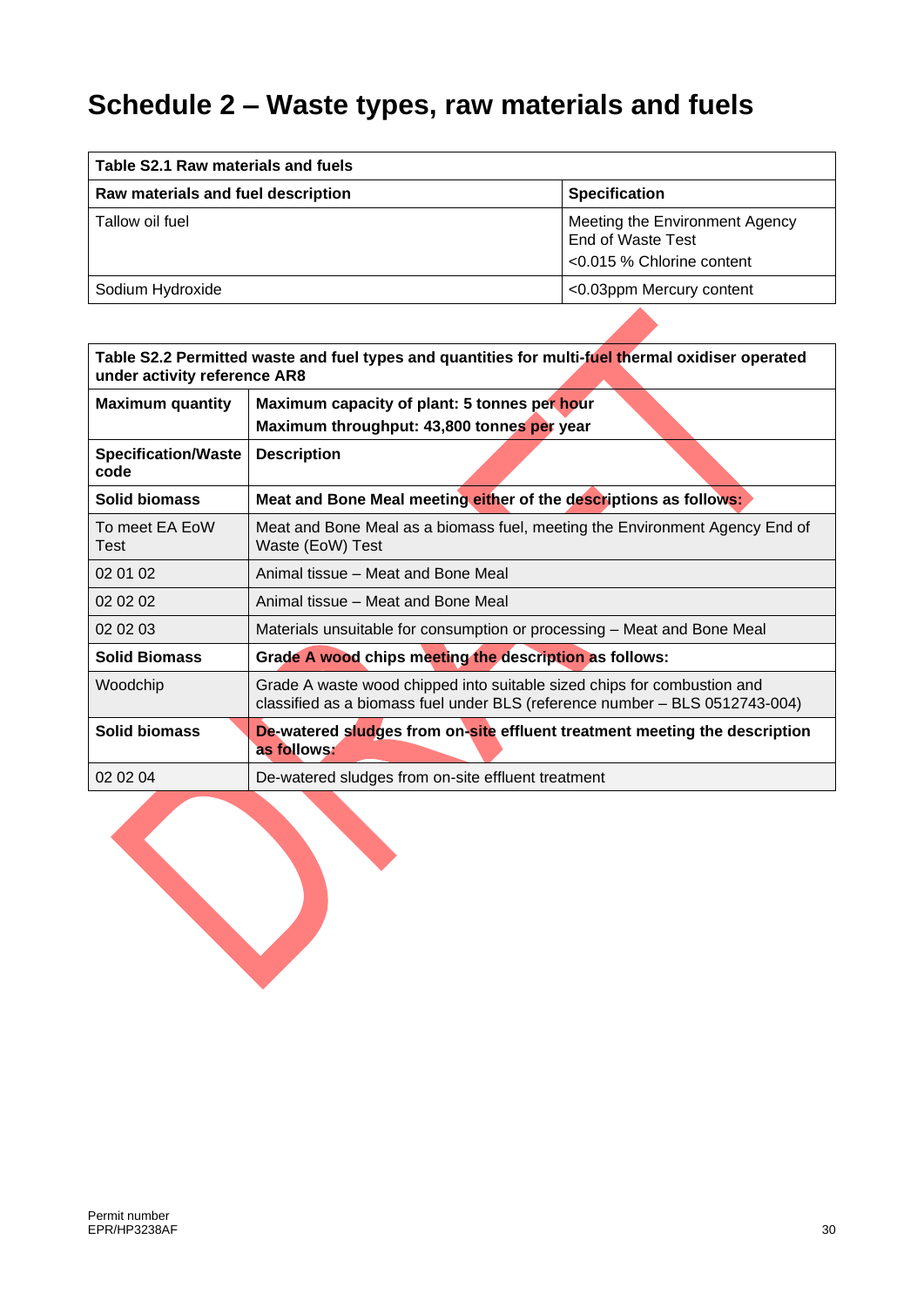# **Schedule 3 – Emissions and monitoring**

| <b>Emission</b><br>point ref. &<br>location | <b>Source</b><br><b>Parameter</b>          |                                                                       | <b>Limit (including</b><br>unit)            | Reference period | <b>Monitoring</b><br>frequency | <b>Monitoring standard(s)</b><br>or method(s) |
|---------------------------------------------|--------------------------------------------|-----------------------------------------------------------------------|---------------------------------------------|------------------|--------------------------------|-----------------------------------------------|
| A1, A2 & A3                                 | <b>Biological filter</b><br>bed BF1, BF2 & | Odour units (inlet and<br>outlet)                                     | No limit set (OUE)                          | Periodic         | Annually                       | <b>BS EN 13725</b>                            |
|                                             | BF3 stacks                                 | Odour compounds                                                       | $\overline{a}$                              | Periodic         | Annually                       | <b>BS EN 13649</b>                            |
|                                             | Ammonia                                    |                                                                       | No limit set<br>(mg/m <sup>3</sup> )        | <b>Periodic</b>  | Annually                       | <b>EN ISO 21877</b>                           |
|                                             |                                            | Hydrogen sulphide                                                     | No limit set<br>(mg/m <sup>3</sup> )        | <b>Periodic</b>  | Annually                       | US EPA method 11                              |
| A4                                          | 8 MWth Boiler<br>stack                     | Oxides of Nitrogen<br>(NO and NO <sub>2</sub> expressed as<br>$NO2$ ) | 300 mg/ $m^3$                               | Periodic         | Annually                       | <b>BS EN 14792</b>                            |
|                                             |                                            | Sulphur Dioxide                                                       | $175 \text{ mg/m}^3$<br>(Liquid fuel fired) | Periodic         | Annually                       | <b>BS EN 14791</b>                            |
|                                             |                                            |                                                                       | $10 \text{ mg/m}^3$<br>(Natural gas fired)  | Periodic         |                                |                                               |
|                                             |                                            | <b>Carbon Monoxide</b>                                                | 150 mg/m $3$<br>(Liquid fuels fired)        | Periodic         | Annually                       | <b>BS EN 15058</b>                            |
|                                             |                                            |                                                                       | $50 \text{ mg/m}^3$<br>(Natural gas fired)  | Periodic         |                                |                                               |
|                                             |                                            | Ammonia                                                               | No limit set<br>(mg/m <sup>3</sup> )        | Periodic         | Annually                       | <b>EN ISO 21877</b>                           |
|                                             |                                            | <b>Particulate Matter</b>                                             | 50 mg/ $m3$                                 | Periodic         | Annually                       | <b>BS EN 13284-1</b>                          |
|                                             |                                            | Visible smoke                                                         | No dark smoke                               | Instantaneous    | Daily                          | Visual inspection                             |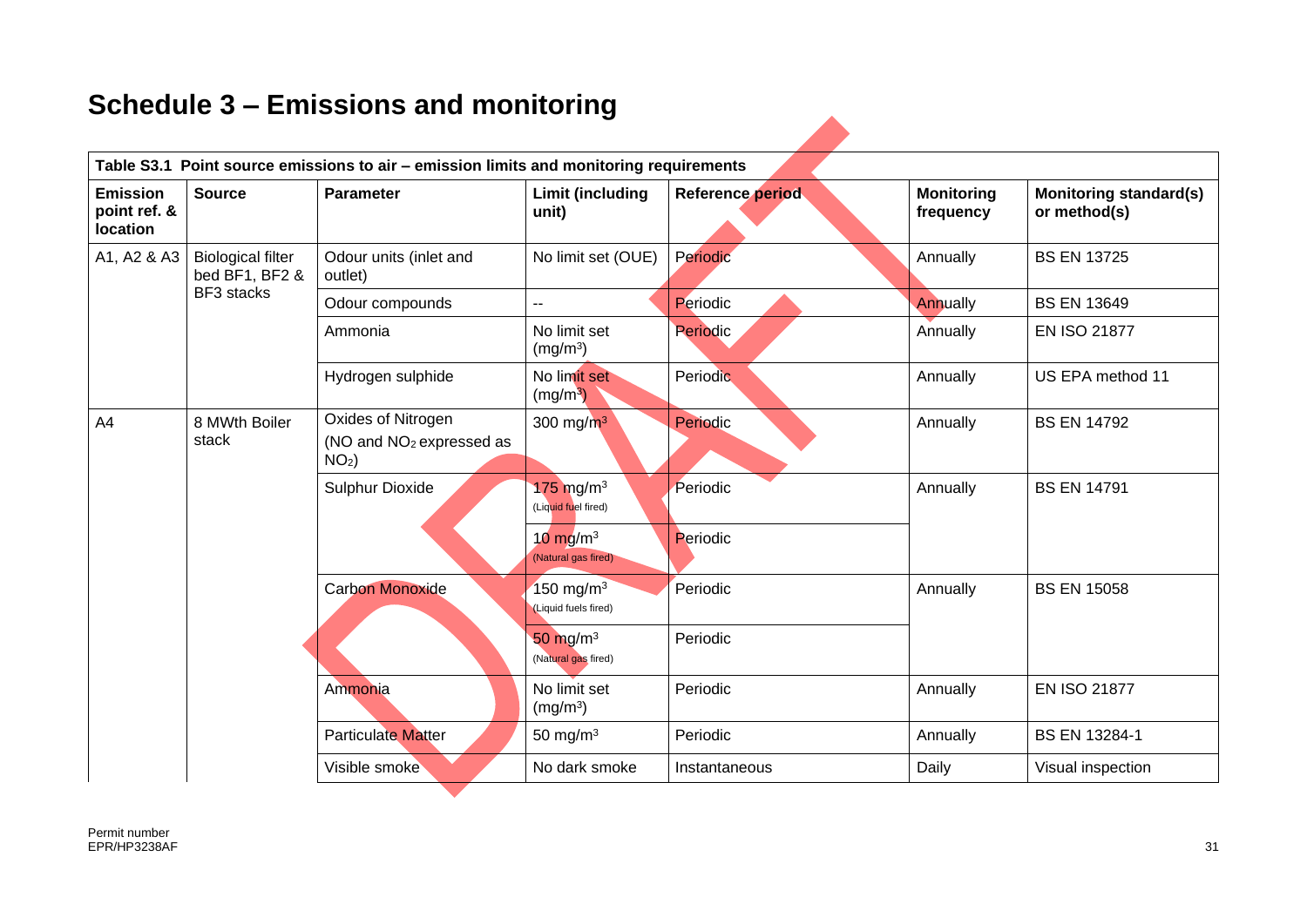| <b>Emission</b><br><b>Source</b><br><b>Parameter</b><br>point ref. &<br>location<br>Oxides of Nitrogen<br>A <sub>5</sub><br>Penrith (OX1)<br>9.3 MWth<br>(NO and NO <sub>2</sub> expressed as<br>thermal oxidiser<br>$NO2$ )<br>(emergency use) | <b>Limit (including</b><br>unit)<br>300 mg/m $3$                                                 | Reference period<br>Periodic | <b>Monitoring</b><br>frequency<br>Representative<br>based on | <b>Monitoring standard(s)</b><br>or method(s)<br><b>BS EN 14792</b> |
|-------------------------------------------------------------------------------------------------------------------------------------------------------------------------------------------------------------------------------------------------|--------------------------------------------------------------------------------------------------|------------------------------|--------------------------------------------------------------|---------------------------------------------------------------------|
|                                                                                                                                                                                                                                                 |                                                                                                  |                              |                                                              |                                                                     |
|                                                                                                                                                                                                                                                 |                                                                                                  |                              | operation                                                    |                                                                     |
| <b>Sulphur Dioxide</b>                                                                                                                                                                                                                          | 175 mg/m $3$<br>(Liquid fuel fired)<br>10 mg/m $3$                                               | Periodic                     | Representative<br>based on<br>operation                      | <b>BS EN 14791</b>                                                  |
| Carbon Monoxide                                                                                                                                                                                                                                 | (Natural gas fired)<br>150 $mg/m3$<br>(Liquid fuels fired)<br>50 mg/m $3$<br>(Natural gas fired) | Periodic                     | Representative<br>based on<br>operation                      | <b>BS EN 15058</b>                                                  |
| Ammonia                                                                                                                                                                                                                                         | No limit set<br>(mg/m <sup>3</sup> )                                                             | Periodic                     | Representative<br>based on<br>operation                      | <b>EN ISO 21877</b>                                                 |
| <b>Particulate Matter</b>                                                                                                                                                                                                                       | $50 \text{ mg/m}^3$                                                                              | Periodic                     | Representative<br>based on<br>operation                      | <b>BS EN 13284-1</b>                                                |
| Visible smoke                                                                                                                                                                                                                                   | No dark smoke                                                                                    | Instantaneous                | Daily when<br>operational                                    | Visual inspection                                                   |
| Odour units (inlet and<br>outlet)                                                                                                                                                                                                               | No limit set (OUE)                                                                               | Periodic                     | Representative<br>based on<br>operation                      | <b>BS EN 13725</b>                                                  |
| Odour compounds                                                                                                                                                                                                                                 | $\overline{\phantom{a}}$                                                                         | Periodic                     | Representative<br>based on<br>operation                      | <b>BS EN 13649</b>                                                  |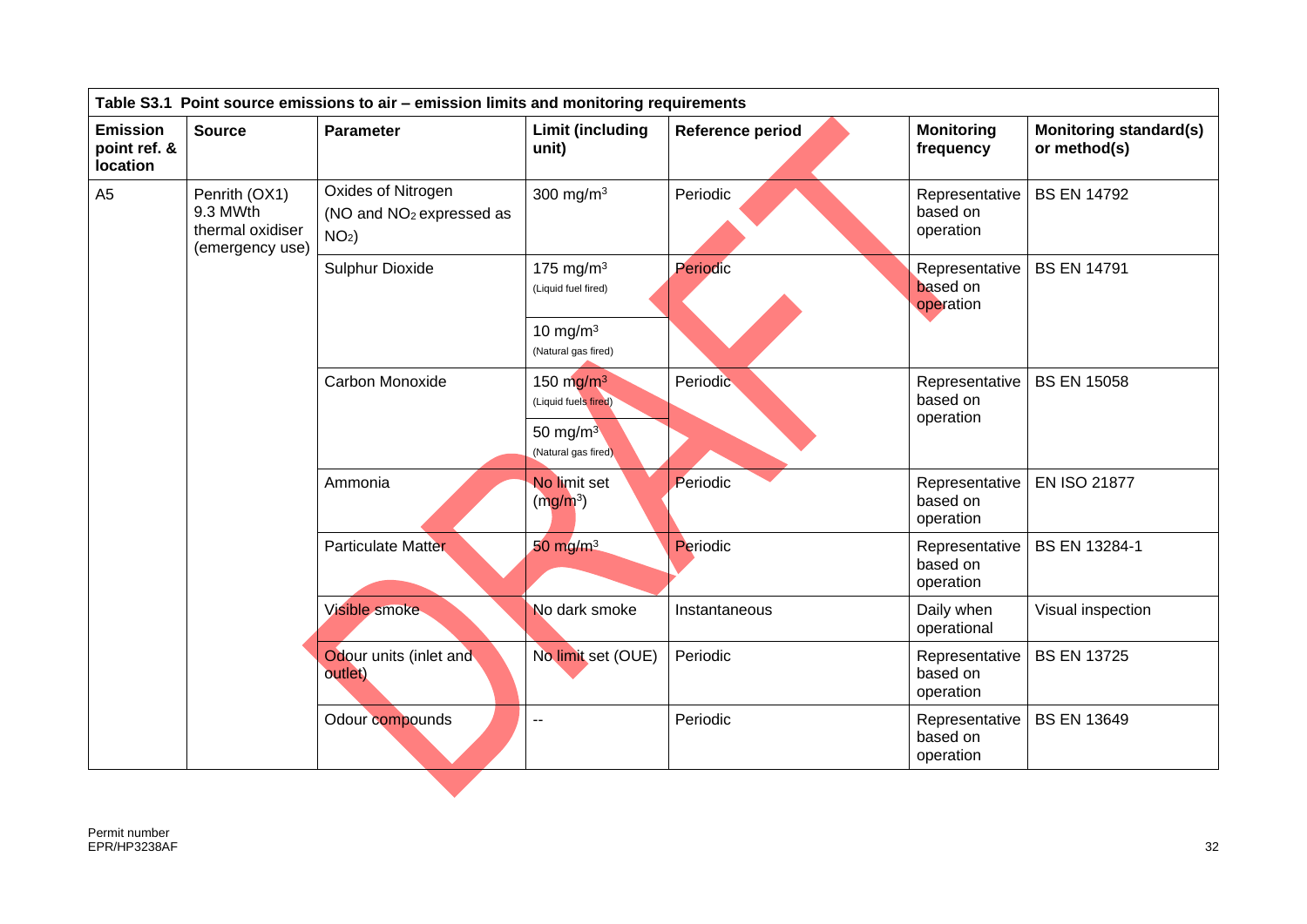| Table S3.1 Point source emissions to air - emission limits and monitoring requirements |                                               |                                                                       |                                                                                     |                  |                                         |                                               |  |  |
|----------------------------------------------------------------------------------------|-----------------------------------------------|-----------------------------------------------------------------------|-------------------------------------------------------------------------------------|------------------|-----------------------------------------|-----------------------------------------------|--|--|
| <b>Emission</b><br>point ref. &<br>location                                            | <b>Source</b>                                 | Parameter                                                             | <b>Limit (including</b><br>unit)                                                    | Reference period | <b>Monitoring</b><br>frequency          | <b>Monitoring standard(s)</b><br>or method(s) |  |  |
|                                                                                        |                                               | Hydrogen sulphide                                                     | No limit set<br>(mg/m <sup>3</sup> )                                                | Periodic         | Representative<br>based on<br>operation | US EPA method 11                              |  |  |
| A <sub>6</sub>                                                                         | Bradford (OX2)<br>11 MWth<br>thermal oxidiser | Oxides of Nitrogen<br>(NO and NO <sub>2</sub> expressed as<br>$NO2$ ) | 300 mg/m $3$                                                                        | Periodic         | Representative<br>based on<br>operation | <b>BS EN 14792</b>                            |  |  |
|                                                                                        | (emergency use)                               | Sulphur Dioxide                                                       | 175 mg/m $3$<br>(Liquid fuel fired)<br>10 mg/ $m^3$<br>(Natural gas fired)          | Periodic         | Representative<br>based on<br>operation | <b>BS EN 14791</b>                            |  |  |
|                                                                                        |                                               | Carbon Monoxide                                                       | 150 mg/ $m^3$<br>(Liquid fuels fired)<br>$50 \text{ mg/m}^3$<br>(Natural gas fired) | Periodic         | Representative<br>based on<br>operation | <b>BS EN 15058</b>                            |  |  |
|                                                                                        |                                               | Ammonia                                                               | No limit set<br>$(mg/m^3)$                                                          | Periodic         | Representative<br>based on<br>operation | <b>EN ISO 21877</b>                           |  |  |
|                                                                                        |                                               | <b>Particulate Matter</b>                                             | 50 mg/m $3$                                                                         | Periodic         | Representative<br>based on<br>operation | <b>BS EN 13284-1</b>                          |  |  |
|                                                                                        |                                               | Visible smoke                                                         | No dark smoke                                                                       | Instantaneous    | Daily when<br>operational               | Visual inspection                             |  |  |
|                                                                                        |                                               | Odour units (inlet and<br>outlet)                                     | No limit set (OUE)                                                                  | Periodic         | Representative<br>based on<br>operation | <b>BS EN 13725</b>                            |  |  |
|                                                                                        |                                               | Odour compounds                                                       | $\overline{\phantom{a}}$                                                            | Periodic         | Representative<br>based on<br>operation | <b>BS EN 13649</b>                            |  |  |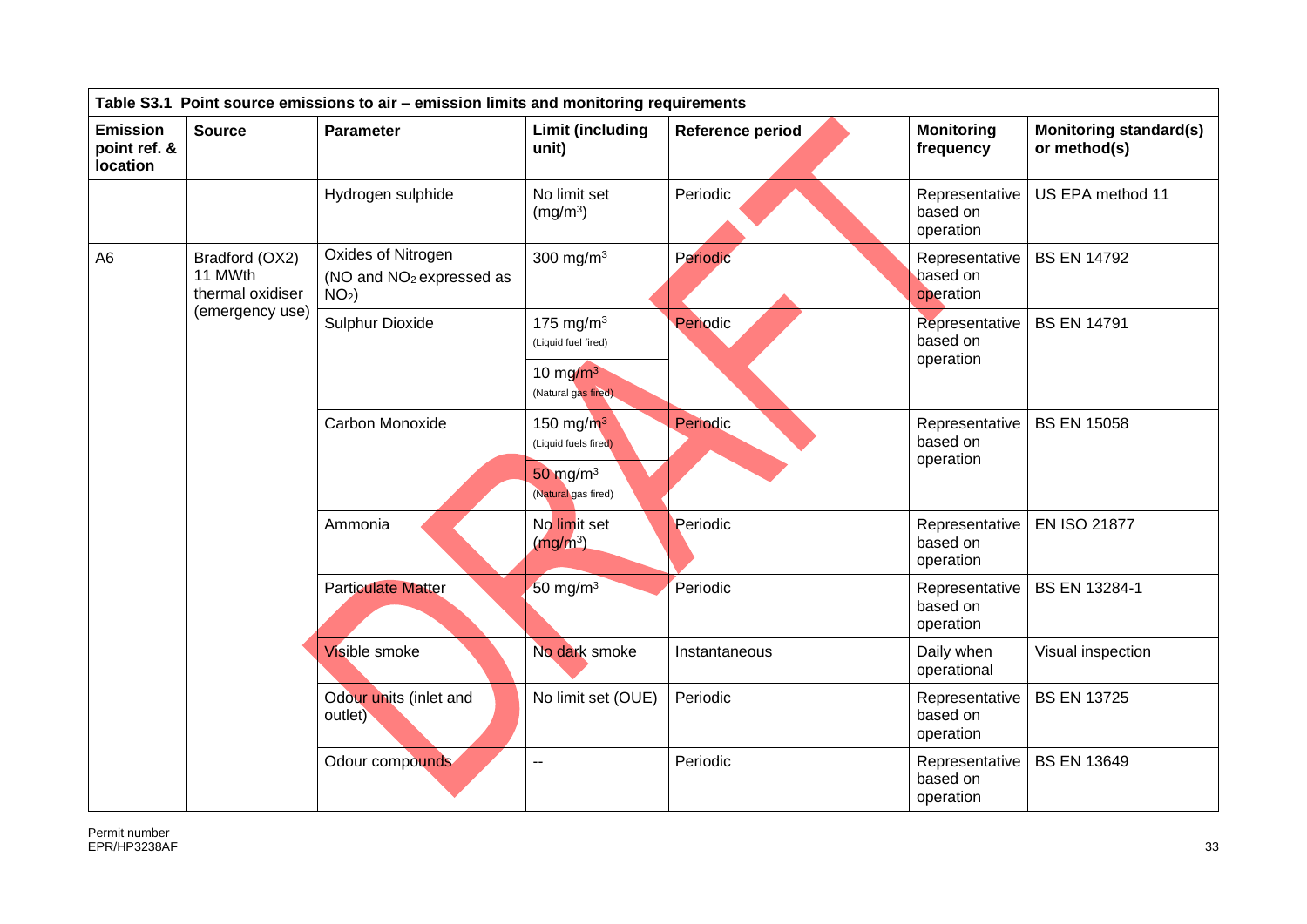| <b>Emission</b><br>point ref. &<br>location                                                     | <b>Source</b> | <b>Parameter</b>                                         | <b>Limit (including</b><br>unit)     | Reference period                                                            | <b>Monitoring</b><br>frequency                | <b>Monitoring standard(s)</b><br>or method(s) |
|-------------------------------------------------------------------------------------------------|---------------|----------------------------------------------------------|--------------------------------------|-----------------------------------------------------------------------------|-----------------------------------------------|-----------------------------------------------|
|                                                                                                 |               | Hydrogen sulphide                                        | No limit set<br>(mg/m <sup>3</sup> ) | Periodic                                                                    | Representative<br>based on<br>operation       | US EPA method 11                              |
| 29.8 MWth<br>A7<br>Multi-fuel<br>thermal oxidiser<br>25.3m high<br>multi-flue stack<br>[Note 1] |               | Particulate matter                                       | 7.5 mg/m $3$                         | Daily average                                                               | Continuous<br>measurement                     | <b>BS EN 14181</b>                            |
|                                                                                                 |               | <b>Total Organic Carbon</b><br>(TOC)                     | 15 mg/m $3$                          | Daily average                                                               | Continuous<br>measurement                     | <b>BS EN 14181</b>                            |
|                                                                                                 |               | Hydrogen chloride                                        | 9 mg/ $m3$                           | Daily average                                                               | Continuous<br>measurement                     | <b>BS EN 14181</b>                            |
|                                                                                                 |               | Hydrogen fluoride                                        | 1.5 mg/m $3$                         | Daily average                                                               | Continuous<br>measurement                     | <b>BS EN 14181</b>                            |
|                                                                                                 |               | Carbon monoxide                                          | $75 \text{ mg/m}^3$                  | Daily average                                                               | Continuous<br>measurement                     | <b>BS EN 14181</b>                            |
|                                                                                                 |               | Sulphur dioxide                                          | $45 \text{ mg/m}^3$                  | Daily average                                                               | Continuous<br>measurement                     | <b>BS EN 14181</b>                            |
|                                                                                                 |               | Oxides of nitrogen (NO and<br>$NO2$ expressed as $NO2$ ) | 180 mg/m $3$                         | Daily average                                                               | Continuous<br>measurement                     | <b>BS EN 14181</b>                            |
|                                                                                                 |               | Cadmium & thallium and<br>their compounds (total)        | $0.03$ mg/m <sup>3</sup>             | Average of three consecutive<br>measurements of at least 30<br>minutes each | Quarterly in<br>first year. Then<br>Bi-annual | <b>BS EN 14385</b>                            |
|                                                                                                 |               | Mercury and its compounds                                | $0.03$ mg/m <sup>3</sup>             | Average of three consecutive<br>measurements of at least 30<br>minutes each | Quarterly in<br>first year then<br>Bi-annual. | <b>BS EN 13211</b>                            |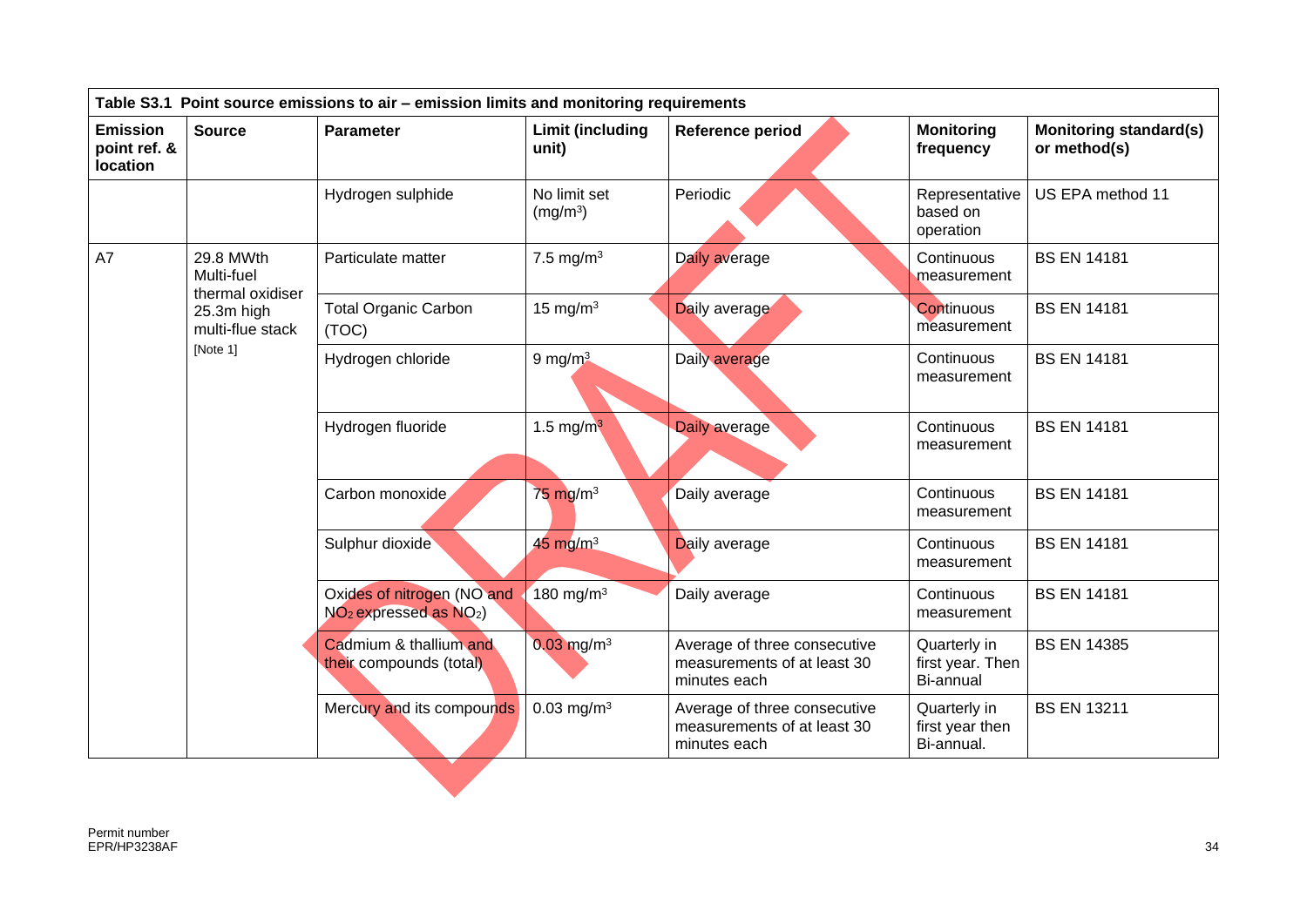|                                             | Table S3.1 Point source emissions to air - emission limits and monitoring requirements |                                                                        |                                                                                                                                                                                                                                                  |                                                                                                                                                      |                                                                                                                                                                                                                                                                                                                                                                                   |                                                                                                                                                                                                                   |  |  |  |
|---------------------------------------------|----------------------------------------------------------------------------------------|------------------------------------------------------------------------|--------------------------------------------------------------------------------------------------------------------------------------------------------------------------------------------------------------------------------------------------|------------------------------------------------------------------------------------------------------------------------------------------------------|-----------------------------------------------------------------------------------------------------------------------------------------------------------------------------------------------------------------------------------------------------------------------------------------------------------------------------------------------------------------------------------|-------------------------------------------------------------------------------------------------------------------------------------------------------------------------------------------------------------------|--|--|--|
| <b>Emission</b><br>point ref. &<br>location | <b>Source</b>                                                                          | <b>Parameter</b>                                                       | <b>Limit (including</b><br>unit)                                                                                                                                                                                                                 | Reference period                                                                                                                                     | <b>Monitoring</b><br>frequency                                                                                                                                                                                                                                                                                                                                                    | <b>Monitoring standard(s)</b><br>or method(s)                                                                                                                                                                     |  |  |  |
|                                             |                                                                                        | Sb, As, Pb, Cr, Co, Cu, Mn,<br>Ni and V and their<br>compounds (total) | $0.45$ mg/m <sup>3</sup>                                                                                                                                                                                                                         | Average of three consecutive<br>measurements of at least 30<br>minutes each                                                                          | Quarterly in<br>first year. Then<br><b>Bi-annual</b>                                                                                                                                                                                                                                                                                                                              | <b>BS EN 14385</b>                                                                                                                                                                                                |  |  |  |
|                                             |                                                                                        | Dioxins / furans (I-TEQ)                                               | $0.06$ ng/m <sup>3</sup><br>or<br>0.09 ng/ $m3$ if long<br>term limit is<br>specified by the<br>Environment<br>Agency after<br>completion of<br>IC39 or specified<br>by the<br>Environment<br><b>Agency in line</b><br>with sampling<br>protocol | periodic over minimum 6 hours,<br>maximum 8 hour period<br>O <sub>L</sub><br>value over sampling period of 2<br>to 4 weeks for long term<br>sampling | Monthly for<br>first 6 months<br>and<br>accelerated<br>monitoring as<br>agreed<br>through IC39,<br>quarterly for<br>following 6<br>months and<br>then bi-<br>annually;<br>or<br>long term<br>monitoring if<br>specified by<br>the<br>Environment<br>Agency after<br>completion of<br>IC39 or<br>specified by<br>the<br>Environment<br>Agency in line<br>with sampling<br>protocol | EN 1948 Parts 1, 2 and 3<br>or<br>CEN TS 1948-5 if<br>specified by the<br><b>Environment Agency</b><br>after completion of IC39<br>or specified by the<br>Environment Agency in<br>line with sampling<br>protocol |  |  |  |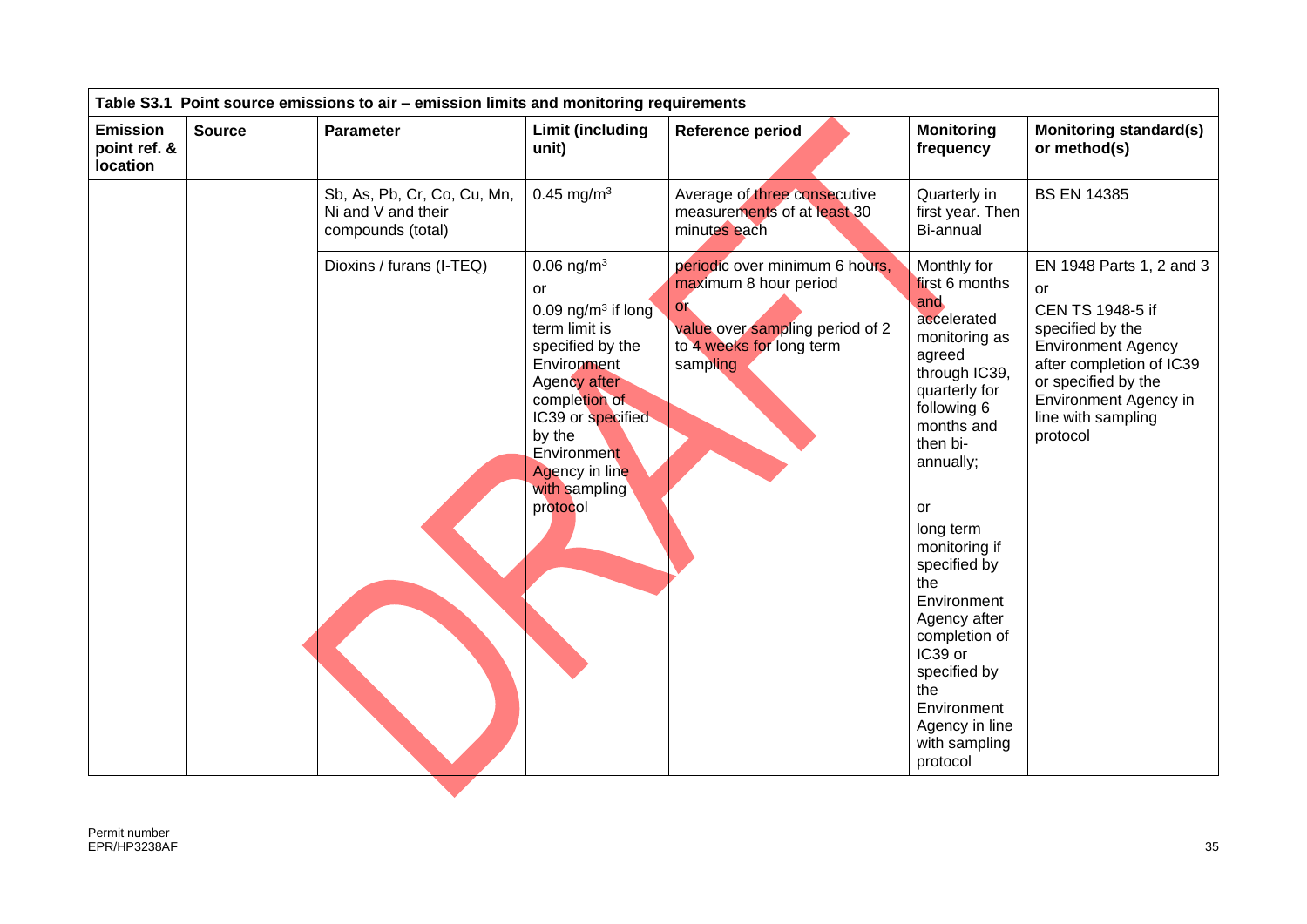|                                             | Table S3.1 Point source emissions to air - emission limits and monitoring requirements |                                                                 |                           |                                                                                                                                          |                                                                                                                                                                                                                                                                                                                                                                                                                                                                             |                                                                                                                                                                                                                   |  |  |  |  |
|---------------------------------------------|----------------------------------------------------------------------------------------|-----------------------------------------------------------------|---------------------------|------------------------------------------------------------------------------------------------------------------------------------------|-----------------------------------------------------------------------------------------------------------------------------------------------------------------------------------------------------------------------------------------------------------------------------------------------------------------------------------------------------------------------------------------------------------------------------------------------------------------------------|-------------------------------------------------------------------------------------------------------------------------------------------------------------------------------------------------------------------|--|--|--|--|
| <b>Emission</b><br>point ref. &<br>location | <b>Source</b>                                                                          | <b>Parameter</b>                                                | Limit (including<br>unit) | Reference period                                                                                                                         | <b>Monitoring</b><br>frequency                                                                                                                                                                                                                                                                                                                                                                                                                                              | <b>Monitoring standard(s)</b><br>or method(s)                                                                                                                                                                     |  |  |  |  |
|                                             |                                                                                        | Dioxin-like PCBs (WHO-<br>TEQ Humans / Mammals,<br>Fish, Birds) | No limit set              | periodic over minimum 6 hours,<br>maximum 8 hour period<br>or<br>value over sampling period of 2<br>to 4 weeks for long term<br>sampling | Monthly for<br>first 6 months<br>and<br>accelerated<br>monitoring as<br>agreed<br>through IC39,<br>quarterly for<br>following 6<br>months and<br>then bi-<br>annually;<br>or<br>long term<br>monitoring if<br>specified by<br>the<br>Environment<br>Agency after<br>completion of<br>IC39 or<br>specified by<br>the<br>Environment<br>Agency in line<br>with sampling<br>protocol<br>No monitoring<br>is required if<br>emissions<br>have been<br>shown to be<br>below 0.01 | EN 1948 Parts 1, 2 and 4<br>or<br>CEN TS 1948-5 if<br>specified by the<br><b>Environment Agency</b><br>after completion of IC39<br>or specified by the<br>Environment Agency in<br>line with sampling<br>protocol |  |  |  |  |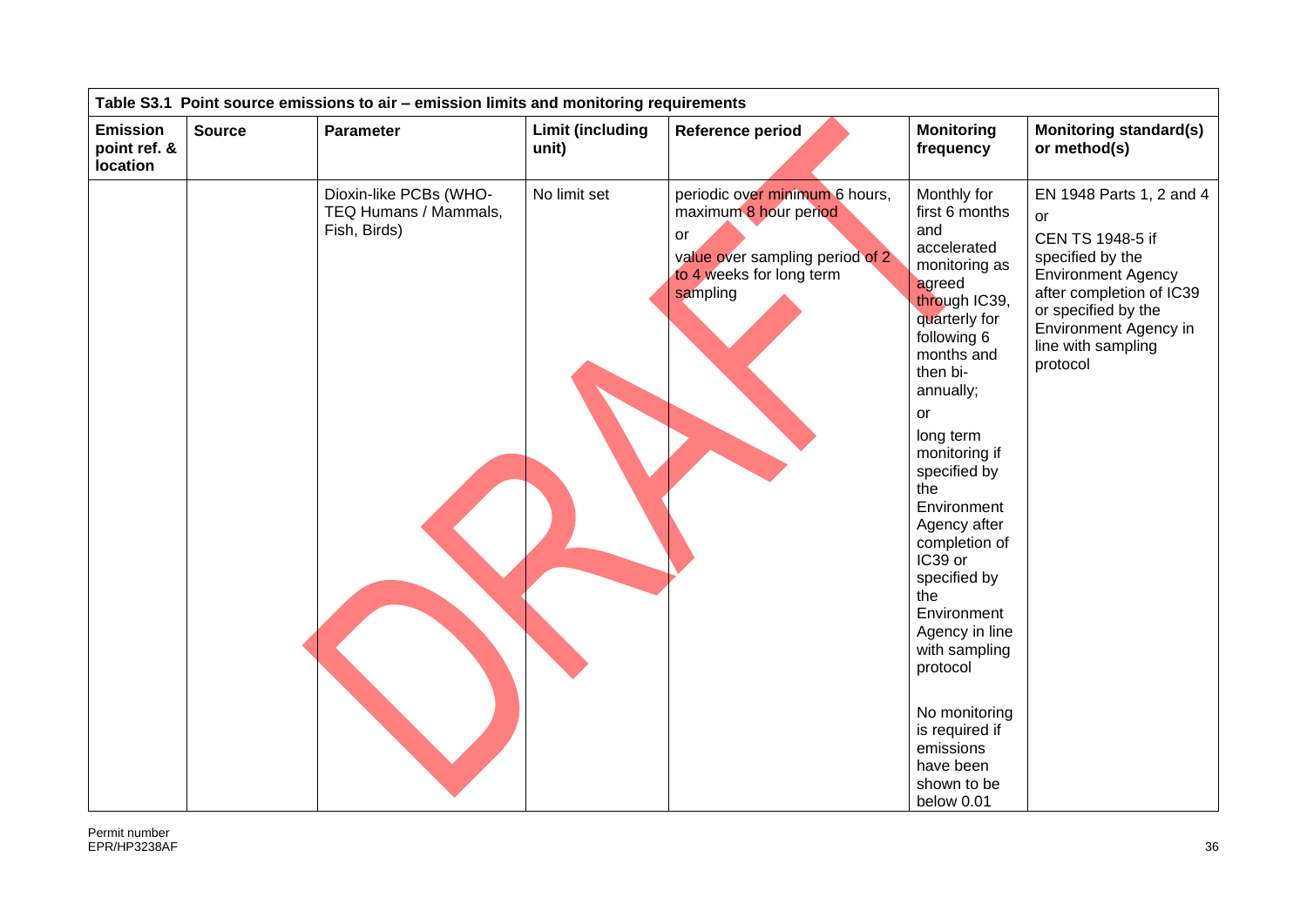| Table S3.1 Point source emissions to air - emission limits and monitoring requirements |                                           |                                                                                                     |                                      |                                                         |                                                            |                                               |  |  |
|----------------------------------------------------------------------------------------|-------------------------------------------|-----------------------------------------------------------------------------------------------------|--------------------------------------|---------------------------------------------------------|------------------------------------------------------------|-----------------------------------------------|--|--|
| <b>Emission</b><br>point ref. &<br>location                                            | <b>Source</b>                             | <b>Parameter</b>                                                                                    | <b>Limit (including</b><br>unit)     | Reference period                                        | <b>Monitoring</b><br>frequency                             | <b>Monitoring standard(s)</b><br>or method(s) |  |  |
|                                                                                        |                                           |                                                                                                     |                                      |                                                         | $ng/m3$ as<br>agreed with<br>the<br>Environment<br>Agency. |                                               |  |  |
|                                                                                        |                                           | Dioxins / furans<br>(WHO-TEQ Humans /<br>Mammals, Fish, Birds)                                      | No limit set                         | periodic over minimum 6 hours,<br>maximum 8 hour period | <b>Quarterly in</b><br>first year. Then<br>Bi-annually     | EN 1948 Parts 1, 2 and 3                      |  |  |
|                                                                                        |                                           | Specific individual poly-<br>cyclic aromatic<br>hydrocarbons (PAHs), as<br>specified in Schedule 6. | No limit set                         | periodic over minimum 6 hours,<br>maximum 8 hour period | Quarterly in<br>first year then<br>annually                | <b>BS ISO 11338 Parts 1</b><br>and 2.         |  |  |
|                                                                                        | Carbon dioxide<br>Exhaust gas temperature |                                                                                                     | No limit set                         | <b>Continuous</b>                                       | Continuous                                                 | EN 14181                                      |  |  |
|                                                                                        |                                           |                                                                                                     | No limit set                         |                                                         | Continuous                                                 | Traceable to national<br>standards            |  |  |
|                                                                                        |                                           | Exhaust gas pressure                                                                                | No limit set                         |                                                         | Continuous                                                 | Traceable to national<br>standards            |  |  |
|                                                                                        |                                           | Exhaust gas flow                                                                                    | No limit set                         |                                                         | Continuous                                                 | <b>BS EN 16911-2</b>                          |  |  |
|                                                                                        |                                           | Exhaust gas oxygen<br>content                                                                       | No limit set                         |                                                         | Continuous                                                 | EN 14181                                      |  |  |
|                                                                                        |                                           | Exhaust gas water vapour<br>content                                                                 | No limit set                         | L.                                                      | Continuous                                                 | EN 14181                                      |  |  |
|                                                                                        |                                           | Odour units (inlet and<br>outlet)                                                                   | No limit set (OUE)                   | Periodic                                                | Annually                                                   | <b>BS EN 13725</b>                            |  |  |
|                                                                                        |                                           | Odour compounds                                                                                     | --                                   | Periodic                                                | Annually                                                   | <b>BS EN 13649</b>                            |  |  |
|                                                                                        |                                           | Ammonia                                                                                             | No limit set<br>(mg/m <sup>3</sup> ) | Periodic                                                | Annually                                                   | <b>EN ISO 21877</b>                           |  |  |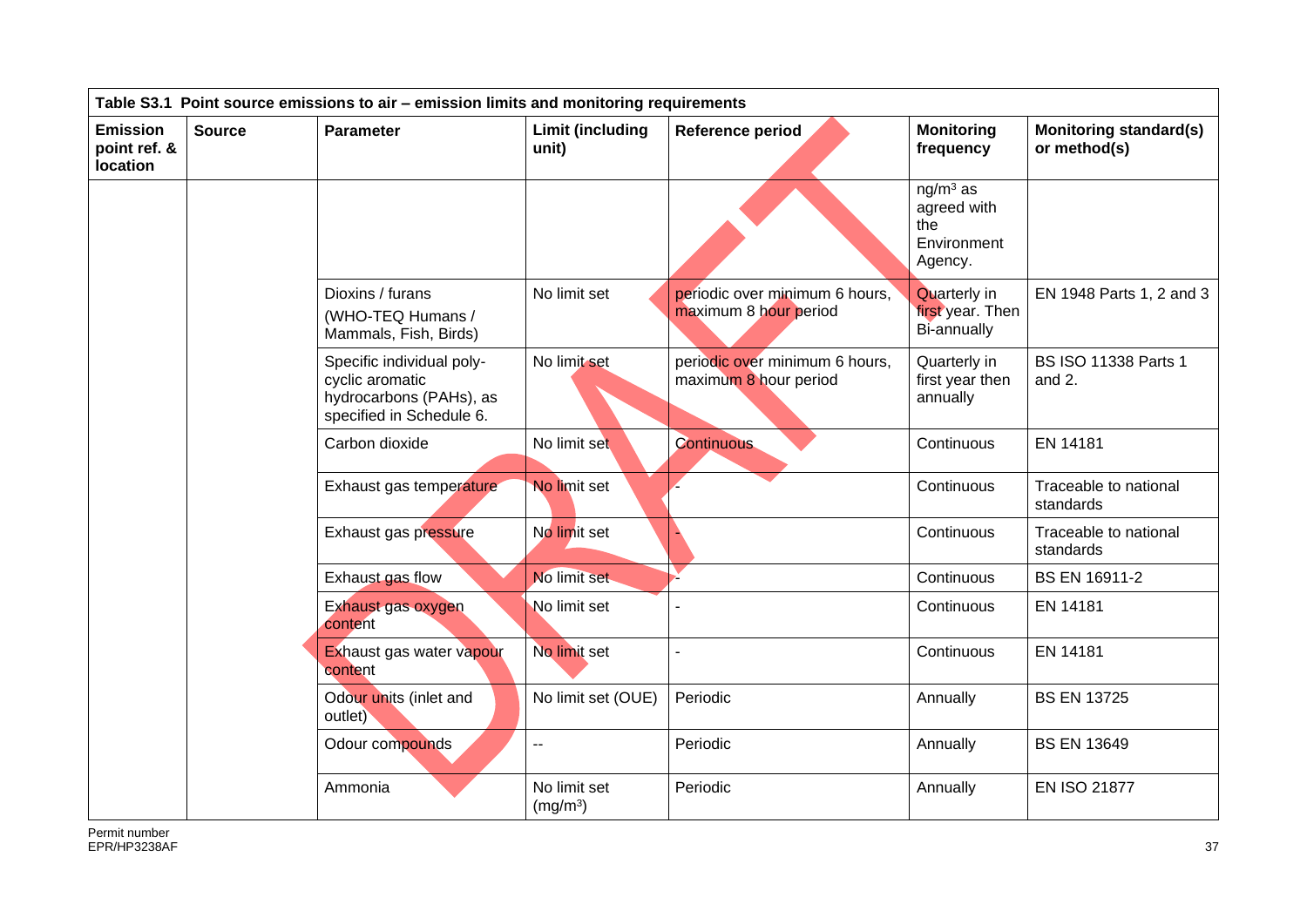| Table S3.1 Point source emissions to air - emission limits and monitoring requirements |                                                                                                             |                                                                       |                                                |                  |                                |                                               |  |  |
|----------------------------------------------------------------------------------------|-------------------------------------------------------------------------------------------------------------|-----------------------------------------------------------------------|------------------------------------------------|------------------|--------------------------------|-----------------------------------------------|--|--|
| <b>Emission</b><br>point ref. &<br><b>location</b>                                     | <b>Source</b>                                                                                               | <b>Parameter</b>                                                      | <b>Limit (including</b><br>unit)               | Reference period | <b>Monitoring</b><br>frequency | <b>Monitoring standard(s)</b><br>or method(s) |  |  |
|                                                                                        |                                                                                                             | Hydrogen sulphide                                                     | No limit set<br>(mg/m <sup>3</sup> )           | Periodic         | Annually                       | US EPA method 11                              |  |  |
|                                                                                        |                                                                                                             | Visible smoke                                                         | No dark smoke                                  | Instantaneous    | Daily                          | Visual inspection                             |  |  |
| A8 & A9<br>Chemical<br>[Note 2]<br>serving blood                                       | scrubber stacks,                                                                                            | Odour units<br>(inlet and outlet)                                     | No limit set (OUE)                             | Periodic         | Annually                       | <b>BS EN 13725</b>                            |  |  |
|                                                                                        | processing plant                                                                                            | Odour compounds                                                       | --                                             | Periodic         | Annually                       | <b>BS EN 13649</b>                            |  |  |
|                                                                                        |                                                                                                             | Ammonia                                                               | No limit set<br>$(mg/m^3)$                     | Periodic         | Annually                       | <b>EN ISO 21877</b>                           |  |  |
|                                                                                        |                                                                                                             | Hydrogen sulphide                                                     | No limit set<br>(mg/m <sup>3</sup> )           | Periodic         | Annually                       | US EPA method 11                              |  |  |
| A10                                                                                    | 23 MWth Gas-<br>fuelled thermal<br>oxidiser<br>(support/back-up<br>plant) 25.3m<br>high multi-flue<br>stack | Oxides of Nitrogen<br>(NO and NO <sub>2</sub> expressed as<br>$NO2$ ) | 300 mg/m $3$                                   | Periodic         | Annually                       | <b>BS EN 14792</b>                            |  |  |
|                                                                                        |                                                                                                             | Sulphur Dioxide                                                       | $175$ mg/m <sup>3</sup><br>(Liguid fuel fired) | Periodic         | Annually                       | <b>BS EN 14791</b>                            |  |  |
|                                                                                        |                                                                                                             |                                                                       | 10 mg/m $3$<br>(Natural gas fired)             | Periodic         | Annually                       |                                               |  |  |
|                                                                                        |                                                                                                             | <b>Carbon Monoxide</b>                                                | 150 mg/m $3$<br>(Liquid fuel fired)            | Periodic         | Annually                       | <b>BS EN 15058</b>                            |  |  |
|                                                                                        |                                                                                                             | 50 $mg/m3$<br>(Natural gas fired)                                     | Periodic                                       | Annually         |                                |                                               |  |  |
|                                                                                        |                                                                                                             | <b>Particulate Matter</b>                                             | 50 mg/m $3$                                    | Periodic         | Annual                         | BS EN 13284-1                                 |  |  |
|                                                                                        |                                                                                                             | Odour units (inlet and<br>outlet)                                     | No limit set (OUE)                             | Periodic         | Annually                       | <b>BS EN 13725</b>                            |  |  |
|                                                                                        |                                                                                                             | Odour compounds                                                       | $\overline{a}$                                 | Periodic         | Annually                       | <b>BS EN 13649</b>                            |  |  |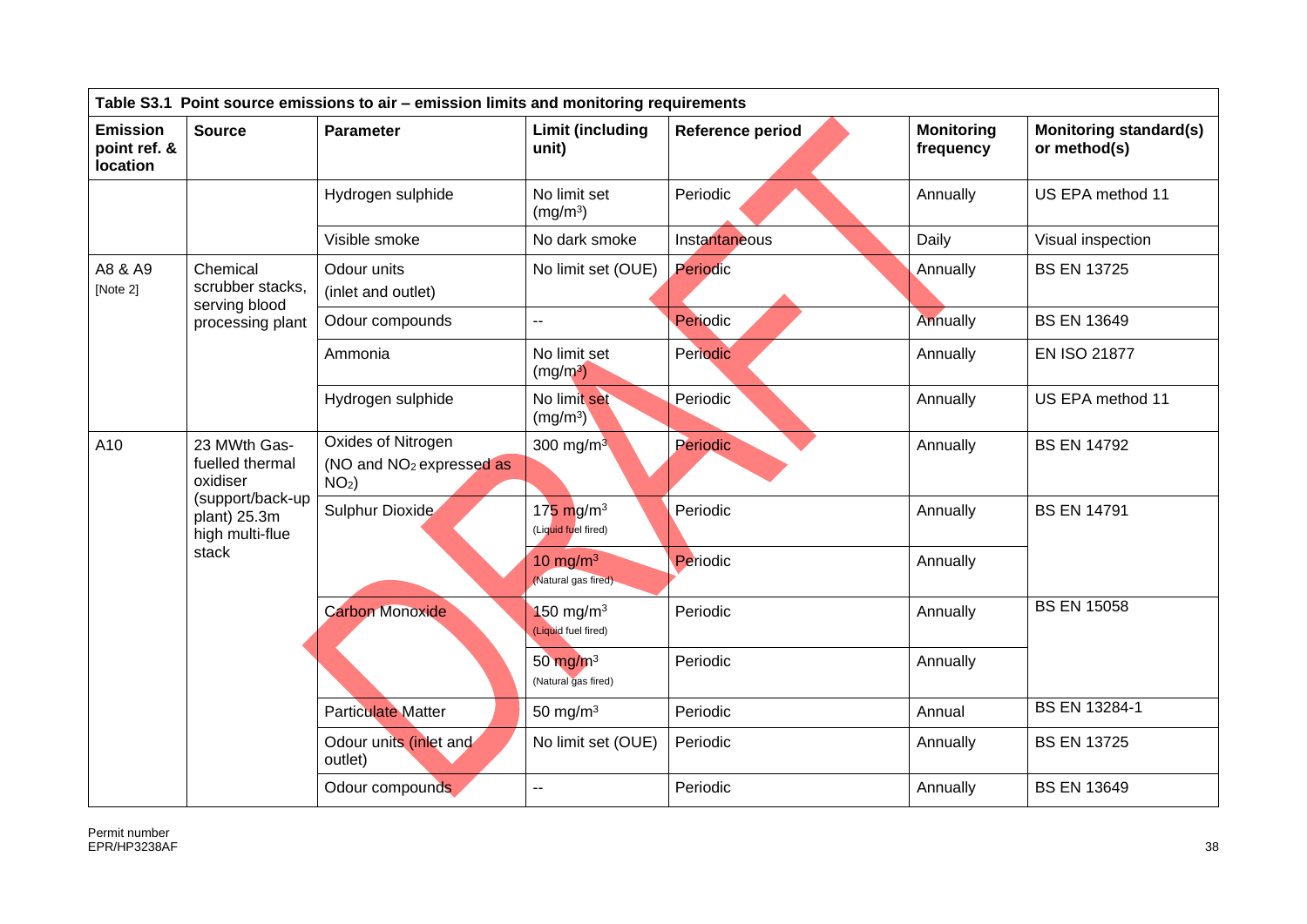| <b>Emission</b><br>point ref. &<br><b>location</b> | <b>Source</b> | <b>Parameter</b>  | Limit (including<br>unit)            | <b>Reference period</b> | <b>Monitoring</b><br>frequency | <b>Monitoring standard(s)</b><br>or method(s) |
|----------------------------------------------------|---------------|-------------------|--------------------------------------|-------------------------|--------------------------------|-----------------------------------------------|
|                                                    |               | Ammonia           | No limit set<br>(mg/m <sup>3</sup> ) | Periodic                | Annually                       | <b>EN ISO 21877</b>                           |
|                                                    |               | Hydrogen sulphide | No limit set<br>(mg/m <sup>3</sup> ) | Periodic                | Annually                       | US EPA method 11                              |
|                                                    |               | Visible smoke     | No dark smoke                        | Instantaneous           | <b>Daily</b>                   | Visual inspection                             |

Note 2: No emissions are permitted from point sources A8 & A9 until PO7 is satisfied, as agreed in writing with the Environment Agency.

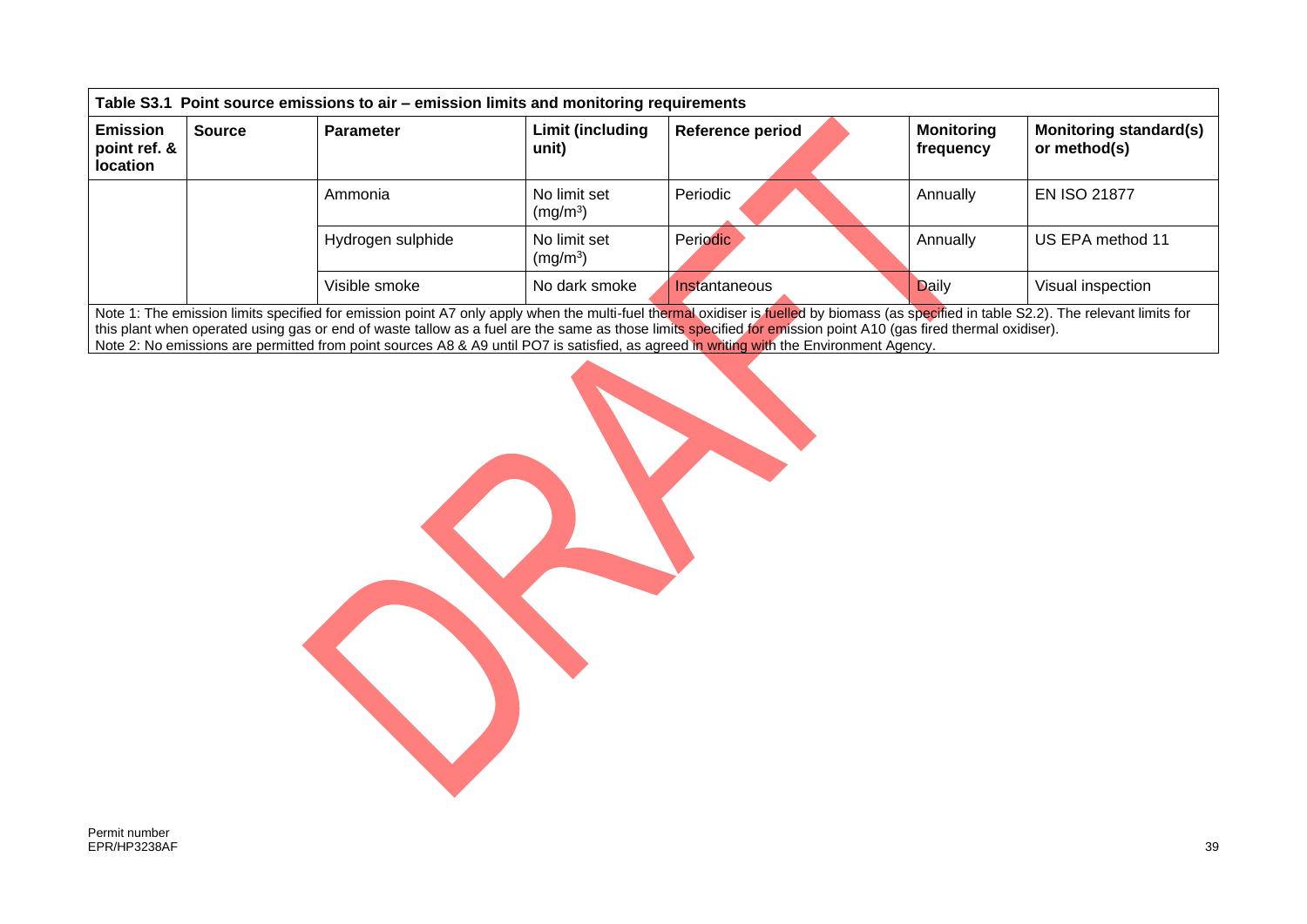|                                                    | Table S3.1(a) Point source emissions to air during abnormal operation of co-incineration plant – emission limits and monitoring requirements |                                      |                           |                             |                                |                                                                                                                                                     |  |  |  |  |
|----------------------------------------------------|----------------------------------------------------------------------------------------------------------------------------------------------|--------------------------------------|---------------------------|-----------------------------|--------------------------------|-----------------------------------------------------------------------------------------------------------------------------------------------------|--|--|--|--|
| <b>Emission</b><br>point ref. &<br><b>location</b> | <b>Source</b>                                                                                                                                | <b>Parameter</b>                     | Limit (including<br>unit) | Reference period            | <b>Monitoring</b><br>frequency | <b>Monitoring standard or</b><br>method                                                                                                             |  |  |  |  |
| A7                                                 | Multi-fuel thermal<br>oxidiser 25.3m<br>high multi-flue<br>stack, when fired<br>using solid<br>biomass only.                                 | Particulate<br>matter                | 225 mg/m <sup>3</sup>     | 1/ <sub>2</sub> -hr average | Continuous<br>measurement      | BS EN 14181 or alternative<br>surrogate as agreed in writing<br>with the environment agency<br>during failure of the continuous<br>emission monitor |  |  |  |  |
|                                                    |                                                                                                                                              | <b>Total Organic</b><br>Carbon (TOC) | 30 mg/ $m3$               | 1/ <sub>2</sub> -hr average | Continuous<br>measurement      | BS EN 14181 or alternative<br>surrogate as agreed in writing with<br>the environment agency during<br>failure of the continuous emission<br>monitor |  |  |  |  |
|                                                    |                                                                                                                                              | Carbon<br>monoxide                   | 150 mg/m <sup>3</sup>     | $\frac{1}{2}$ -hr average   | Continuous<br>measurement      | BS EN 14181 or alternative<br>surrogate as agreed in writing with<br>the environment agency during<br>failure of the continuous emission<br>monitor |  |  |  |  |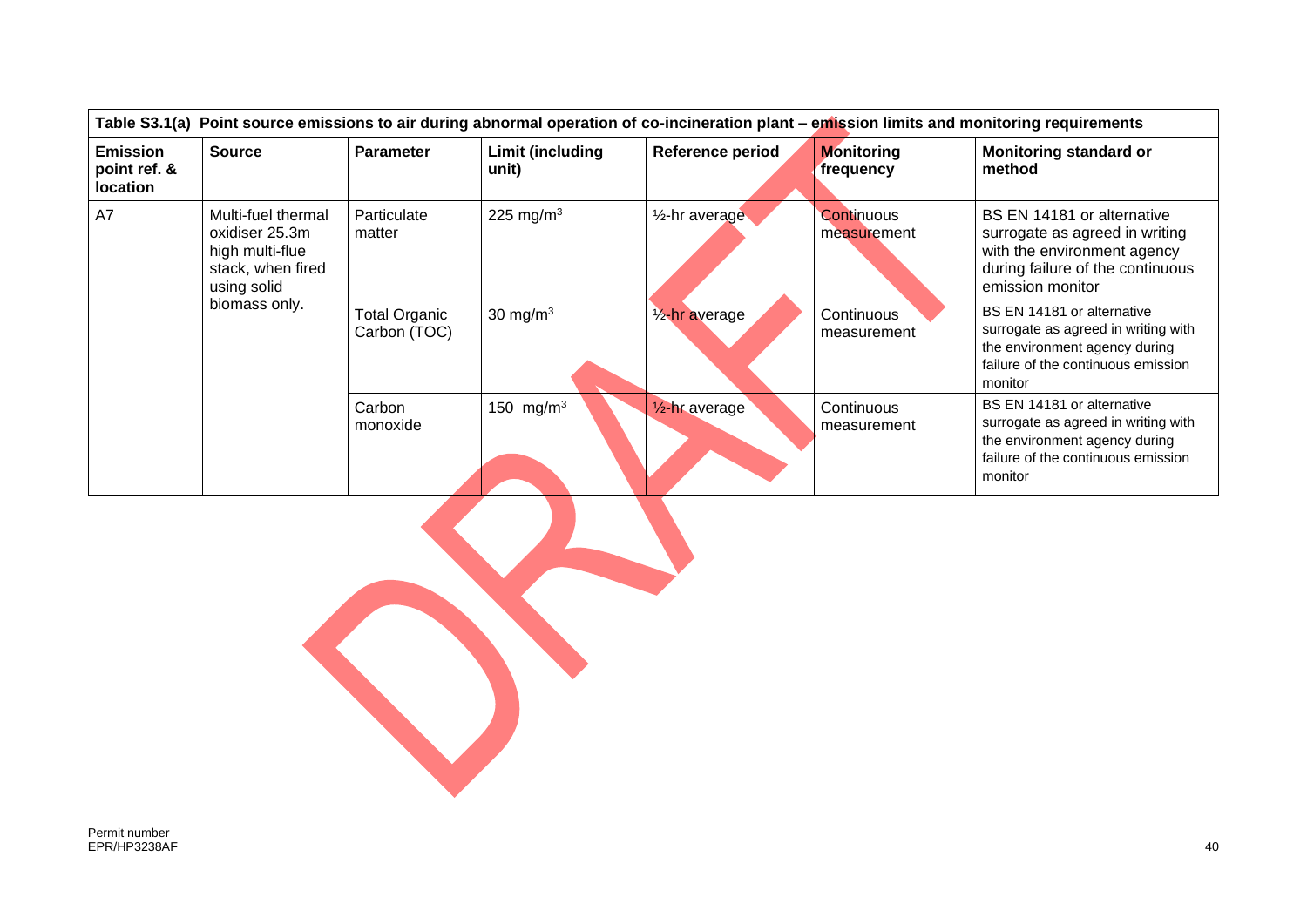| Table S3.2 Point source emissions to sewer, effluent treatment plant or other transfers off-site – emission limits and monitoring requirements |                                      |                                 |                       |                      |                                |                                                   |  |  |
|------------------------------------------------------------------------------------------------------------------------------------------------|--------------------------------------|---------------------------------|-----------------------|----------------------|--------------------------------|---------------------------------------------------|--|--|
| <b>Emission point ref. &amp;</b><br><b>location</b>                                                                                            | <b>Source</b>                        | <b>Parameter</b>                | Limit (incl.<br>Unit) | Reference period     | <b>Monitoring</b><br>frequency | Monitoring standard or<br>l method                |  |  |
| EP1 on site plan in<br>Schedule 7 emission to<br><b>United Utilities Penrith</b><br><b>Sewage Treatment Works</b>                              | On-site effluent<br>treatment system | Total daily<br>discharge volume | No Limit Set          | 24-hour total        | Continuous                     | MCERTS self-monitoring of<br>effluent flow scheme |  |  |
|                                                                                                                                                |                                      | pH                              | $6 - 10$              | <b>Instantaneous</b> | Continuous                     | pH probe                                          |  |  |
|                                                                                                                                                |                                      |                                 |                       |                      |                                |                                                   |  |  |

| Table S3.3 Point Source emissions to water (other than sewer) and land - emission limits and monitoring requirements |                                                                                                                                          |                                 |                                                      |                         |                                |                                                                                    |  |  |  |
|----------------------------------------------------------------------------------------------------------------------|------------------------------------------------------------------------------------------------------------------------------------------|---------------------------------|------------------------------------------------------|-------------------------|--------------------------------|------------------------------------------------------------------------------------|--|--|--|
| <b>Emission point ref.</b><br>& location                                                                             | <b>Source</b>                                                                                                                            | <b>Parameter</b>                | Limit (incl.<br>unit)                                | <b>Reference Period</b> | <b>Monitoring</b><br>frequency | <b>Monitoring standard or</b><br>method                                            |  |  |  |
| SW1 on site plan in<br>schedule 7<br>emission to Myers<br><b>Beck</b>                                                | Clean and<br>uncontaminated roof<br>water from process<br>buildings as shown on<br>"Site Drainage Plan"<br>received 12 December<br>2017. | Visual appearance               | No adverse<br>visible effect on<br><b>Myers Beck</b> | Instantaneous           | Daily                          | Recorded and documented<br>visual inspection                                       |  |  |  |
|                                                                                                                      |                                                                                                                                          | Chemical oxygen<br>demand (COD) | No limit set                                         | Spot sample             | Weekly                         | In-house monitoring<br>periodically validated by a<br>recognised testing standard. |  |  |  |
|                                                                                                                      |                                                                                                                                          | Total nitrogen (as N)           | No limit set                                         | Spot sample             | Weekly                         |                                                                                    |  |  |  |
| SW2 on site plan in<br>Schedule 7<br>emission to Myers                                                               | Clean and<br>uncontaminated roof<br>water from process<br>buildings as shown on<br>"Site Drainage Plan"<br>received 12 December<br>2017. | <b>Visual appearance</b>        | No adverse<br>visible effect on<br><b>Myers Beck</b> | Instantaneous           | Daily                          | Recorded and documented<br>visual inspection                                       |  |  |  |
| <b>Beck</b>                                                                                                          |                                                                                                                                          | Chemical oxygen<br>demand (COD) | No limit set                                         | Spot sample             | Weekly                         | In-house monitoring<br>periodically validated by a<br>recognised testing standard. |  |  |  |
|                                                                                                                      |                                                                                                                                          | Total nitrogen (as N)           | No limit set                                         | Spot sample             | Weekly                         |                                                                                    |  |  |  |
| SW3 on site plan in<br>Schedule 7<br>emission to Myers<br><b>Beck</b>                                                | Clean and<br>uncontaminated roof<br>water from trailer shed                                                                              | Visual appearance               | No adverse<br>visible effect on<br>Myers Beck        | Instantaneous           | Daily                          | Recorded and documented<br>visual inspection                                       |  |  |  |
|                                                                                                                      | as shown on "Site"<br>Drainage Plan"<br>received 12 December                                                                             | Chemical oxygen<br>demand (COD) | No limit set                                         | Spot sample             | Weekly                         | In-house monitoring<br>periodically validated by a<br>recognised testing standard. |  |  |  |
|                                                                                                                      | 2017.                                                                                                                                    | Total nitrogen (as N)           | No limit set                                         | Spot sample             | Weekly                         |                                                                                    |  |  |  |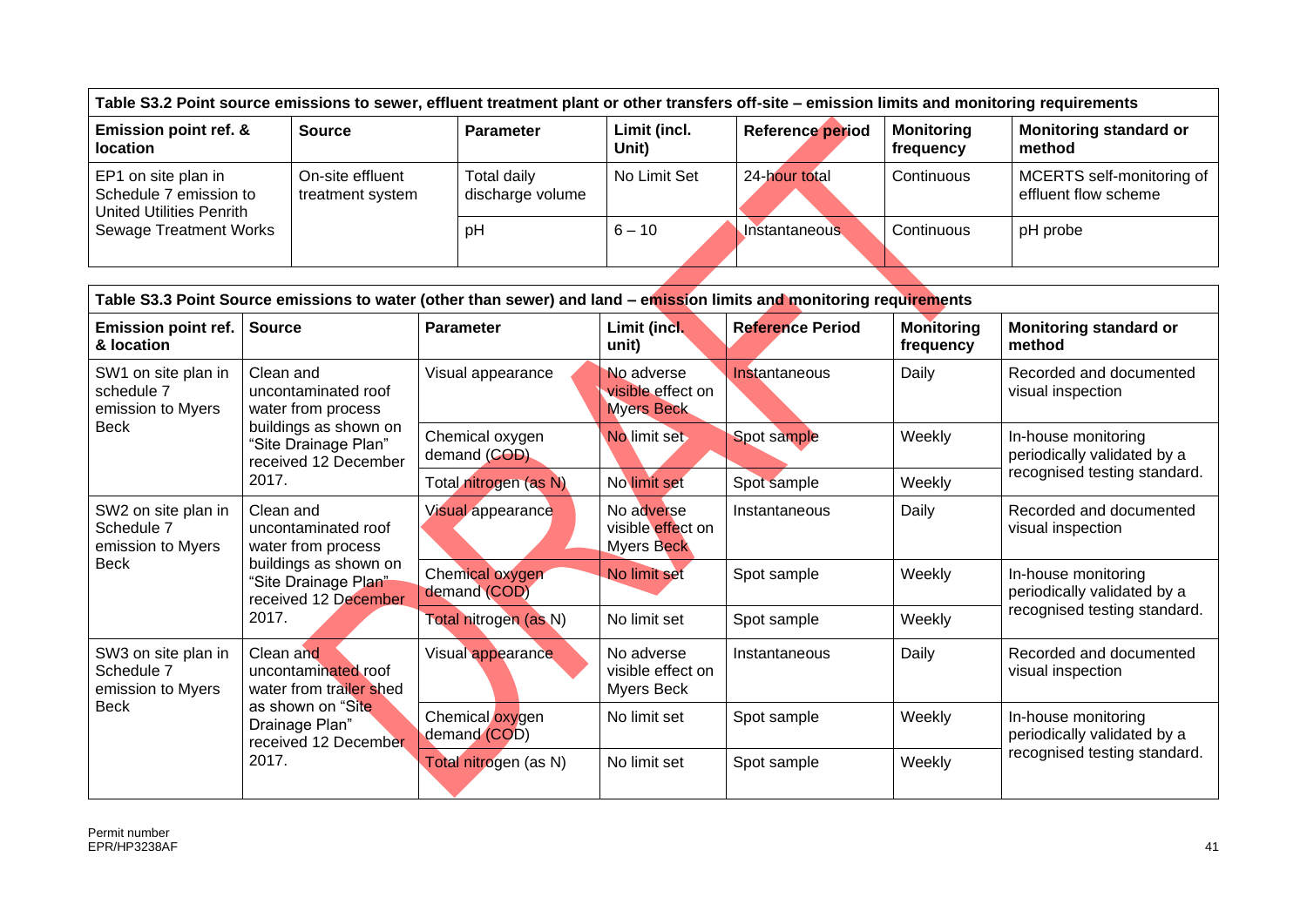| <b>Table S3.4 Process monitoring requirements</b>                            |                                                    |                                    |                                                  |                                                                           |
|------------------------------------------------------------------------------|----------------------------------------------------|------------------------------------|--------------------------------------------------|---------------------------------------------------------------------------|
| Emission point reference or source or<br>description of point of measurement | Parameter                                          | <b>Monitoring frequency</b>        | <b>Monitoring standard</b><br>or method [Note 1] | <b>Other specifications [Note 2]</b>                                      |
| Gas inlets of Biofilters 1, 2 and 3                                          | Flow rate                                          | Periodically calculated            |                                                  | $-$                                                                       |
|                                                                              | Ammonia concentration                              | Continuous                         | Ω.                                               | Rolling programme established for                                         |
|                                                                              | Hydrogen sulphide<br>concentration                 |                                    |                                                  | each biofilter [Note 4]                                                   |
| Biobed of Biofilters 1, 2 and 3                                              | Temperature                                        | Continuous                         | $\overline{a}$                                   | Measured within Plenum Chamber                                            |
|                                                                              | Media pH                                           | Monthly                            |                                                  | Core sample to established<br>methodology [Note 3]                        |
|                                                                              | Moisture content                                   | Monthly                            |                                                  |                                                                           |
|                                                                              | Back pressure                                      | Continuous                         | $\overline{a}$                                   | --                                                                        |
|                                                                              | Residence time                                     | <b>Periodically calculated</b>     | D.                                               | $-$                                                                       |
|                                                                              | Media inspection                                   | <b>Daily</b>                       | <b>Visual inspection</b>                         | No compaction, pooling or dry spots                                       |
|                                                                              | Retaining wall inspection                          | Weekly                             | <b>Visual inspection</b>                         | No damage or impairment                                                   |
|                                                                              | Functioning of water sprays<br>(irrigation system) | Daily (when operating)             | Visual inspection                                | Fully operational to provide adequate<br>coverage                         |
| Leachate from biofilters 1, 2 and 3                                          | pH                                                 | Weekly                             | $\mathbf{u}$                                     |                                                                           |
| Humidifier water                                                             | Ammonia concentration                              | <b>Daily</b>                       | $\mathbf{u}$                                     | Monitoring frequency to be reviewed                                       |
|                                                                              | <b>Bacteria levels</b>                             | Daily                              | --                                               | following assessment of 3 months of<br>monitoring data.                   |
| On site weather station                                                      | Wind direction                                     | Continuous                         | $\overline{\phantom{a}}$                         | $-$                                                                       |
|                                                                              | Wind speed                                         | Continuous                         | --                                               | ۵.                                                                        |
|                                                                              | Atmospheric temperature                            | Continuous                         | $\overline{\phantom{a}}$                         | --                                                                        |
|                                                                              | Atmospheric humidity                               | Continuous                         | --                                               | ۵.                                                                        |
| All thermal oxidisers                                                        | Operation times                                    | Continuous (whilst<br>operational) | --                                               | $\overline{\phantom{a}}$                                                  |
|                                                                              | Recorded fan speed                                 | Continuous                         | $-$                                              | Referred to as 'effluent fan speed" by<br>the plant supplier and operator |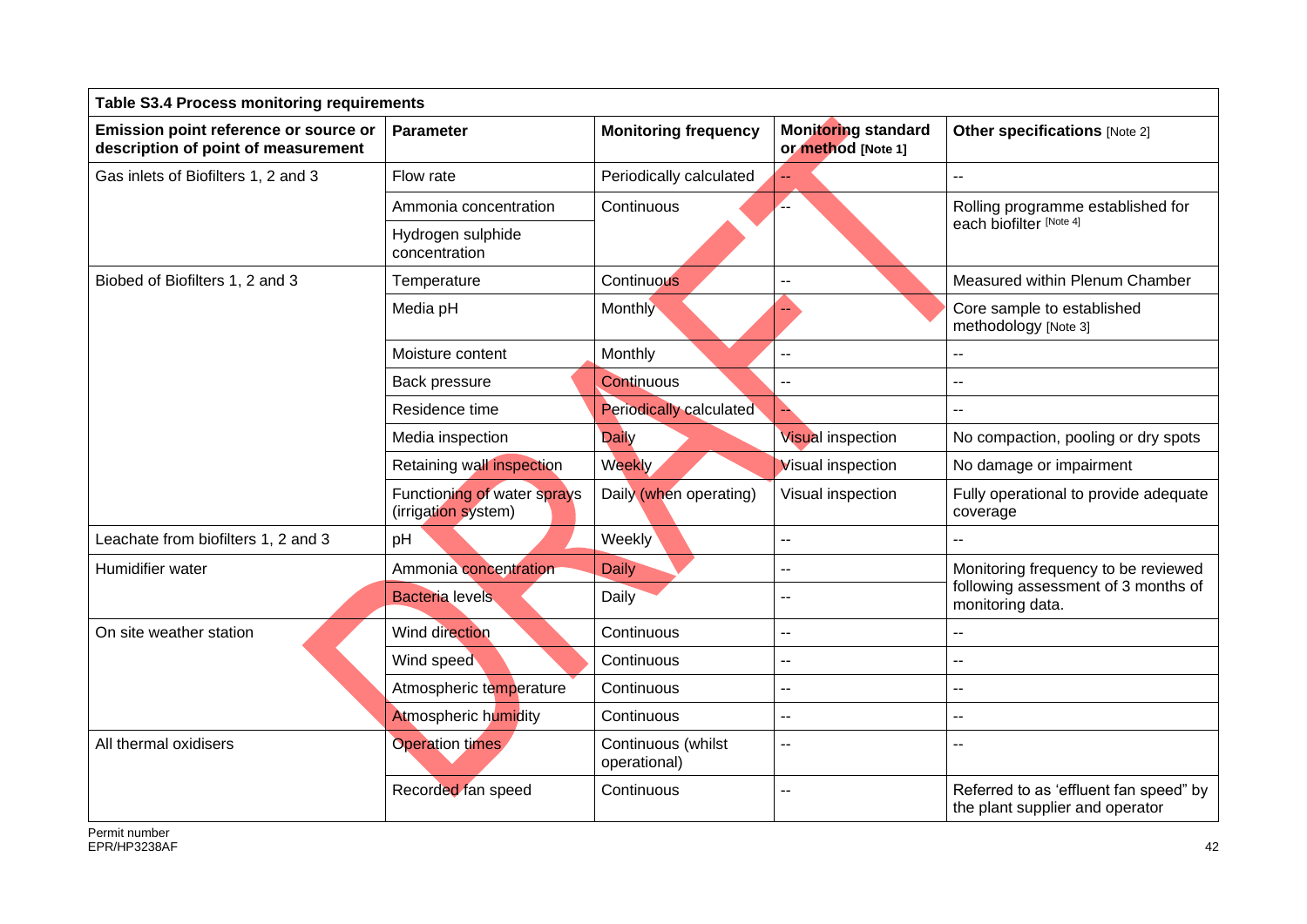| <b>Table S3.4 Process monitoring requirements</b>                            |                                                |                                                                              |                                                  |                                                                                                                                                  |
|------------------------------------------------------------------------------|------------------------------------------------|------------------------------------------------------------------------------|--------------------------------------------------|--------------------------------------------------------------------------------------------------------------------------------------------------|
| Emission point reference or source or<br>description of point of measurement | <b>Parameter</b>                               | <b>Monitoring frequency</b>                                                  | <b>Monitoring standard</b><br>or method [Note 1] | <b>Other specifications [Note 2]</b>                                                                                                             |
|                                                                              | Combustion chamber<br>temperature (°C)         | Continuous                                                                   |                                                  | $-$                                                                                                                                              |
|                                                                              | Residence time (s)                             | Periodically calculated<br>upon plant<br>modifications or<br>process changes | $\mathbb{L} \mathbb{L}$                          |                                                                                                                                                  |
|                                                                              | Carbon monoxide                                | <b>Continuous</b>                                                            | ß,                                               | $-$                                                                                                                                              |
|                                                                              | Oxygen                                         | Continuous                                                                   | Z                                                | --                                                                                                                                               |
| <b>Boilers</b>                                                               | Operation times                                | Continuous (whilst<br>operational)                                           | $\sim$                                           | --                                                                                                                                               |
|                                                                              | Carbon monoxide                                | <b>Continuous</b>                                                            |                                                  | --                                                                                                                                               |
|                                                                              | Oxygen                                         | <b>Continuous</b>                                                            | L,                                               | $-$                                                                                                                                              |
|                                                                              | Temperature                                    | Continuous                                                                   | F                                                | --                                                                                                                                               |
| Sumps/catch pits/interceptors (as                                            | Visual inspection                              | Weekly                                                                       | --                                               | --                                                                                                                                               |
| identified by "integrity check 240#"<br>and/or completion of IC18)           | Visual inspection when<br>empty                | Annual                                                                       | -−                                               | $-$                                                                                                                                              |
| Effluent treatment plant                                                     | Dissolved oxygen                               | <b>Continuous</b>                                                            | -−                                               | --                                                                                                                                               |
|                                                                              | <b>Mixed liquor suspended</b><br>solids (MLSS) | Periodic                                                                     | --                                               | --                                                                                                                                               |
|                                                                              | Sludge age                                     | Periodic                                                                     | Ц.                                               | $\overline{\phantom{a}}$                                                                                                                         |
|                                                                              | Biological profile of sludge                   | Periodic                                                                     | --                                               | --                                                                                                                                               |
|                                                                              | Final effluent quality                         | Weekly                                                                       | 24-hour proportional<br>composite sample         | In house monitoring of Suspended<br>Solids, Ammonia and COD.<br>Validated by comparison with<br>monitoring undertaken by sewerage<br>undertaker. |
| Reverse osmosis plant                                                        | Permeate reject volume                         | Daily                                                                        | Tank volume/level<br>indicator                   | $-$                                                                                                                                              |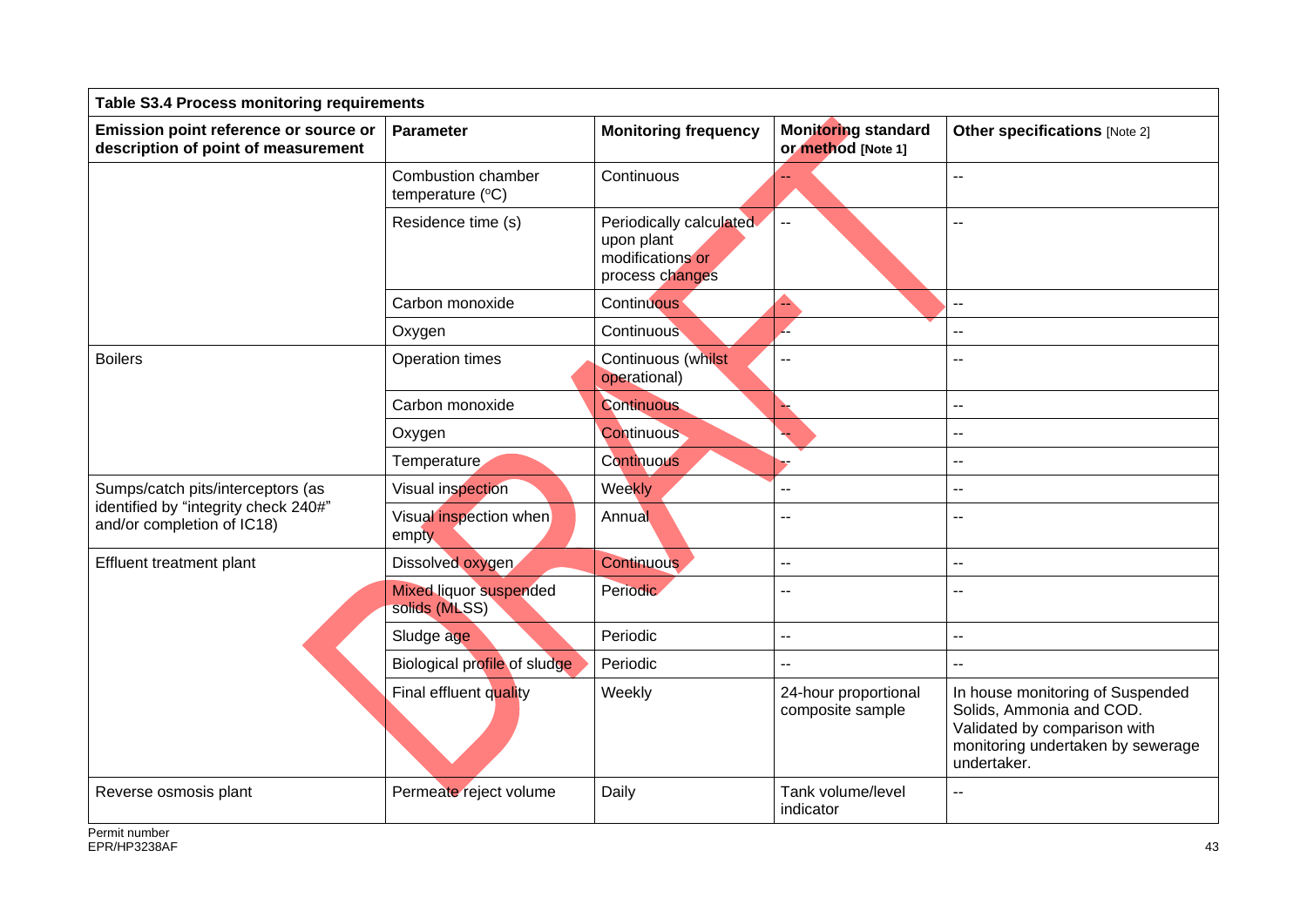| <b>Table S3.4 Process monitoring requirements</b>                            |                                                  |                                                                                                                                             |                                                                                                                   |                                      |
|------------------------------------------------------------------------------|--------------------------------------------------|---------------------------------------------------------------------------------------------------------------------------------------------|-------------------------------------------------------------------------------------------------------------------|--------------------------------------|
| Emission point reference or source or<br>description of point of measurement | <b>Parameter</b>                                 | <b>Monitoring frequency</b>                                                                                                                 | <b>Monitoring standard</b><br><b>or method [Note 1]</b>                                                           | <b>Other specifications [Note 2]</b> |
| Odour abatement condensers                                                   | Operation times                                  | Continuous (whilst<br>operational)                                                                                                          | --                                                                                                                |                                      |
|                                                                              | Inlet temperature                                | Continuous (whilst<br>operational)                                                                                                          |                                                                                                                   | --                                   |
|                                                                              | Outlet temperature                               | Continuous (whilst<br>operational)                                                                                                          |                                                                                                                   |                                      |
| <b>Chemical scrubbers</b>                                                    | pH, redox, liquor flow rate<br>and pressure drop | Continuous (whilst<br>operational)                                                                                                          |                                                                                                                   | $-$                                  |
| Multi-fuel thermal oxidiser as co-<br>incineration plant                     | Gross electrical efficiency                      | Within 6 months of first<br>operation and then<br>within 6 months of any<br>modification that<br>significantly affects<br>energy efficiency | Performance test at<br>full load or other<br>method as agreed in<br>writing with the<br><b>Environment Agency</b> |                                      |

Note 1: Unless otherwise specified, all monitoring is to be undertaken to an appropriate standard in accordance with condition 3.6.3

Note 2: All monitoring and inspections are to be recorded and documented in accordance with condition 3.6.2 and retained for inspection by the Environment Agency.

Note 3: To be agreed in writing by the Environment Agency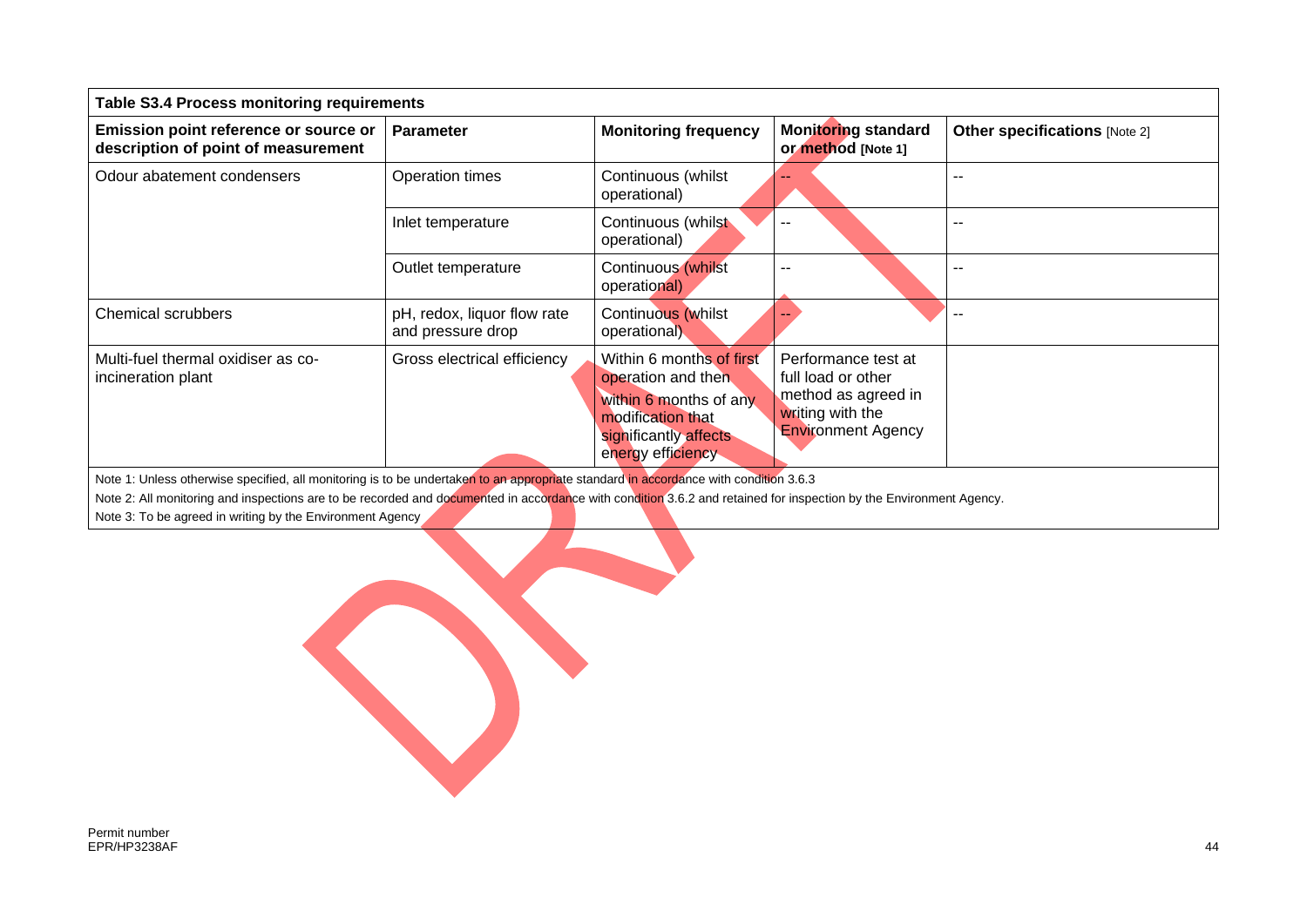| Table S3.5 Residue quality                                                             |                                                                                                                                                                                                       |                |                                                                     |                                                                                                    |                                                                                                     |
|----------------------------------------------------------------------------------------|-------------------------------------------------------------------------------------------------------------------------------------------------------------------------------------------------------|----------------|---------------------------------------------------------------------|----------------------------------------------------------------------------------------------------|-----------------------------------------------------------------------------------------------------|
| <b>Emission point reference or</b><br>source or description of<br>point of measurement | <b>Parameter</b>                                                                                                                                                                                      | Limit          | <b>Monitoring</b><br>frequency                                      | <b>Monitoring</b><br>standard or<br>method *                                                       | <b>Other</b><br>specifications                                                                      |
| <b>Bottom Ash</b>                                                                      | <b>TOC</b>                                                                                                                                                                                            | 3%             | Monthly in the first<br>year of operation.<br><b>Then Quarterly</b> | <b>BS EN 14899</b><br>and either BS<br>EN 13137 or BS<br><b>EN 15936</b>                           | <b>Environment Agency</b><br>Guidance, 'TGN M4<br>- Guidelines for Ash<br>Sampling and<br>Analysis' |
| <b>Bottom Ash</b>                                                                      | Protein                                                                                                                                                                                               | --             | Monthly in the first<br>year of operation.<br><b>Then Quarterly</b> | Environment<br>Agency<br>Guidance, 'TGN<br>M4 - Guidelines<br>for Ash<br>Sampling and<br>Analysis' | $\overline{a}$                                                                                      |
| <b>Bottom Ash</b>                                                                      | Metals (Antimony, Cadmium,<br>Thallium, Mercury, Lead,<br>Chromium, Copper,<br>Manganese, Nickel, Arsenic,<br>Cobalt, Vanadium, Zinc) and<br>their compounds, dioxins/furans<br>and dioxin-like PCBs. |                | Monthly in the first<br>year of operation.<br>Then Quarterly        | Environment<br>Agency<br>Guidance, 'TGN<br>M4 - Guidelines<br>for Ash<br>Sampling and<br>Analysis' |                                                                                                     |
| <b>APC Residues</b>                                                                    | Metals (Antimony, Cadmium,<br>Thallium, Mercury, Lead,<br>Chromium, Copper,<br>Manganese, Nickel, Arsenic,<br>Cobalt, Vanadium, Zinc) and<br>their compounds, dioxins/furans<br>and dioxin-like PCBs. | $\overline{a}$ | Monthly in the first<br>year of operation.<br><b>Then Quarterly</b> | Environment<br>Agency<br>Guidance, 'TGN<br>M4 - Guidelines<br>for Ash<br>Sampling and<br>Analysis' | $-$                                                                                                 |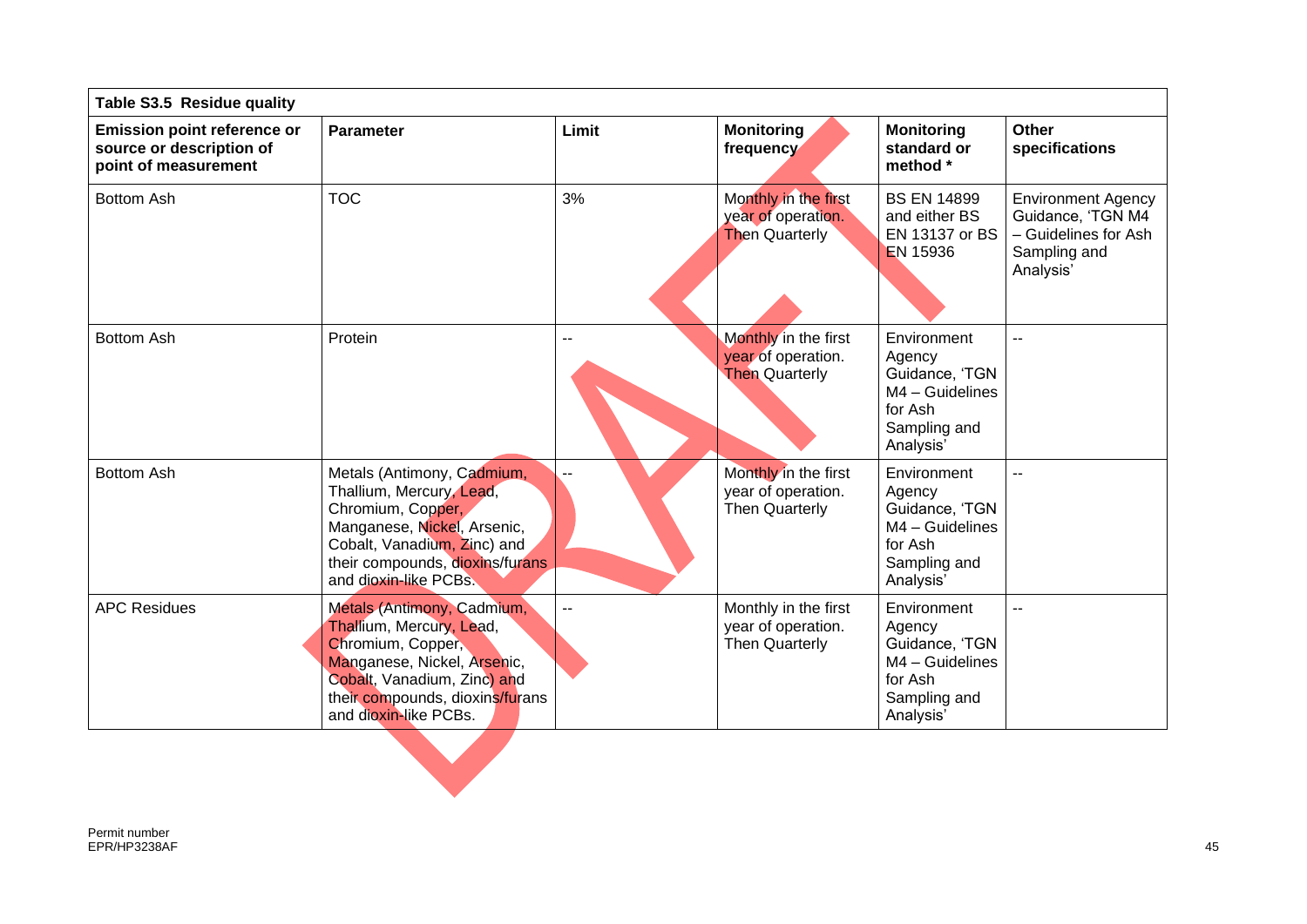# **Schedule 4 – Reporting**

Parameters, for which reports shall be made, in accordance with conditions of this permit, are listed below.

| Table S4.1 Reporting of monitoring data                                                                                                                                                                                                           |                                                  |                                                                         |                                  |
|---------------------------------------------------------------------------------------------------------------------------------------------------------------------------------------------------------------------------------------------------|--------------------------------------------------|-------------------------------------------------------------------------|----------------------------------|
| <b>Parameter</b>                                                                                                                                                                                                                                  | <b>Emission or monitoring</b><br>point/reference | <b>Reporting period</b>                                                 | <b>Period begins</b>             |
| Emissions to air<br>Parameters as required by                                                                                                                                                                                                     | A7                                               | Quarterly                                                               | 1 Jan, 1 Apr, 1 Jul<br>and 1 Oct |
| condition 3.5.1.                                                                                                                                                                                                                                  | A1, A2, A3, A4, A5, A6, A8                       | Annually                                                                | 1 Jan                            |
| <b>TOC</b><br>Parameters as required by<br>condition 3.5.1                                                                                                                                                                                        | <b>Bottom Ash</b>                                | Quarterly (but<br>monthly for the<br>first year of<br>operation)        | 1 Jan, 1 Apr, 1 Jul<br>and 1 Oct |
| Metals (Antimony, Cadmium,<br>Thallium, Mercury, Lead,<br>Chromium, Copper, Manganese,<br>Nickel, Arsenic, Cobalt, Vanadium,<br>Zinc) and their compounds,<br>dioxins/furans and dioxin-like PCBs<br>Parameters as required by<br>condition 3.5.1 | Bottom Ash                                       | Quarterly (but<br>monthly for the<br>first year of<br>operation)        | 1 Jan, 1 Apr, 1 Jul<br>and 1 Oct |
| Metals (Antimony, Cadmium,<br>Thallium, Mercury, Lead,<br>Chromium, Copper, Manganese,<br>Nickel, Arsenic, Cobalt, Vanadium,<br>Zinc) and their compounds,<br>dioxins/furans and dioxin-like PCBs<br>Parameters as required by<br>condition 3.5.1 | <b>APC Residues</b>                              | <b>Quarterly (but</b><br>monthly for the<br>first year of<br>operation) | 1 Jan, 1 Apr, 1 Jul<br>and 1 Oct |
| Emissions to water. Parameters as<br>required by condition 3.6.1                                                                                                                                                                                  | <b>SW1, SW2, SW3</b>                             | Every 12 months                                                         | 1 January                        |
| Biofilter Efficiency.<br>Parameters as required by<br>condition 4.2.6                                                                                                                                                                             | <b>Biofilters</b>                                | Every 12 months                                                         | 1 January                        |
|                                                                                                                                                                                                                                                   |                                                  |                                                                         |                                  |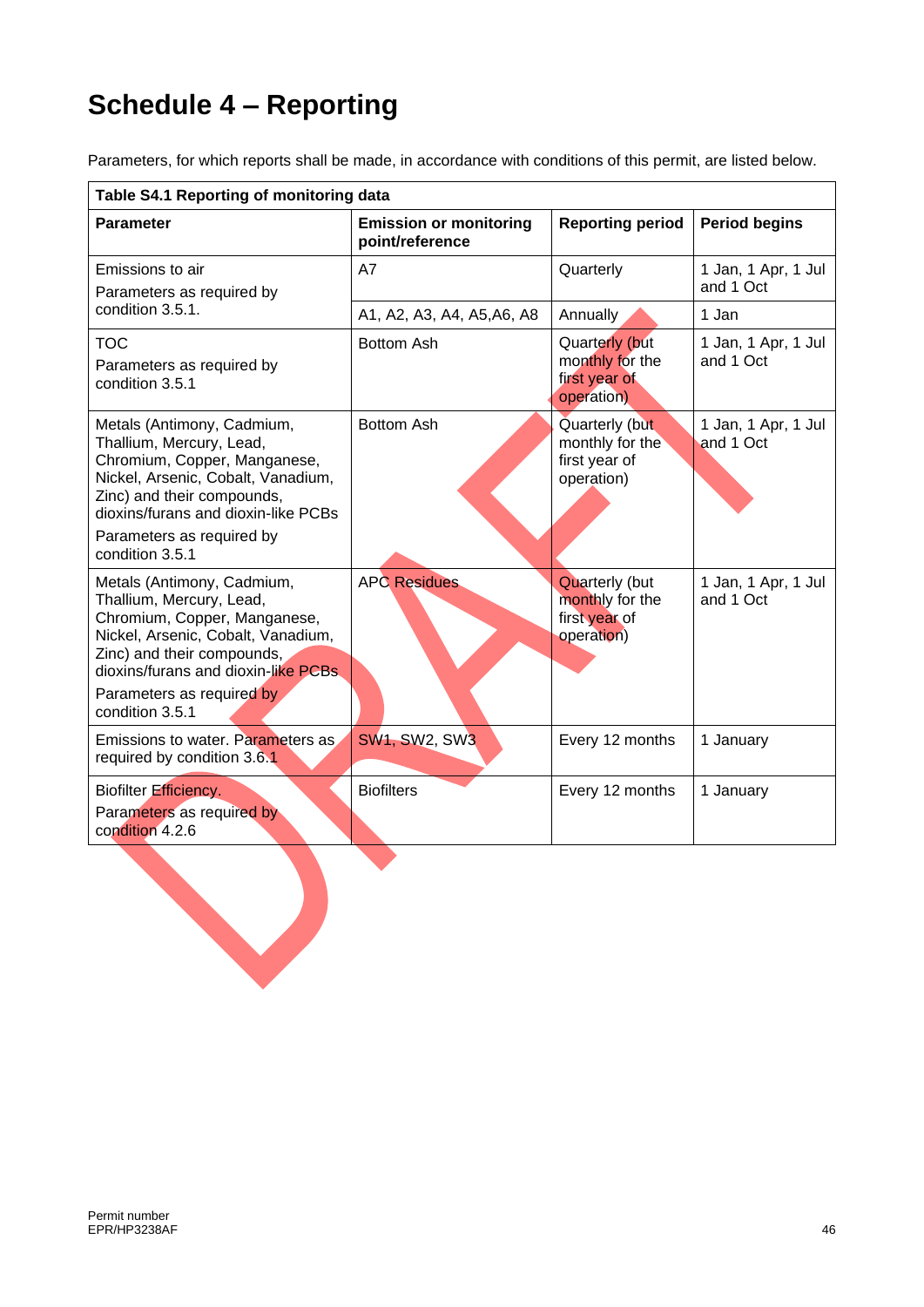| Table S4.2: Annual production/treatment                                                     |              |
|---------------------------------------------------------------------------------------------|--------------|
| <b>Parameter</b>                                                                            | <b>Units</b> |
| Offal processed by rendering                                                                | Tonnes       |
| Blood processed by heat treatment/drying                                                    | Tonnes       |
| Feathers processed by hydrolysis                                                            | Tonnes       |
| Offal processed by low temperature fat melting                                              | Tonnes       |
| Total MBM used as solid biomass to fuel multi-fuel thermal oxidation unit                   | Tonnes       |
| Total Grade A Waste Wood used as solid biomass to fuel multi-fuel thermal<br>oxidation unit | Tonnes       |
| Total Sewage Sludge used as solid biomass to fuel multi-fuel thermal oxidation<br>unit      | Tonnes       |
| Electrical energy produced for use at installation                                          | <b>KWh</b>   |
| Thermal energy produced for use at installation                                             | <b>KWh</b>   |
| Electrical energy used on installation                                                      | <b>KWh</b>   |
| Waste heat utilised by the installation                                                     | <b>KWh</b>   |
|                                                                                             |              |

| <b>Table S4.3 Performance parameters</b>        |                                |                                                                                        |  |
|-------------------------------------------------|--------------------------------|----------------------------------------------------------------------------------------|--|
| <b>Parameter</b>                                | <b>Frequency of assessment</b> | <b>Units</b>                                                                           |  |
| Annual Report as required by<br>condition 4.2.2 | Annually                       | ٠                                                                                      |  |
| Water usage                                     | Annually                       | m <sup>3</sup>                                                                         |  |
| Energy usage                                    | Annually                       | <b>MWh</b>                                                                             |  |
| Bottom Ash residue                              | <b>Annually</b>                | Route, tonnes and<br>tonnes / tonne of<br>waste incinerated                            |  |
| <b>APC</b> residue                              | Annually                       | Route, tonnes and<br>tonnes / tonne of<br>waste incinerated                            |  |
| Periods of abnormal operation                   | Annually                       | No of occasions and<br>cumulative hours for<br>current calendar year<br>for each line. |  |
|                                                 |                                |                                                                                        |  |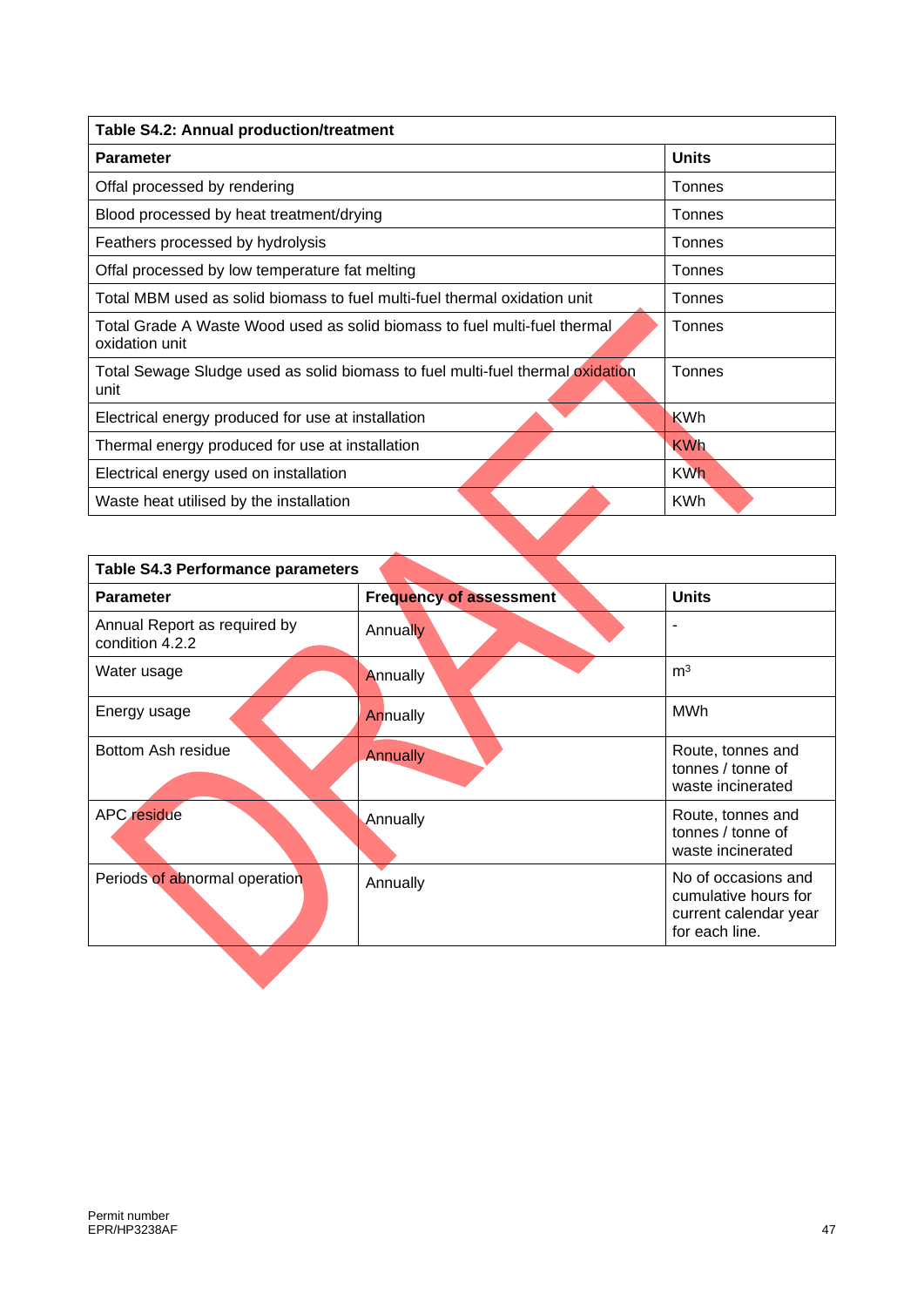| <b>Table S4.4 Reporting forms</b>            |                                                                                       |                 |  |
|----------------------------------------------|---------------------------------------------------------------------------------------|-----------------|--|
| Media/parameter                              | <b>Reporting format</b>                                                               | Date of form    |  |
| Annual report required by<br>condition 4.2.2 | Annual performance report template                                                    | DD/MM/YY        |  |
| Air                                          | Forms air 1-9 or other forms as agreed in writing by the<br><b>Environment Agency</b> | DD/MM/YY        |  |
| Water and Land                               | Form water 1 or other form as agreed in writing by the<br><b>Environment Agency</b>   | DD/MM/YY        |  |
| Water and raw material<br>usage              | Form WU/RM1 1 or other form as agreed in writing by<br>the Environment Agency         | DD/MM/YY        |  |
| Energy usage                                 | Form energy 1 or other form as agreed in writing by the<br><b>Environment Agency</b>  | DD/MM/YY        |  |
| Waste disposal/recovery                      | Form R1 or other form as agreed in writing by the<br><b>Environment Agency</b>        | DD/MM/YY        |  |
| Residue quality                              | Form residue 1 or other form as agreed in writing by the<br><b>Environment Agency</b> | <b>DD/MM/YY</b> |  |
| Other performance<br>indicators              | Form performance 1 or other form as agreed in writing<br>by the Environment Agency    | <b>DD/MM/YY</b> |  |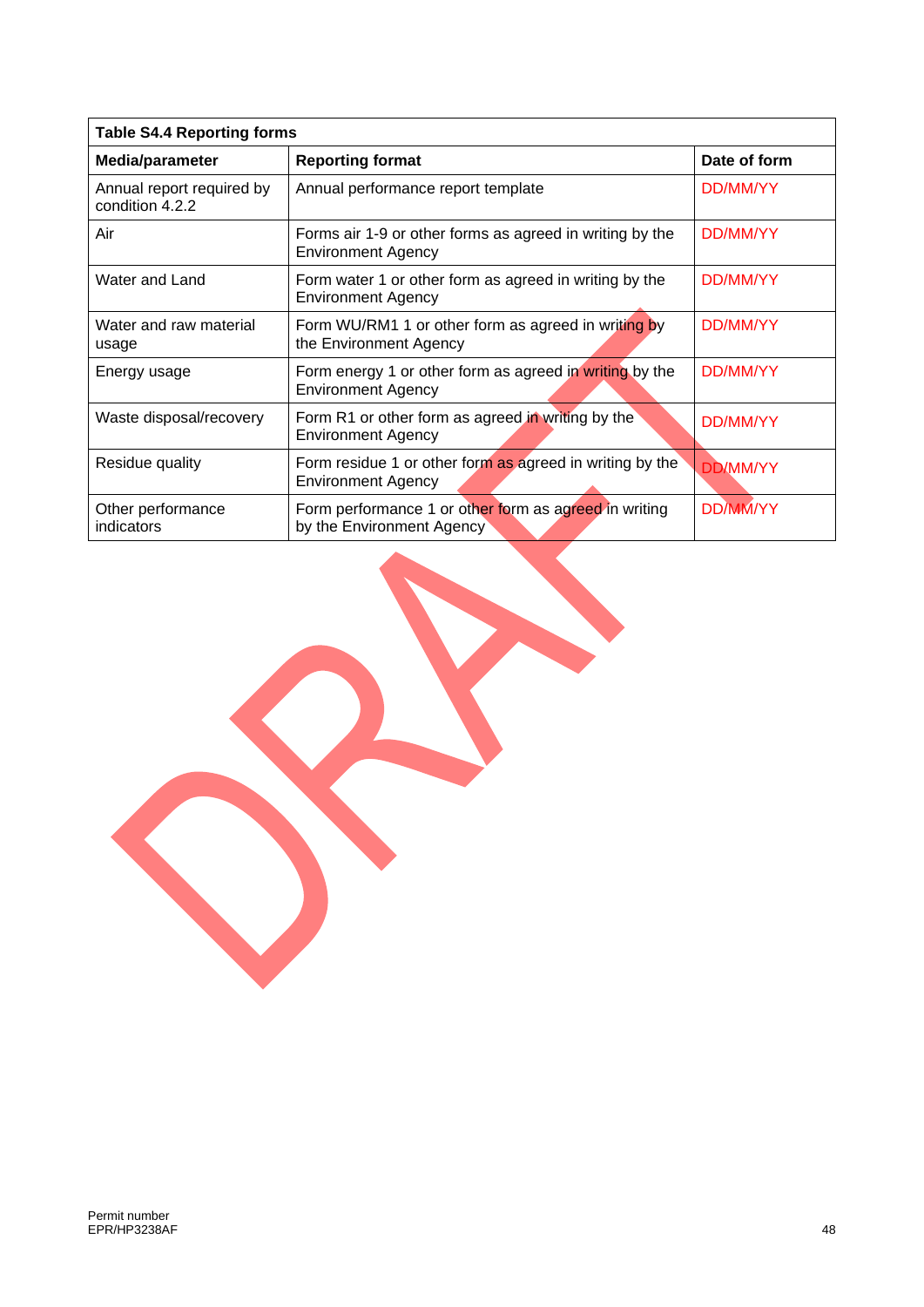# **Schedule 5 – Notification**

These pages outline the information that the operator must provide.

Units of measurement used in information supplied under Part A and B requirements shall be appropriate to the circumstances of the emission. Where appropriate, a comparison should be made of actual emissions and authorised emission limits.

If any information is considered commercially confidential, it should be separated from non-confidential information, supplied on a separate sheet and accompanied by an application for commercial confidentiality under the provisions of the EP Regulations.

### **Part A**

| <b>Permit Number</b>           |  |  |
|--------------------------------|--|--|
| Name of operator               |  |  |
| <b>Location of Facility</b>    |  |  |
| Time and date of the detection |  |  |

**(a) Notification requirements for any malfunction, breakdown or failure of equipment or techniques, accident, or emission of a substance not controlled by an emission limit which has caused, is causing or may cause significant pollution**

| To be notified within 24 hours of detection                         |  |
|---------------------------------------------------------------------|--|
| Date and time of the event                                          |  |
| Reference or description of the<br>location of the event            |  |
| Description of where any release<br>into the environment took place |  |
| Substances(s) potentially<br>released                               |  |
| Best estimate of the quantity or<br>rate of release of substances   |  |
| Measures taken, or intended to be<br>taken, to stop any emission    |  |
| Description of the failure or<br>accident.                          |  |

| (b) Notification requirements for the breach of a limit                      |  |  |
|------------------------------------------------------------------------------|--|--|
| To be notified within 24 hours of detection unless otherwise specified below |  |  |
| Emission point reference/ source                                             |  |  |
| Parameter(s)                                                                 |  |  |
| Limit                                                                        |  |  |
| Measured value and uncertainty                                               |  |  |
| Date and time of monitoring                                                  |  |  |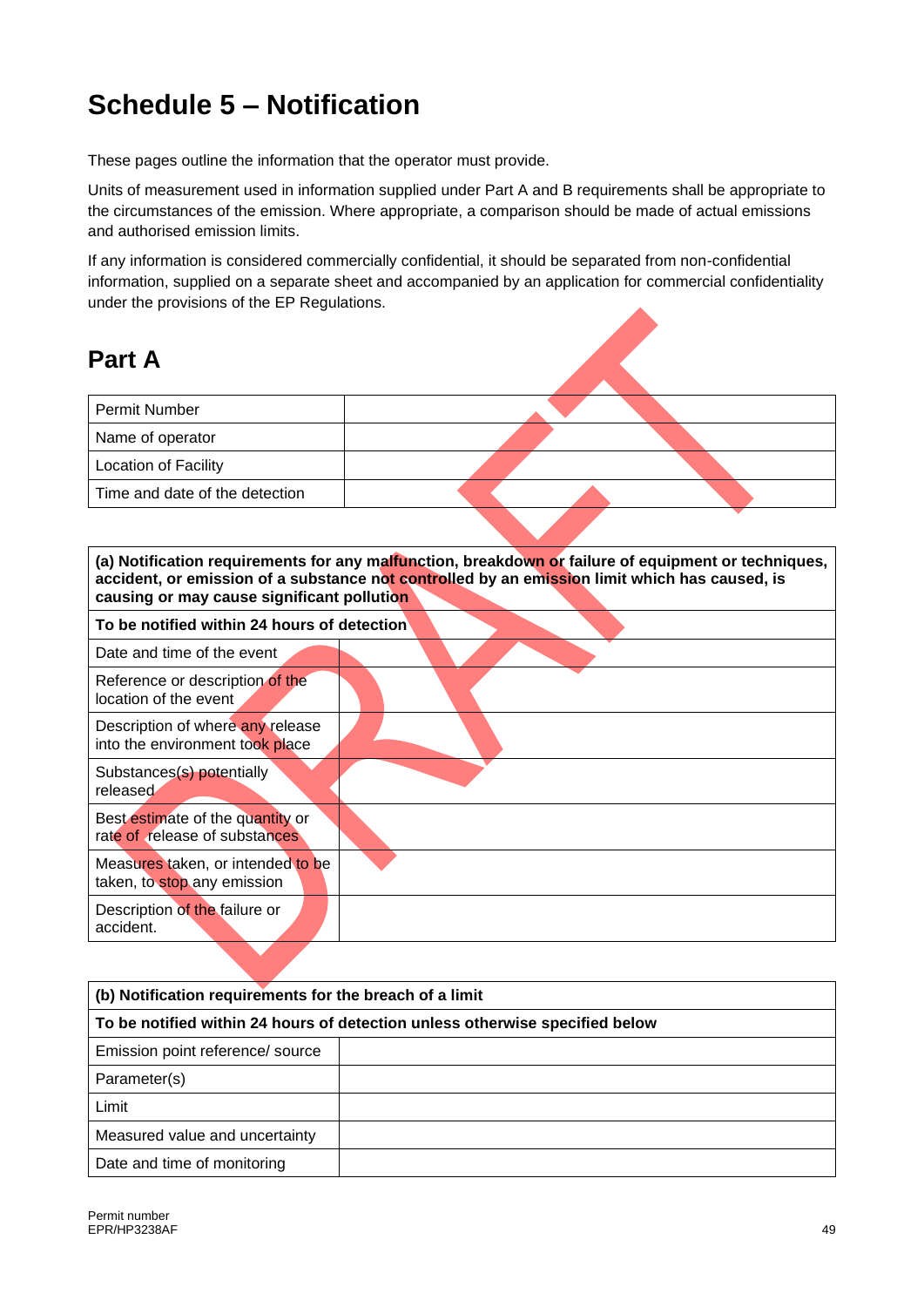| (b) Notification requirements for the breach of a limit                      |  |  |
|------------------------------------------------------------------------------|--|--|
| To be notified within 24 hours of detection unless otherwise specified below |  |  |
| Measures taken, or intended to be<br>taken, to stop the emission             |  |  |

| Time periods for notification following detection of a breach of a limit |                            |  |
|--------------------------------------------------------------------------|----------------------------|--|
| <b>Parameter</b>                                                         | <b>Notification period</b> |  |
|                                                                          |                            |  |
|                                                                          |                            |  |
|                                                                          |                            |  |
|                                                                          |                            |  |

| (c) Notification requirements for the breach of permit conditions not related to limits |  |  |
|-----------------------------------------------------------------------------------------|--|--|
| To be notified within 24 hours of detection                                             |  |  |
| Condition breached                                                                      |  |  |
| Date, time and duration of breach                                                       |  |  |
| Details of the permit breach i.e.<br>what happened including impacts<br>observed.       |  |  |
| Measures taken, or intended to be<br>taken, to restore permit<br>compliance.            |  |  |

| (d) Notification requirements for the detection of any significant adverse environmental effect |  |
|-------------------------------------------------------------------------------------------------|--|
| To be notified within 24 hours of detection                                                     |  |
| Description of where the effect on<br>the environment was detected                              |  |
| Substances(s) detected                                                                          |  |
| Concentrations of substances<br>detected                                                        |  |
| Date of monitoring/sampling                                                                     |  |

e.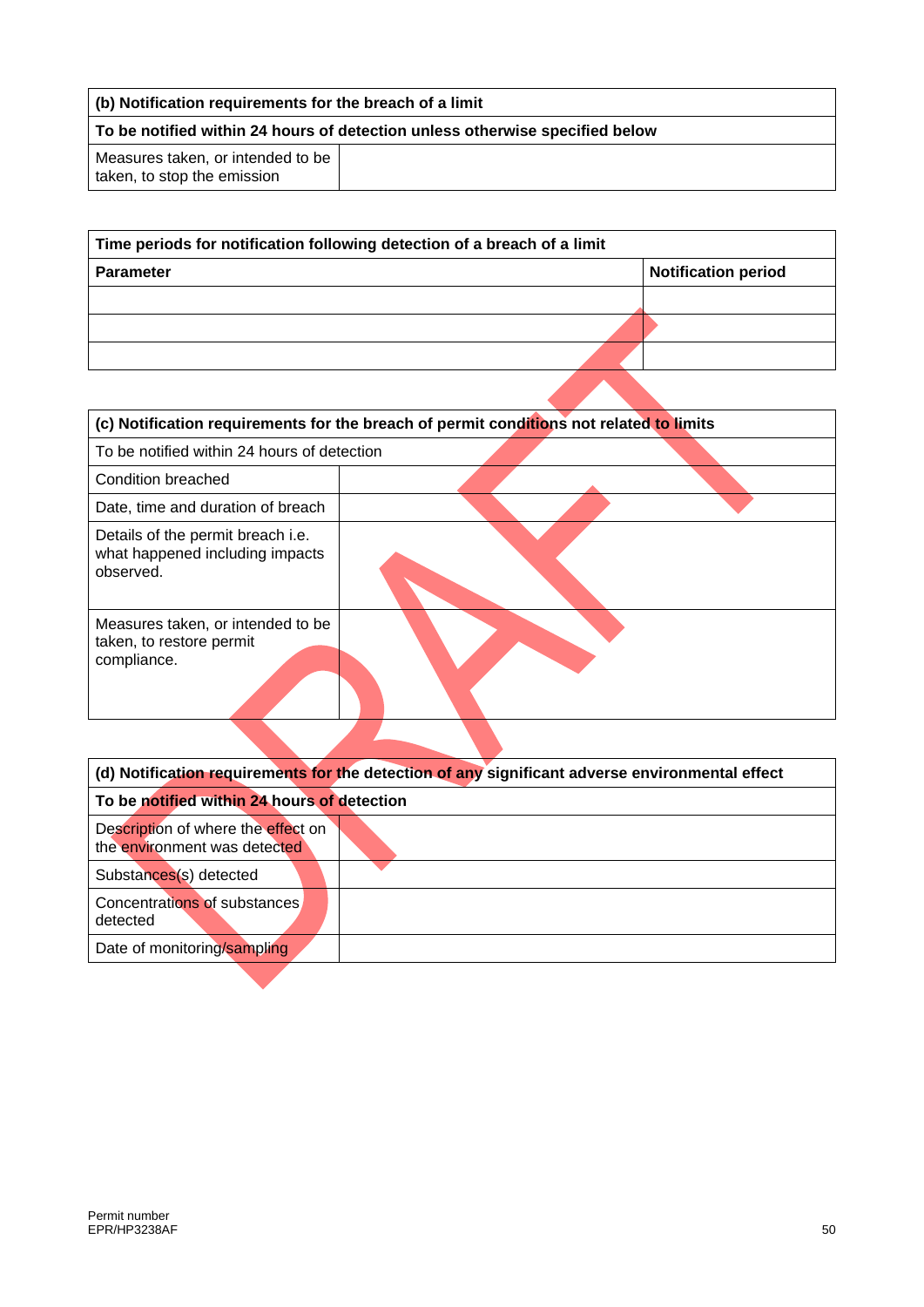## **Part B – to be submitted as soon as practicable**

| Any more accurate information on the matters for<br>notification under Part A.                                                                               |  |
|--------------------------------------------------------------------------------------------------------------------------------------------------------------|--|
| Measures taken, or intended to be taken, to prevent<br>a recurrence of the incident                                                                          |  |
| Measures taken, or intended to be taken, to rectify,<br>limit or prevent any pollution of the environment<br>which has been or may be caused by the emission |  |
| The dates of any unauthorised emissions from the<br>facility in the preceding 24 months.                                                                     |  |
|                                                                                                                                                              |  |
| Name*                                                                                                                                                        |  |
| Post                                                                                                                                                         |  |
| Signature                                                                                                                                                    |  |
| Date                                                                                                                                                         |  |

\* authorised to sign on behalf of the operator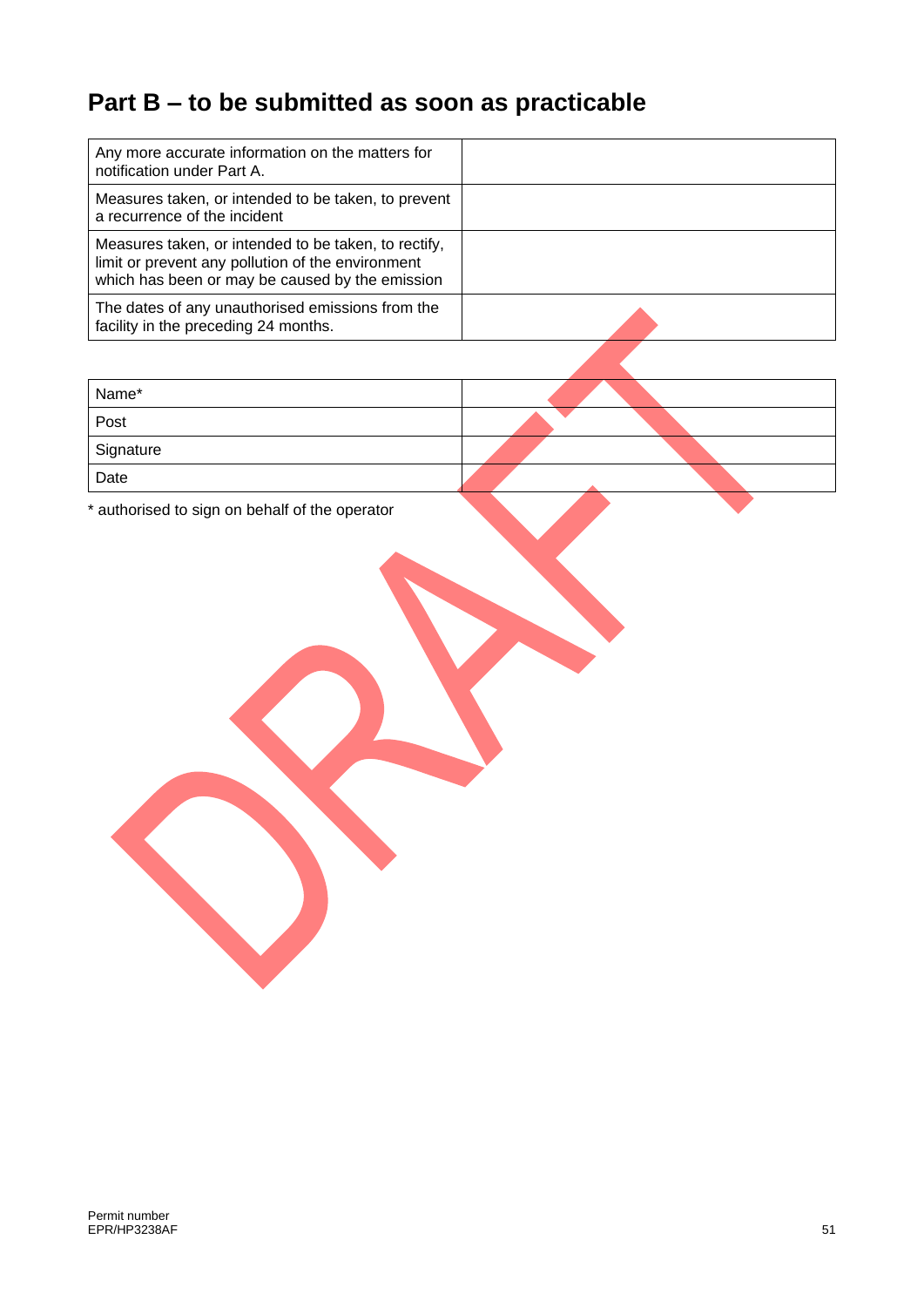## **Schedule 6 – Interpretation**

"abatement equipment" means that equipment dedicated to the removal of polluting substances from releases from the installation to air or water media.

*"abnormal operation*" means: any technically unavoidable stoppages, disturbances, or failures of the plant or the measurement devices. Abnormal operation starts as defined in condition 2.3.10 and ends as defined in condition 2.3.11. Abnormal operation is limited to 4 hours for a single occurrence and a total of 60 hours per year per line.

"accident" means an accident that may result in pollution.

"APC residues" means air pollution control residues

"application" means the application for this permit, together with any additional information supplied by the operator as part of the application and any response to a notice served under Schedule 5 to the EP Regulations.

"authorised officer" means any person authorised by the Environment Agency under section 108(1) of The Environment Act 1995 to exercise, in accordance with the terms of any such authorisation, any power specified in section 108(4) of that Act.

"bottom ash" means ash falling through the grate/transported by the grate, or collected via a collection system.

"CEM" Continuous emission monitor

"CEN" means Commité Européen de Normalisation

"bi-annual" means twice per year with at least five months between tests;

"Commissioning" means testing of the new co-incineration plant that involves any operation of the furnace or as agreed with the Environment Agency.

"dioxin and furans" means polychlorinated dibenzo-p-dioxins and polychlorinated dibenzofurans.

"disposal". Means any of the operations provided for in Annex I to Directive 2008/98/EC of the European Parliament and of the Council on waste.

"emissions to land" includes emissions to groundwater.

"EP Regulations" means The Environmental Permitting (England and Wales) Regulations SI 2016 No.1154 and words and expressions used in this permit which are also used in the Regulations have the same meanings as in those Regulations.

"emissions of substances not controlled by emission limits" means emissions of substances to air, water or land from the activities, either from the emission points specified in schedule 3 or from other localised or diffuse sources, which are not controlled by an emission or background concentration limit.

"groundwater" means all water, which is below the surface of the ground in the saturation zone and in direct contact with the ground or subsoil.

*'Hazardous property'* has the meaning in Annex lll of the Waste Framework Directive

"co-incineration line" means all of the incineration equipment related to a common discharge to air location.

"Industrial Emissions Directive" means DIRECTIVE 2010/75/EU OF THE EUROPEAN PARLIAMENT AND OF THE COUNCIL of 24 November 2010 on industrial emissions, as read in accordance with Schedule 1A to the Environmental Permitting (England and Wales) Regulations 2016

"ISO" means International Standards Organisation.

*'List of Wastes'* means the list of wastes established by Commission Decision [2000/532/EC](http://www.legislation.gov.uk/european/decision/2000/0532) replacing Decision [94/3/EC](http://www.legislation.gov.uk/european/decision/1994/0003) establishing a list of wastes pursuant to Article 1(a) of Council Directive [75/442/EEC](http://www.legislation.gov.uk/european/directive/1975/0442) on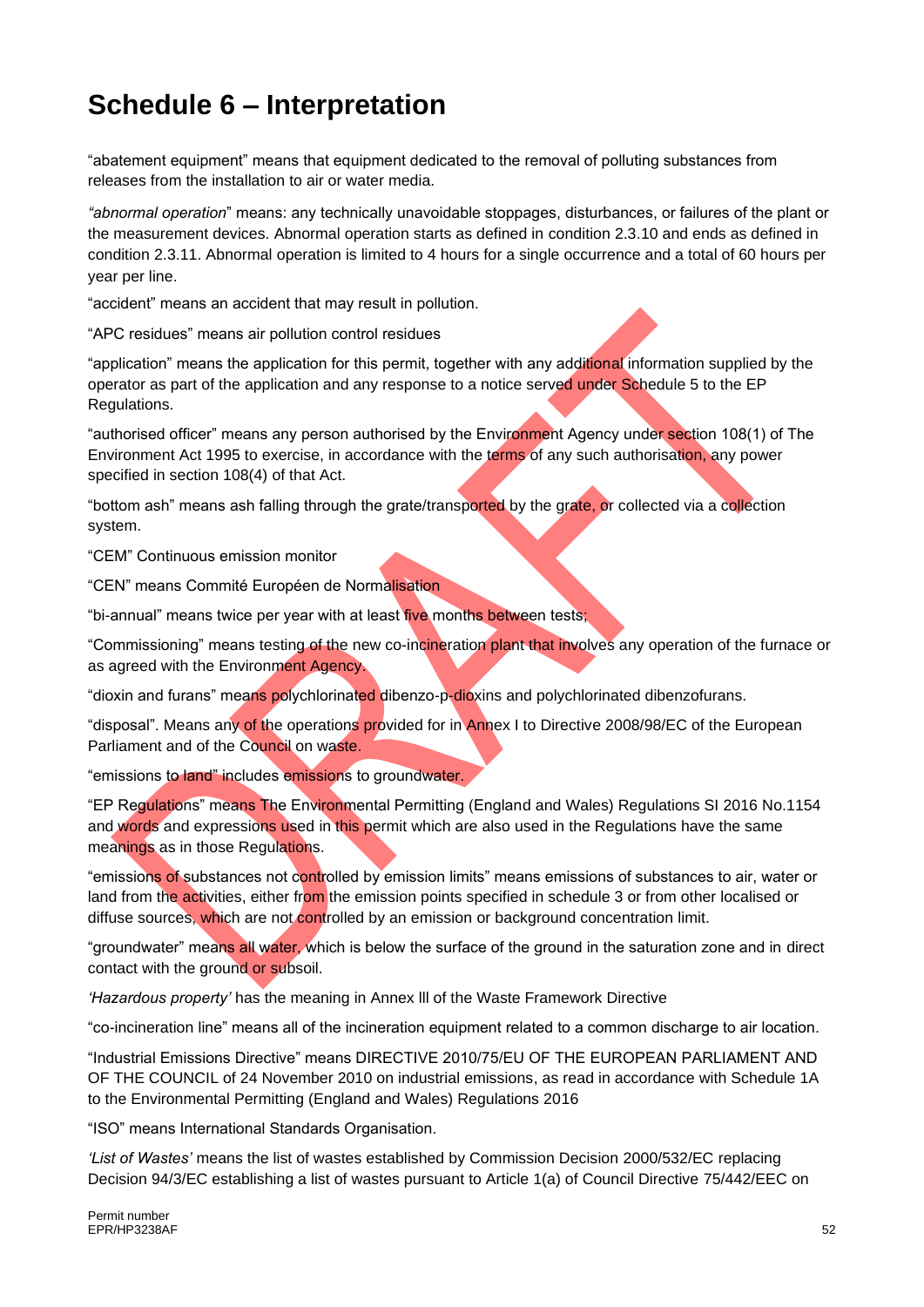waste and Council Decision [94/904/EC](http://www.legislation.gov.uk/european/decision/1994/0904) establishing a list of hazardous waste pursuant to Article 1(4) of Council Directive [91/689/EEC](http://www.legislation.gov.uk/european/decision/1991/0689) on hazardous waste, as amended from time to time

"MCERTS" means the Environment Agency's Monitoring Certification Scheme.

"OTNOC" means operation other than normal operating conditions, excluding start-up and shut-down and periods of abnormal operation, as defined in the OTNOC management plan approved through preoperational condition PO1 or otherwise as agreed in writing with the Environment Agency.

"PAH" means Poly-cyclic aromatic hydrocarbon, and comprises Anthanthrene, Benzo[a]anthracene, Benzo[b]fluoranthene, Benzo[k]fluoranthene, Benzo[b]naph(2,1-d)thiophene, Benzo[c]phenanthrene, Benzo[ghi]perylene, Benzo[a]pyrene, Cholanthrene, Chrysene, Cyclopenta[c,d]pyrene, Dibenzo[ah]anthracene, Dibenzo[a,i]pyrene Fluoranthene, Indo[1,2,3-cd]pyrene, Naphthalene

"PCB" means Polychlorinated Biphenyl. Dioxin-like PCBs are the non-ortho and mono-ortho PCBs listed in the table below.

"Pests" means Birds, Vermin and Insects.

"quarter" means a calendar year quarter commencing on 1 January, 1 April, 1 July or 1 October.

"recovery" means any of the operations provided for in Annex II to Directive 2008/98/EC of the European Parliament and of the Council on waste.

"start up" is any period, where the plant has been non-operational, until waste has been fed to the plant to initiate steady-state conditions as described in the application or agreed in writing with the Environment Agency.

"shut down" is any period where the plant is being returned to a non-operational state and there is no waste being burned as described in the application or agreed in writing with the Environment Agency.

"TOC" means Total Organic Carbon. In respect of releases to air, this means the gaseous and vaporous organic substances, expressed as TOC. In respect of Bottom Ash, this means the total carbon content of all organic species present in the ash (excluding carbon in elemental form).

'*Waste code'* means the six digit code referable to a type of waste in accordance with the List of Wastes and in relation to hazardous waste, includes the asterisk

"Waste Framework Directive" or "WFD" means Waste Framework Directive 2008/98/EC of the European Parliament and of the Council on waste, as read in accordance with Schedule 1A to the Environmental Permitting (England and Wales) Regulations 2016

"year" means calendar year ending 31 December

Where a minimum limit is set for any emission parameter, for example pH, reference to exceeding the limit shall mean that the parameter shall not be less than that limit.

Unless otherwise stated, any references in this permit to concentrations of substances in emissions into air means:

- (a) in relation to emissions from combustion processes, the concentration in dry air at a temperature of 273K, at a pressure of 101.3 kPa and with an oxygen content of 3% dry for liquid and gaseous fuels, 6% dry for solid fuels; and/or
- (b) in relation to emissions from non-combustion sources, the concentration at a temperature of 273K and at a pressure of 101.3 kPa, with no correction for water vapour content
- (c) in relation to gases from co-incineration plants the concentration in dry air at a temperature of 273K, at a pressure of 101.3 kPa and with an oxygen content of 6% dry

For dioxins/furans and dioxin-like PCBs the determination of the toxic equivalence concentration (I-TEQ, & WHO-TEQ for dioxins/furans, WHO-TEQ for dioxin-like PCBs) stated as a release limit and/ or reporting requirement, the mass concentrations of the following congeners have to be multiplied with their respective toxic equivalence factors before summing. When reporting on measurements of dioxins/furans and dioxin-like PCBs, the toxic equivalence concentrations should be reported as a range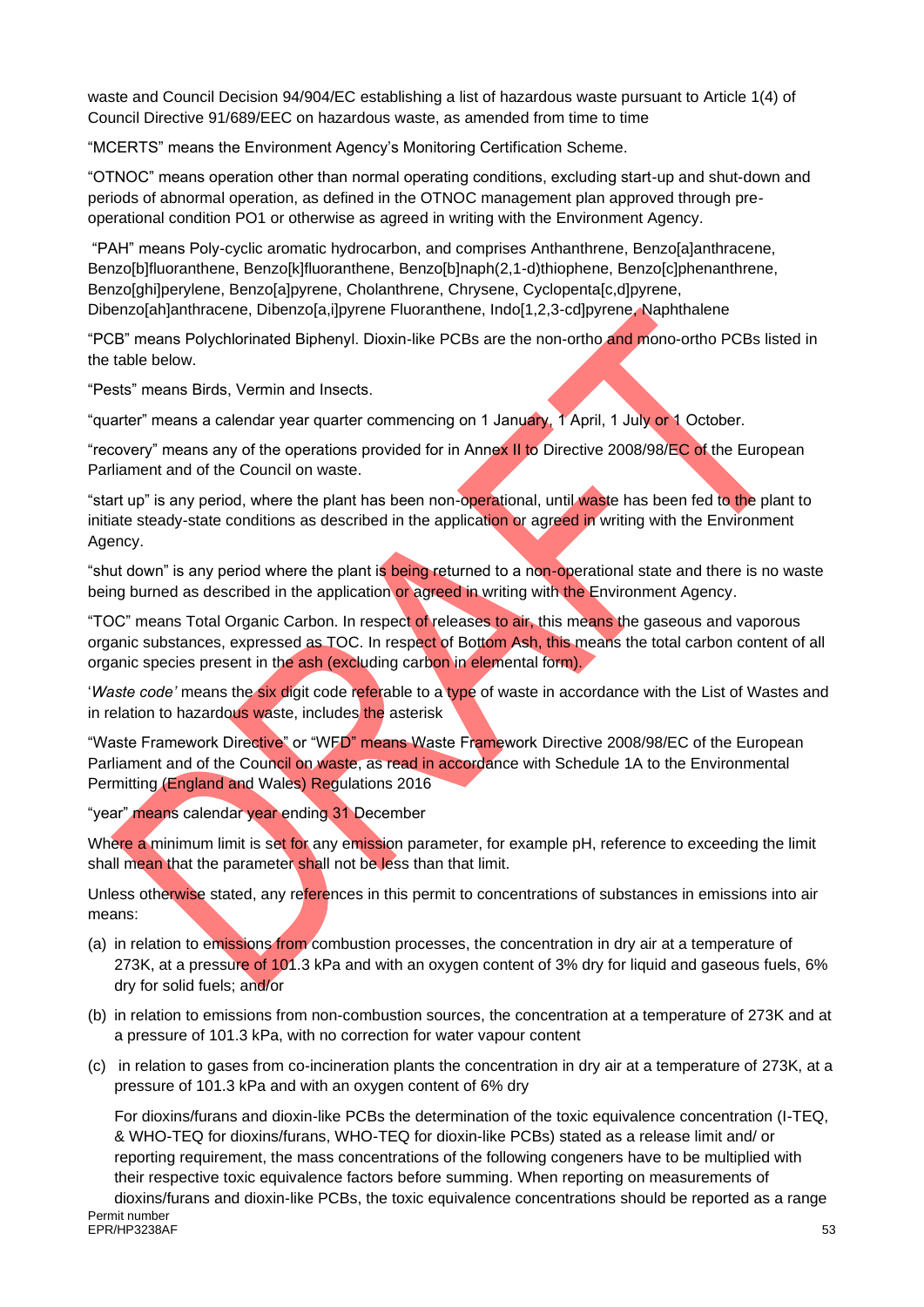based on: all congeners less than the detection limit assumed to be zero as a minimum, and all congeners less than the detection limit assumed to be at the detection limit as a maximum. However the minimum value should be used when assessing compliance with the emission limit value in table S3.1.

| TEF schemes for dioxins and furans |              |                |                |              |  |
|------------------------------------|--------------|----------------|----------------|--------------|--|
| Congener                           | <b>I-TEF</b> | <b>WHO-TEF</b> |                |              |  |
|                                    | 1990         | 2005           | 1997/8         |              |  |
|                                    |              | Humans /       | <b>Fish</b>    | <b>Birds</b> |  |
|                                    |              | <b>Mammals</b> |                |              |  |
| <b>Dioxins</b>                     |              |                |                |              |  |
| 2,3,7,8-TCDD                       | $\mathbf{1}$ | 1              | $\overline{1}$ | $\mathbf{1}$ |  |
| 1,2,3,7,8-PeCDD                    | 0.5          | $\mathbf{1}$   | 1              | $\mathbf{1}$ |  |
| 1,2,3,4,7,8-HxCDD                  | 0.1          | 0.1            | 0.5            | 0.05         |  |
| 1,2,3,6,7,8-HxCDD                  | 0.1          | 0.1            | 0.01           | 0.01         |  |
| 1,2,3,7,8,9-HxCDD                  | 0.1          | 0.1            | 0.01           | 0.1          |  |
| 1,2,3,4,6,7,8-HpCDD                | 0.01         | 0.01           | 0.001          | < 0.001      |  |
| <b>OCDD</b>                        | 0.001        | 0.0003         |                | Ľ,           |  |
| <b>Furans</b>                      |              |                |                |              |  |
| 2,3,7,8-TCDF                       | 0.1          | 0.1            | 0.05           | $\mathbf{1}$ |  |
| 1,2,3,7,8-PeCDF                    | 0.05         | 0.03           | 0.05           | 0.1          |  |
| 2,3,4,7,8-PeCDF                    | 0.5          | 0.3            | 0.5            | $\mathbf{1}$ |  |
| 1,2,3,4,7,8-HxCDF                  | 0.1          | 0.1            | 0.1            | 0.1          |  |
| 1,2,3,7,8,9-HxCDF                  | 0.1          | 0.1            | 0.1            | 0.1          |  |
| 1,2,3,6,7,8-HxCDF                  | 0.1          | 0.1            | 0.1            | 0.1          |  |
| 2,3,4,6,7,8-HxCDF                  | 0.4          | 0.1            | 0.1            | 0.1          |  |
| 1,2,3,4,6,7,8_HpCDF                | 0.01         | 0.01           | 0.01           | 0.01         |  |
| 1,2,3,4,7,8,9-HpCDF                | 0.01         | 0.01           | 0.01           | 0.01         |  |
| <b>OCDF</b>                        | 0.001        | 0.0003         | 0.0001         | 0.0001       |  |

| <b>TEF schemes for dioxin-like PCBs</b> |                    |             |              |
|-----------------------------------------|--------------------|-------------|--------------|
| Congener                                | <b>WHO-TEF</b>     |             |              |
|                                         | 2005               | 1997/8      |              |
|                                         | Humans/<br>mammals | <b>Fish</b> | <b>Birds</b> |
| <b>Non-ortho PCBs</b>                   |                    |             |              |
| $3,4,4',5$ -TCB $(81)$                  | 0.0001             | 0.0005      | 0.1          |
| 3,3',4,4'-TCB (77)                      | 0.0003             | 0.0001      | 0.05         |
| 3, 3, 4, 4', 5 - PeCB (126)             | 0.1                | 0.005       | 0.1          |
| 3, 3, 4, 4, 5, 5' - HxCB(169)           | 0.03               | 0.00005     | 0.001        |
| <b>Mono-ortho PCBs</b>                  |                    |             |              |

e.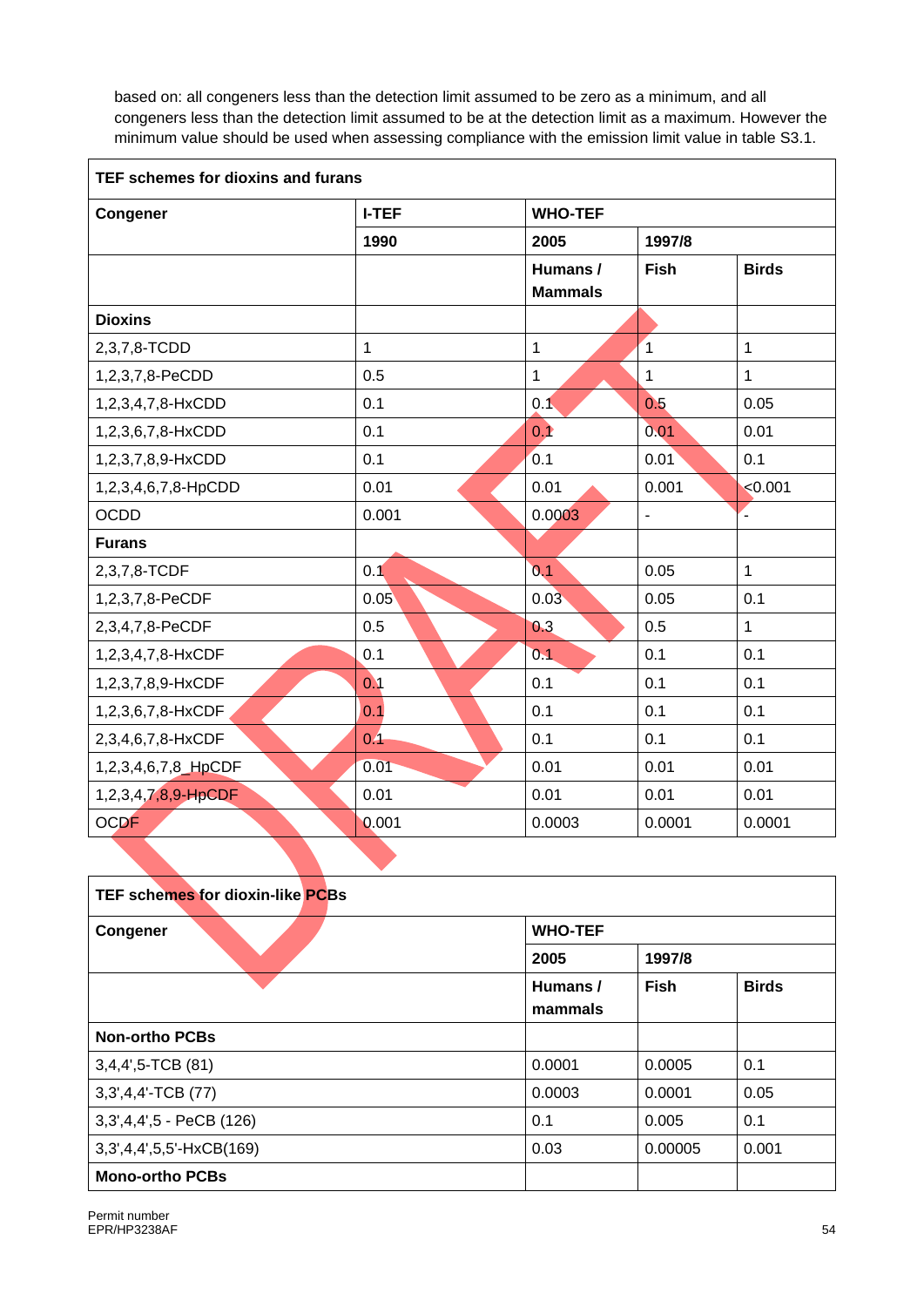| <b>TEF schemes for dioxin-like PCBs</b> |                |            |              |
|-----------------------------------------|----------------|------------|--------------|
| Congener                                | <b>WHO-TEF</b> |            |              |
|                                         | 2005           | 1997/8     |              |
|                                         | Humans /       | Fish       | <b>Birds</b> |
|                                         | mammals        |            |              |
| 2,3,3',4,4'-PeCB (105)                  | 0.00003        | < 0.000005 | 0.0001       |
| 2,3,4,4',5-PeCB (114)                   | 0.00003        | < 0.000005 | 0.0001       |
| 2,3',4,4',5-PeCB (118)                  | 0.00003        | < 0.000005 | 0.00001      |
| 2', 3, 4, 4', 5-PeCB (123)              | 0.00003        | < 0.000005 | 0.00001      |
| 2,3,3',4,4',5-HxCB (156)                | 0.00003        | < 0.000005 | 0.0001       |
| 2,3,3',4,4',5'-HxCB (157)               | 0.00003        | < 0.000005 | 0.0001       |
| 2,3',4,4',5,5'-HxCB (167)               | 0.00003        | < 0.000005 | 0.00001      |
| 2,3,3',4,4',5,5'-HpCB (189)             | 0.00003        | < 0.000005 | 0.00001      |